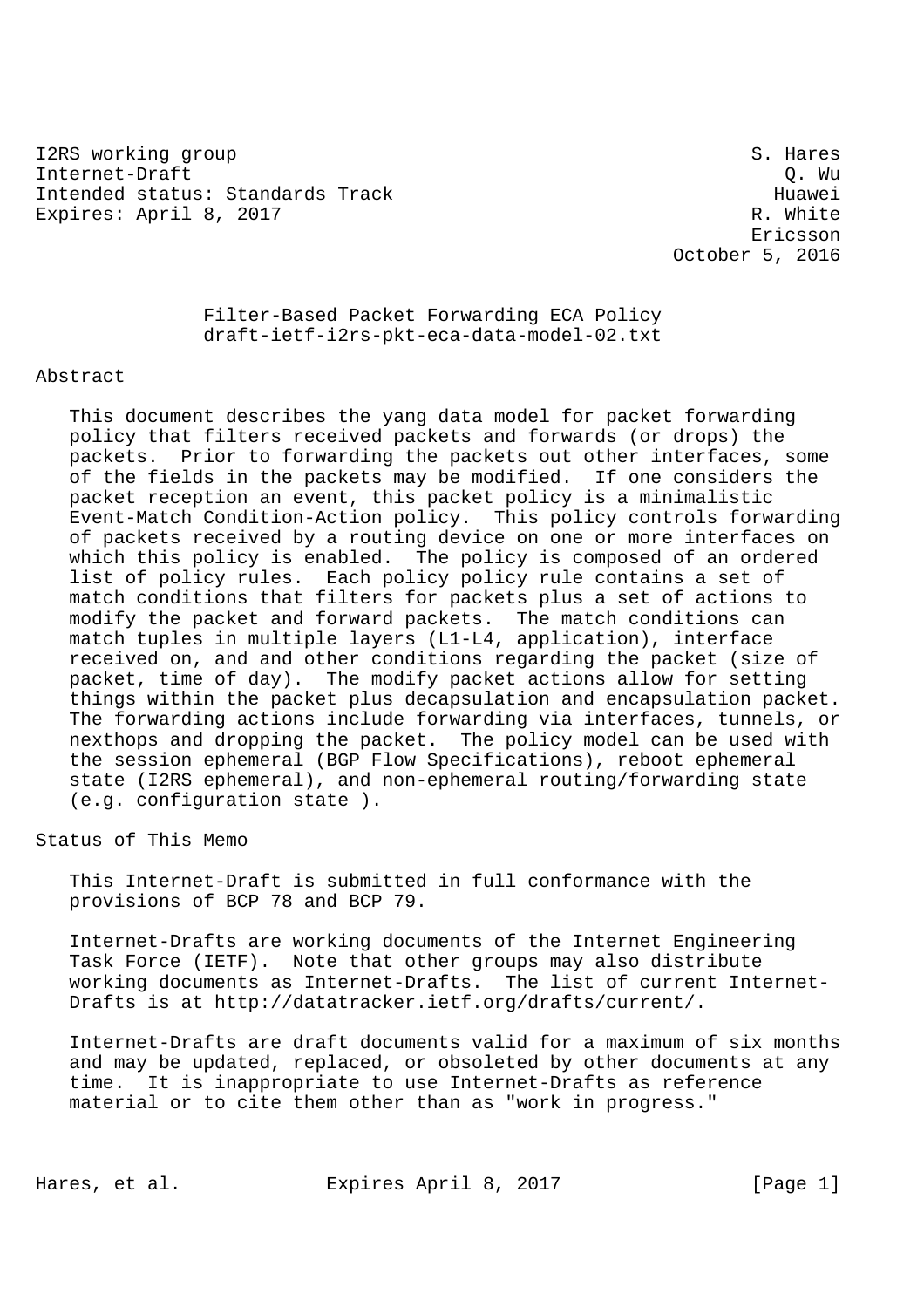This Internet-Draft will expire on April 8, 2017.

## Copyright Notice

 Copyright (c) 2016 IETF Trust and the persons identified as the document authors. All rights reserved.

 This document is subject to BCP 78 and the IETF Trust's Legal Provisions Relating to IETF Documents (http://trustee.ietf.org/license-info) in effect on the date of publication of this document. Please review these documents carefully, as they describe your rights and restrictions with respect to this document. Code Components extracted from this document must include Simplified BSD License text as described in Section 4.e of the Trust Legal Provisions and are provided without warranty as described in the Simplified BSD License.

## Table of Contents

| 1.1. Definitions and Acronyms                                                                                                                                                                                                                                                                                                                                                                                                                                                                               | 3              |
|-------------------------------------------------------------------------------------------------------------------------------------------------------------------------------------------------------------------------------------------------------------------------------------------------------------------------------------------------------------------------------------------------------------------------------------------------------------------------------------------------------------|----------------|
| 1.2. Antecedents this Policy in IETF                                                                                                                                                                                                                                                                                                                                                                                                                                                                        | 4              |
| Generic Route Filters/Policy Overview<br>2.                                                                                                                                                                                                                                                                                                                                                                                                                                                                 | $\overline{4}$ |
| 3.                                                                                                                                                                                                                                                                                                                                                                                                                                                                                                          | 5              |
| Packet ECA (event-condition-action) Filter Model in High<br>4.                                                                                                                                                                                                                                                                                                                                                                                                                                              |                |
|                                                                                                                                                                                                                                                                                                                                                                                                                                                                                                             |                |
|                                                                                                                                                                                                                                                                                                                                                                                                                                                                                                             | 7              |
| 4.2. top level description                                                                                                                                                                                                                                                                                                                                                                                                                                                                                  | 8 <sup>8</sup> |
|                                                                                                                                                                                                                                                                                                                                                                                                                                                                                                             | 10             |
| 4.3.1. Event Match Filters                                                                                                                                                                                                                                                                                                                                                                                                                                                                                  | 11             |
| 4.3.2. ECA Packet Condition Matches                                                                                                                                                                                                                                                                                                                                                                                                                                                                         | 12             |
|                                                                                                                                                                                                                                                                                                                                                                                                                                                                                                             | 19             |
| 4.5. Policy Conflict Resolution strategies                                                                                                                                                                                                                                                                                                                                                                                                                                                                  | 22             |
|                                                                                                                                                                                                                                                                                                                                                                                                                                                                                                             | 22             |
| 5. i2rs-eca-policy Yang module                                                                                                                                                                                                                                                                                                                                                                                                                                                                              | 23             |
| б.                                                                                                                                                                                                                                                                                                                                                                                                                                                                                                          | 53             |
| 7.                                                                                                                                                                                                                                                                                                                                                                                                                                                                                                          | 54             |
| 8 <sub>1</sub>                                                                                                                                                                                                                                                                                                                                                                                                                                                                                              | 54             |
| Authors' Addresses<br>$\mathbf{1} \quad \mathbf{1} \quad \mathbf{1} \quad \mathbf{1} \quad \mathbf{1} \quad \mathbf{1} \quad \mathbf{1} \quad \mathbf{1} \quad \mathbf{1} \quad \mathbf{1} \quad \mathbf{1} \quad \mathbf{1} \quad \mathbf{1} \quad \mathbf{1} \quad \mathbf{1} \quad \mathbf{1} \quad \mathbf{1} \quad \mathbf{1} \quad \mathbf{1} \quad \mathbf{1} \quad \mathbf{1} \quad \mathbf{1} \quad \mathbf{1} \quad \mathbf{1} \quad \mathbf{1} \quad \mathbf{1} \quad \mathbf{1} \quad \mathbf{$ | 55             |
|                                                                                                                                                                                                                                                                                                                                                                                                                                                                                                             |                |

# 1. Introduction

 This document describes the yang data model for packet forwarding policy that filters received packets and forwards (or drops) the packets. Prior to forwarding the packets out other interfaces, some of the fields in the packets may be modified. If one considers the reception of a packet as an event, this minimalistic Event-Match Condition-Action policy. If one considers the reception of packets

Hares, et al. Expires April 8, 2017 [Page 2]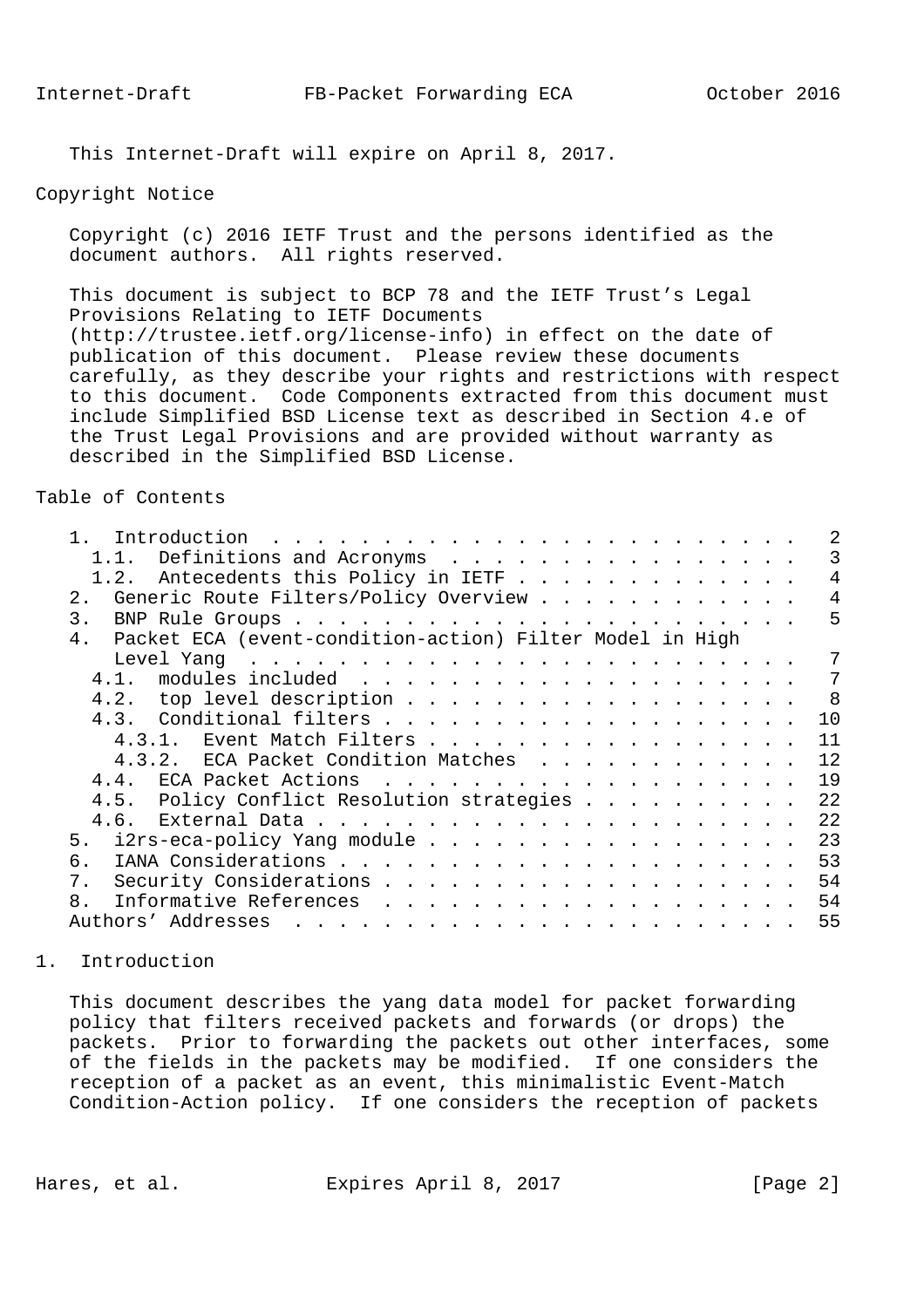containing Layer 1 to Layer 4 + application data a single packet, then this minimalistic policy can be called a packet-only ECA policy. This document will use the term packet-only ECA policy for this model utilizing the term "packet" in this fashion.

 This packet-only ECA policy data model supports an ordered list of ECA policy rules where each policy rule has a name. The match condition filters include matches on

- o content of packet headers for layer 1 to layer 4,
- o application protocol data and headers,
- o interfaces the packet was received on,
- o time packet was received, and
- o size of packet.

 The actions include packet modify actions and forwarding options. The modify options allow for the following:

- o setting fields in the packet header at Layer 2 (L2) to Layer 4 (L4), and
- o encapsulation and decapsulation the packet.

 The forwardingng actions allow forwardsing the packet via interfaces, tunnels, next-hops, or dropping the packet. setting things within the packet at Layer 2 (L2) to layer 4 (L4) plus overlay or application data.

 The first section of this draft contains an overview of the policy structure. The second provides a high-level yang module. The third contains the yang module.

 The high-level yang and the actual yang are not aligned. This is an interim-release of this document.

1.1. Definitions and Acronyms

 INSTANCE: Routing Code often has the ability to spin up multiple copies of itself into virtual machines. Each Routing code instance or each protocol instance is denoted as Foo\_INSTANCE in the text below.

NETCONF: The Network Configuration Protocol

Hares, et al. Expires April 8, 2017 [Page 3]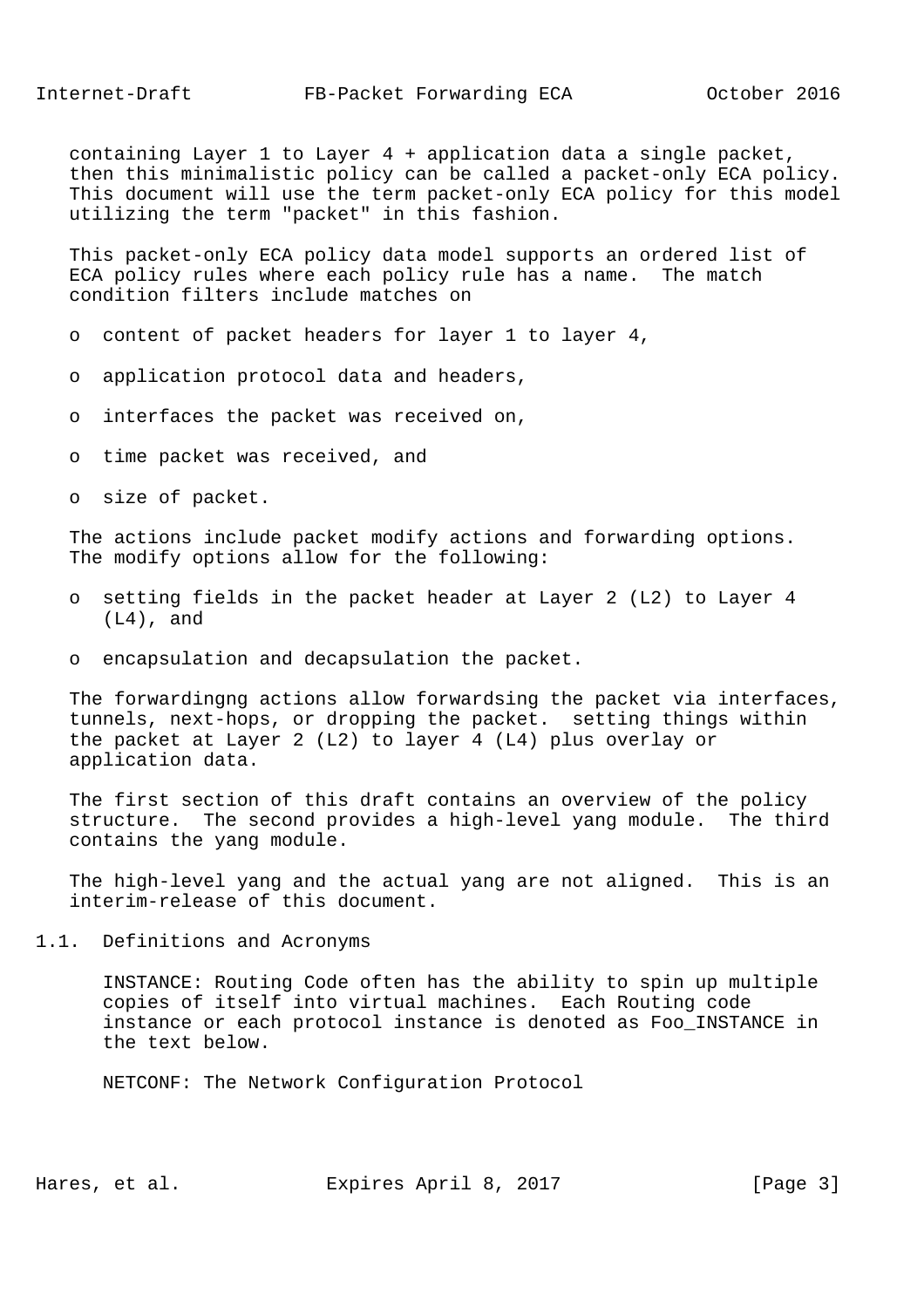PCIM - Policy Core Information Model

RESTconf - http programmatic protocol to access yang modules

1.2. Antecedents this Policy in IETF

 Antecedents to this generic policy are the generic policy work done in PCIM WG. The PCIM work contains a Policy Core Information Model (PCIM) [RFC3060], Policy Core Informational Model Extensions [RFC3460] and the Quality of Service (QoS) Policy Information Model (QPIM) ([RFC3644]) From PCIM comes the concept that policy rules which are combined into policy groups. PCIM also refined a concept of policy sets that allowed the nesting and aggregation of policy groups. This generic model did not utilize the concept of sets of groups, but could be expanded to include sets of groups in the future.

2. Generic Route Filters/Policy Overview

 This generic policy model represents filter or routing policies as rules and groups of rules.

The basic concept are:

Policy set:

Policy set is a set of policies

Policy:

A policy is a is an ordered set of rules .

Rule

 A Rule is represented by the semantics "If Condition then Action". A Rule may have a priority assigned to it.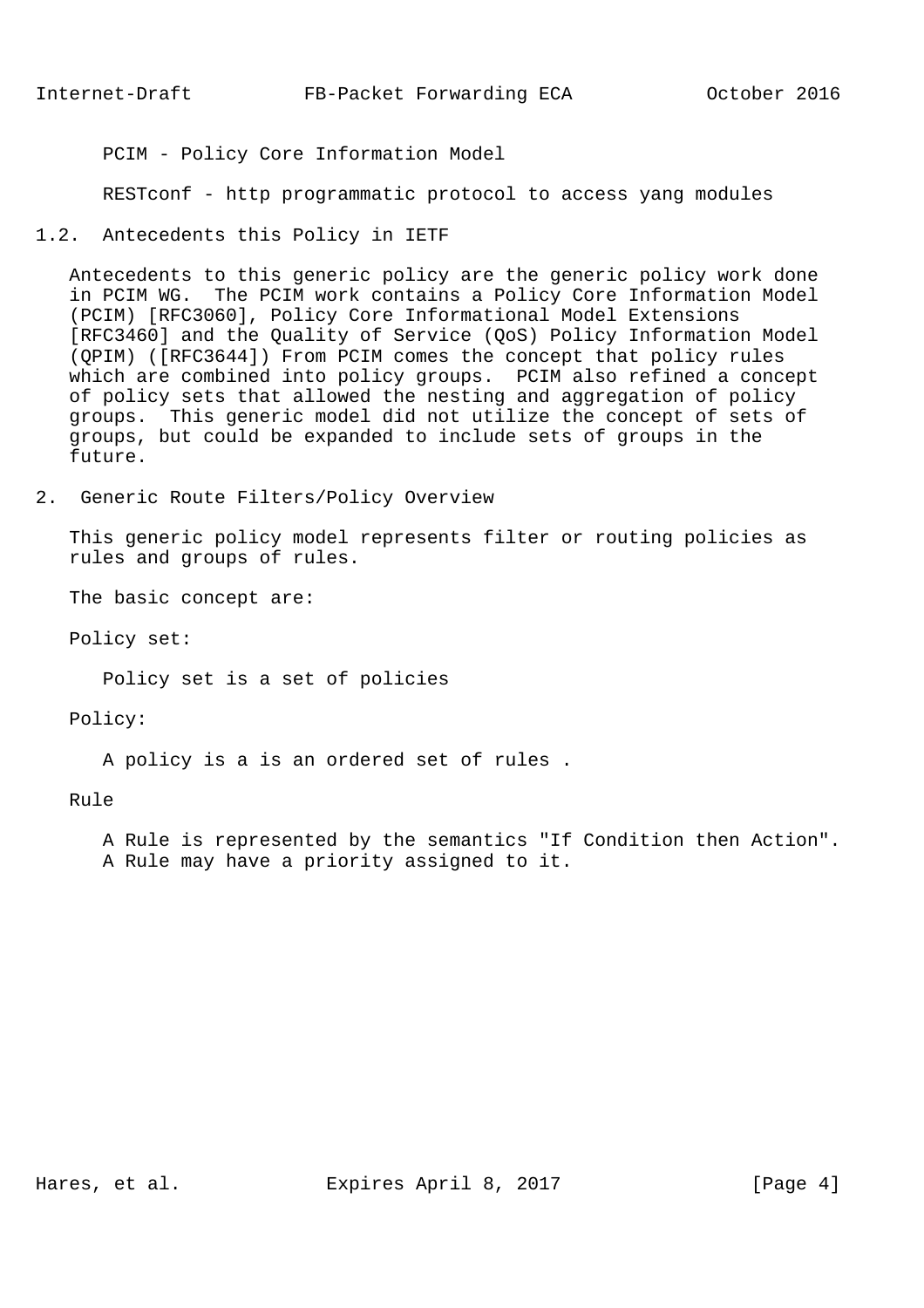

Figure 1: ECA rule structure

3. BNP Rule Groups

 The pkt ECA policy is a policy whihc is an order set of pkt-ECA policy rules. The rules assume the event is the reception of a packet on the machine on a set of interfaces. This policy is

Hares, et al. Expires April 8, 2017 [Page 5]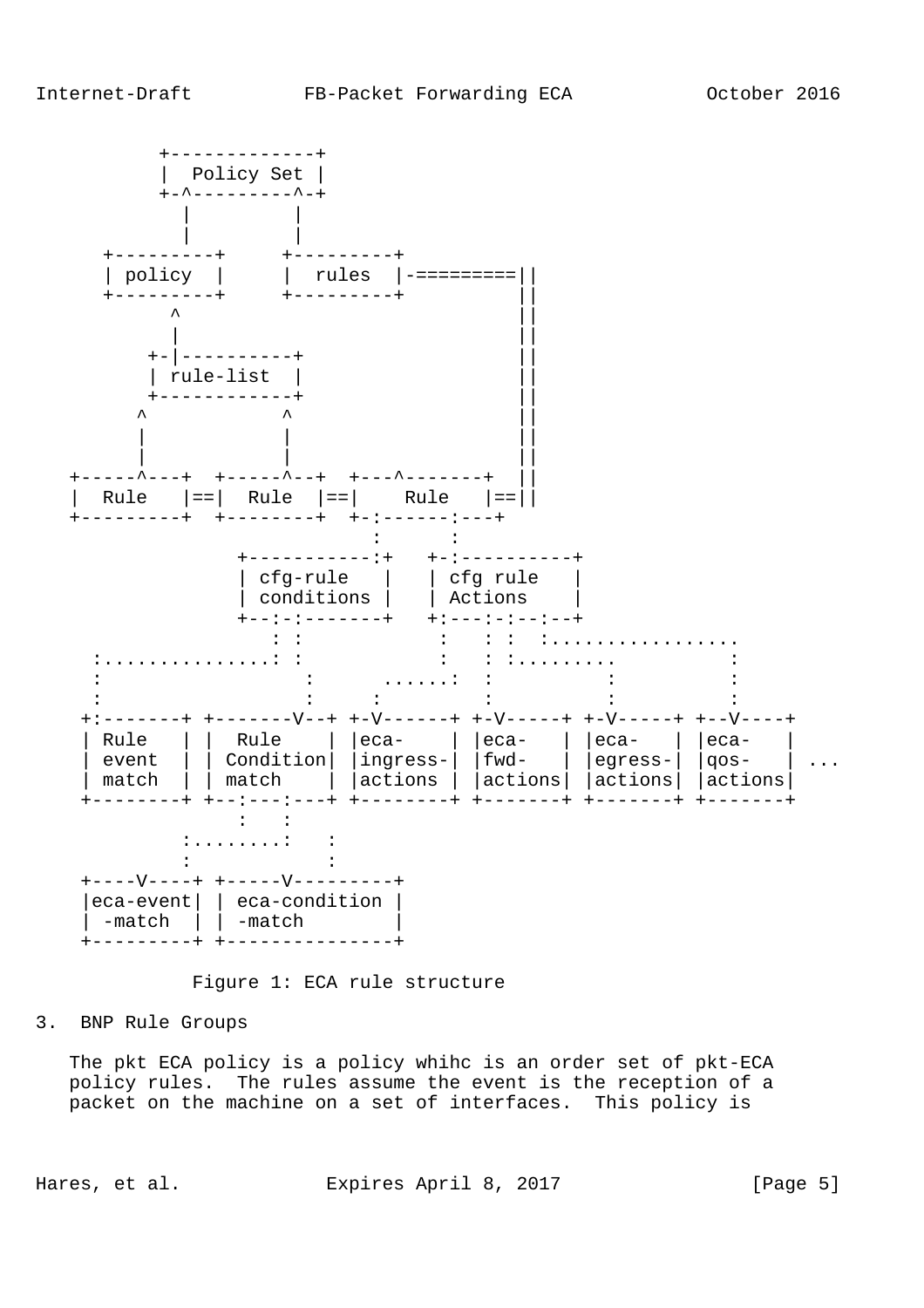associated with a set of interfaces on a routing device (physical or virtual).

 A Policy allows for the easy combination of rules for management stations or users. A policy has the following elements:

- o name that identifies the grouping of policy rules
- o module reference reference to a yang module(s) in the yang module library that this group of policy writes policy to
- o list of rules

 A policy group may have rulies at different order levels. For example, policy group 1 could have three policy rules at rule order 1 and four policy rules at rule order 5.

 The rule has the following elements: name, order, status, priority, reference cnt, and match condition, and action as shown as shown in figure 2. The order indicates the order of the rule within the the complete list. The status of the rule is (active, inactive). The priority is the priority within a specific order of policy/filter rules. A reference count (refcnt) indicates the number of entities (E.g. network modules) using this policy. The generic rule match action conditions have match operator, a match variable and a match value. The rule actions have an action operator, action variable, and an action value.

 Rules can exist with the same rule order and same priority. Rules with the same rule order and same priority are not guaranteed to be at any specific ordering. The order number and priority have sufficient depth that administrators who wish order can specify it.

 The generic match conditions are specific to a particular layer are refined by matches to a specific layer (as figure 2 shows), and figure 5's high-level yang defines. The general actions may be generic actions that are specific to a particular layer (L1, L2, L3, service layer) or time of day or packet size. The qos actions can be setting fields in the packet at any layer (L1-L4, service) or encapsulating or decapsulating the packet at a layer. The fwd actions are forwarding functions that forward on an interface or to a next-hop. The rule status is the operational status per rule.

Hares, et al. Expires April 8, 2017 [Page 6]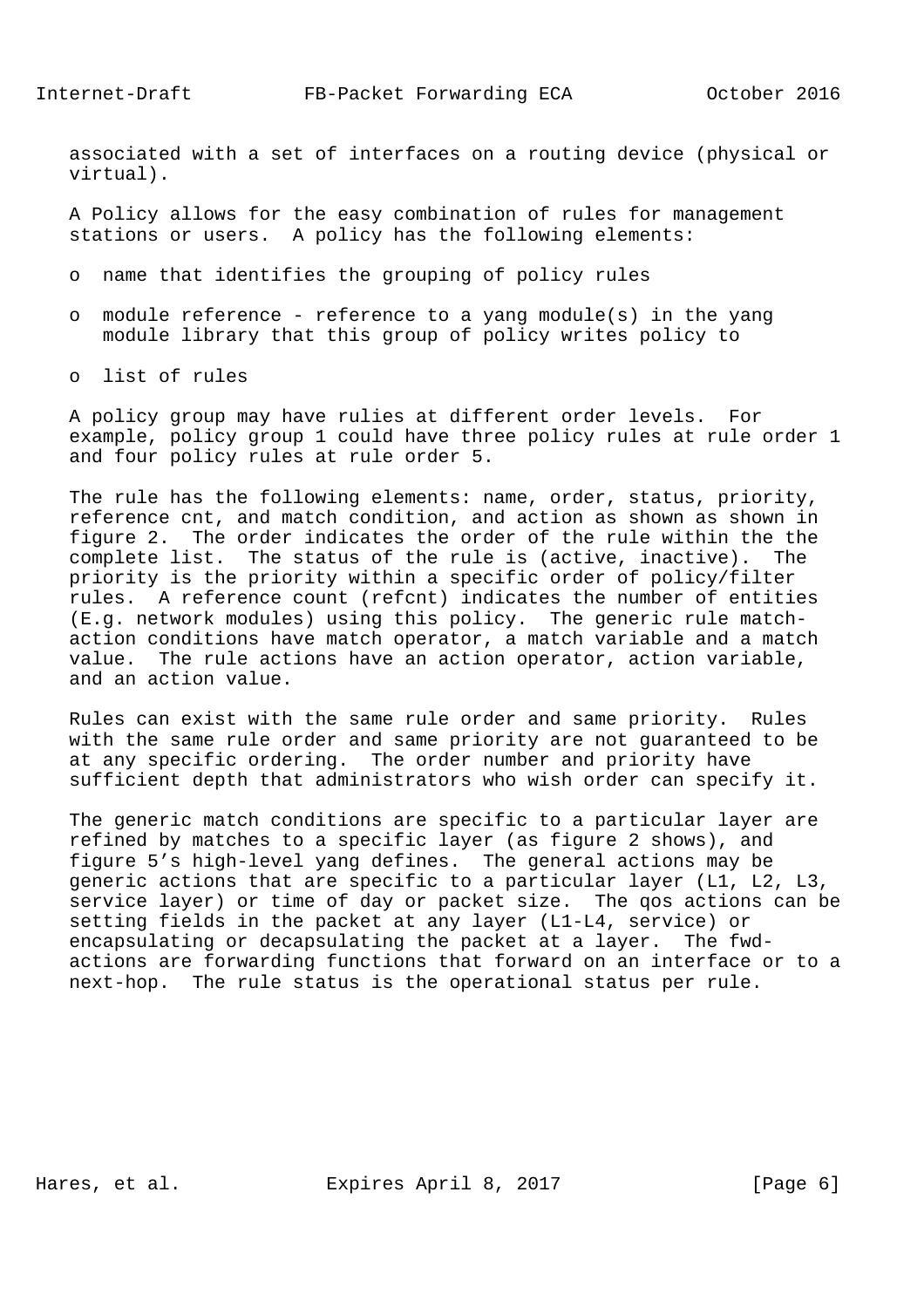

Figure 2 match logic

4. Packet ECA (event-condition-action) Filter Model in High Level Yang The description of packet event-condition-action data model include: module included in module top level diagram

4.1. modules included

Below is the high level module inclusions.

```
 module:pkt-eca-policy
      import ietf-inet-types {prefix "inet"}
      import ietf-interface {prefix "if"}
      import ietf-i2rs-rib {prefix "i2rs-rib"}
            import ietf-interfaces {
          prefix "if";
        }
           import ietf-inet-types {
          prefix inet;
         //rfc6991
 }
            import ietf-i2rs-rib {
        prefix "i2rs-rib";
```
Figure 3 - high level inclusion

Hares, et al. Expires April 8, 2017 [Page 7]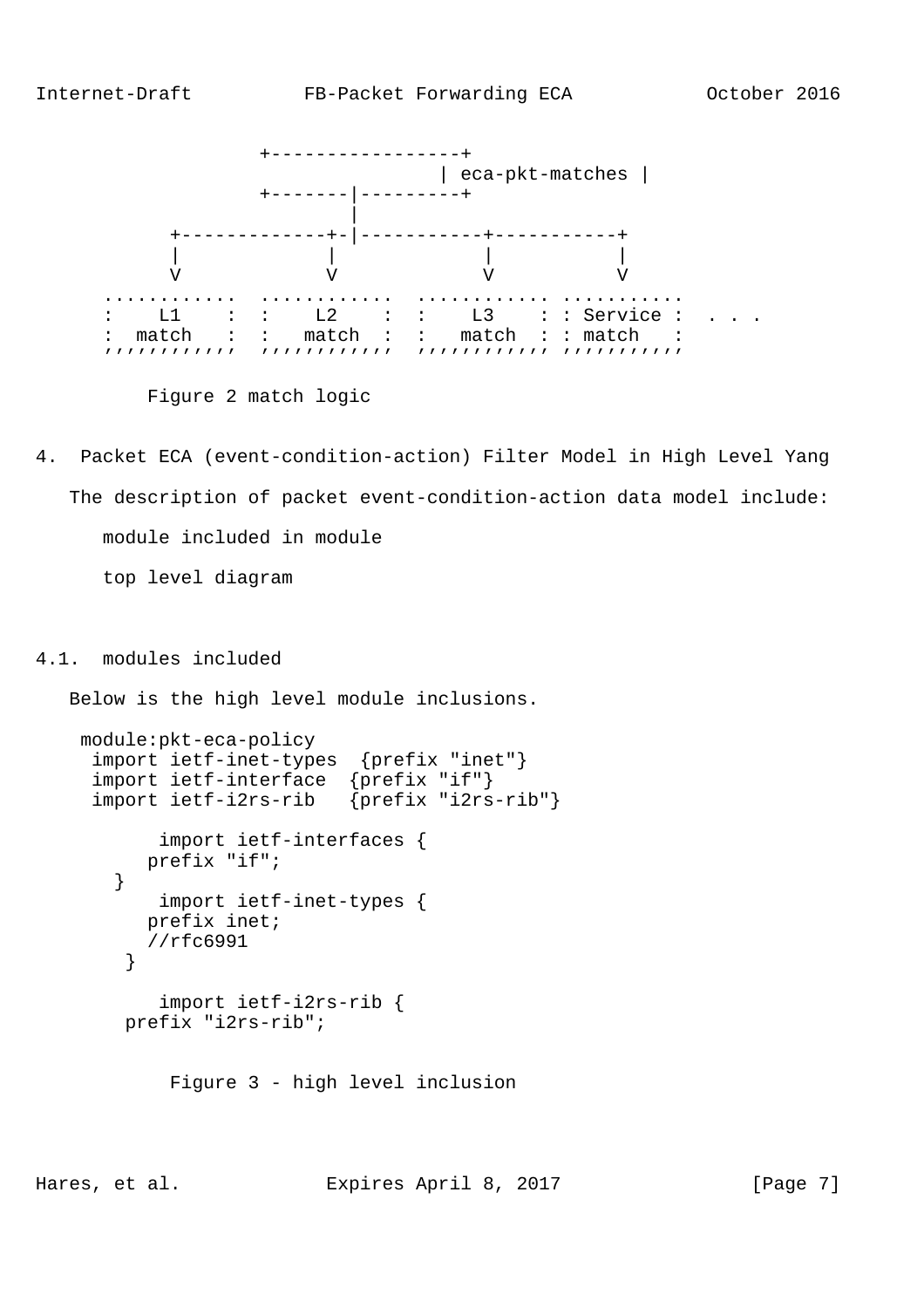```
4.2. top level description
```

```
 Below is the high level yang diagram
```

```
 module ietf-pkt-eca-policy
   +--rw pkt-eca-policy-cfg
      | +--rw pkt-eca-policy-set
          | +--rw policies* [policy-name]
             | | +--rw policy-name string
             | | +--rw vrf-name string
             | | +--rw address-family
             | | +--rw rule-list* [rule-name]
                | | | +--rw rule-name
                 | | | +--rw rule-order-id uint16
                | | | +--rw default-action-id integer
               | | | +--rw default-resolution-strategy-id integer
          | +--rw rules* [order-id rule-name]
             | +--rw order-id uint16
             | +--rw rule-name string
             | +--rw policy-name string
              | +--rw cfg-rule-conditions [rule-cnd-id]
                 | | +--rw rule-cnd-id uint32
                 | | +--rw support
                   | | | +--rw event-matches boolean
                    | | | +--rw pkt-matches boolean
                    | | | +--rw usr-context-matches boolean
                 | | +--rw eca-events-match* [rule-event-id]
                   | | | +--rw rule-event-it uint16
                  | ... time-event match (see below)
                 | | +--rw eca-condition-match
                   | | | +--rw eca-pkt-matches* [pkt-match-id]
                    | ...(see packet matches below)
                   | ... (address, packet header, packet payload)
                    | | | +--rw eca-user-context-matches* [usr-match-id]
                   | ... (see user context match below)
              | +--rw cfg-rule-actions [cfgr-action-id]
                 | | +--rw cfgr-action-id
                 | | +--rw eca-actions* [action-id]
                    | | | +--rw action-id uint32
                    | | | +--rw eca-ingress-actions*
                   | ... (permit, deny, mirror)
                    | | | +--rw eca-fwd-actions*
                   \vert ... (invoke, tunnel encap, fwd)
                    | | | +--rw eca-egress-acttions*
                    | | | | .. .
                    | | | +--rw eca-qos-actions*
                    | \cdot |...
```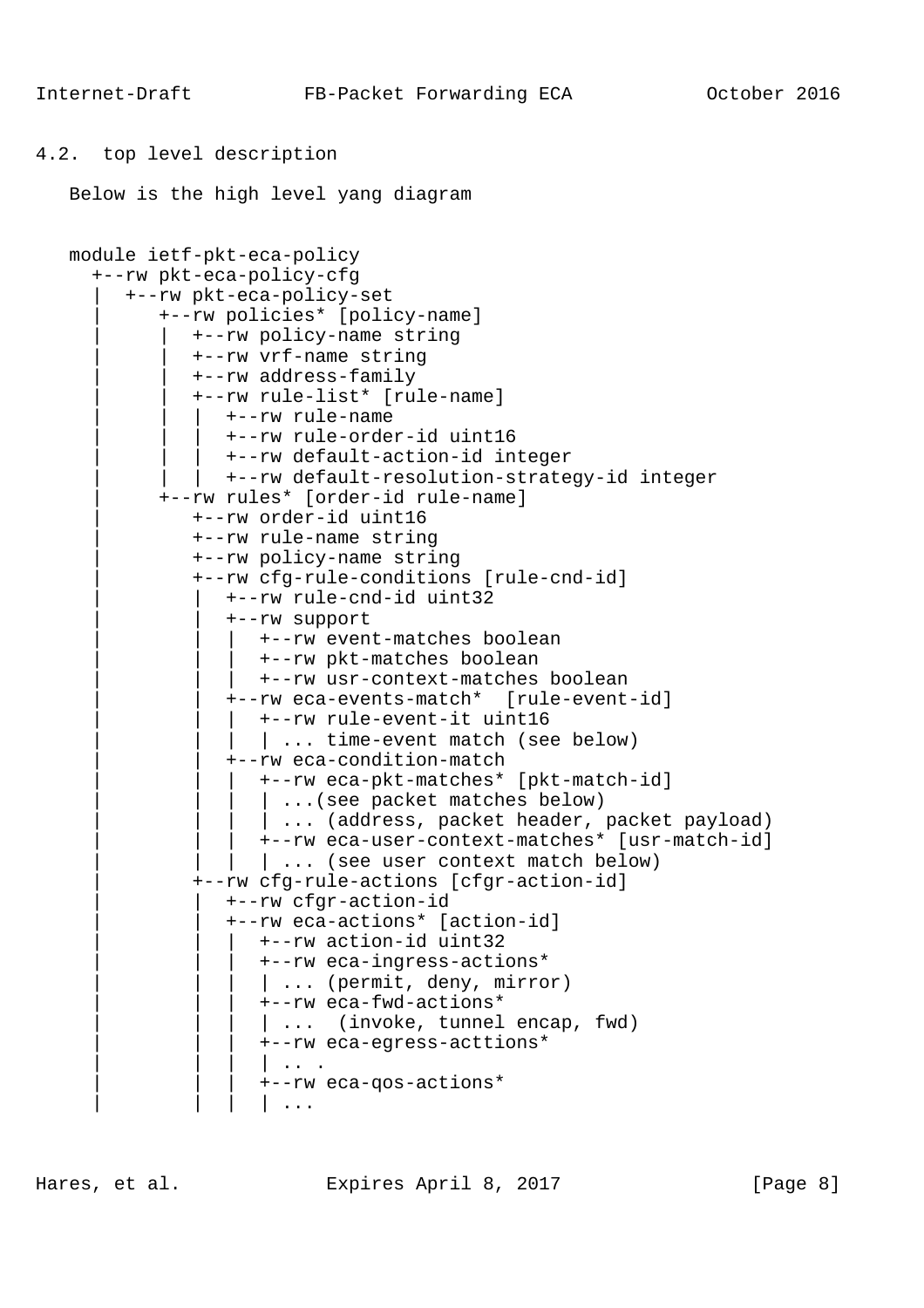```
| | +--rw eca-security-actions*
          | +--rw policy-conflict-resolution* [strategy-id]
            | | +--rw strategy-id integer
             | | +--rw filter-strategy identityref
            | .. FMR, ADTP, Longest-match
             | | +--rw global-strategy identityref
             | | +--rw mandatory-strategy identityref
             | | +--rw local-strategy identityref
             | | +--rw resolution-fcn uint32
             | | +--rw resolution-value uint32
             | | +--rw resolution-info string
             | | +--rw associated-ext-data*
            | +--rw ext-data-id integer
          | +--rw cfg-external-data* [cfg-ext-data-id]
             | | +--rw cfg-ext-data-id integer
             | | +--rw data-type integer
             | | +--rw priority uint64
            | uses external-data-forms
            ... (other external data)
 +--rw pkt-eca-policy-opstate
    +--rw pkt-eca-opstate
       +--rw policies-opstat* [policy-name]
         | +--rw rules-installed;
          | +--rw rules_opstat* [rule-name]
               | +--rw strategy-used [strategy-id]
       +--rw rules_opstate* [rule-order rule-name]
          | +--rw status
          | +--rw rule-inactive-reason
          | +--rw rule-install-reason
          | +--rw rule-installer
          | +--rw refcnt
       +--rw rules_pktstats* [rule-order rule-name]
          | +--rw pkts-matched
          | +--rw pkts-modified
          | +--rw pkts-forward
                +--rw op-external-data [op-ext-data-id]
                   | +--rw op-ext-data-id integer
                  | +--rw type identityref
                  | +--rw installed-priority integer
                 | (other details on external data )
```
 figure 4 - high-level yang for policy set The three levels of policy are expressed as:

Hares, et al. Expires April 8, 2017 [Page 9]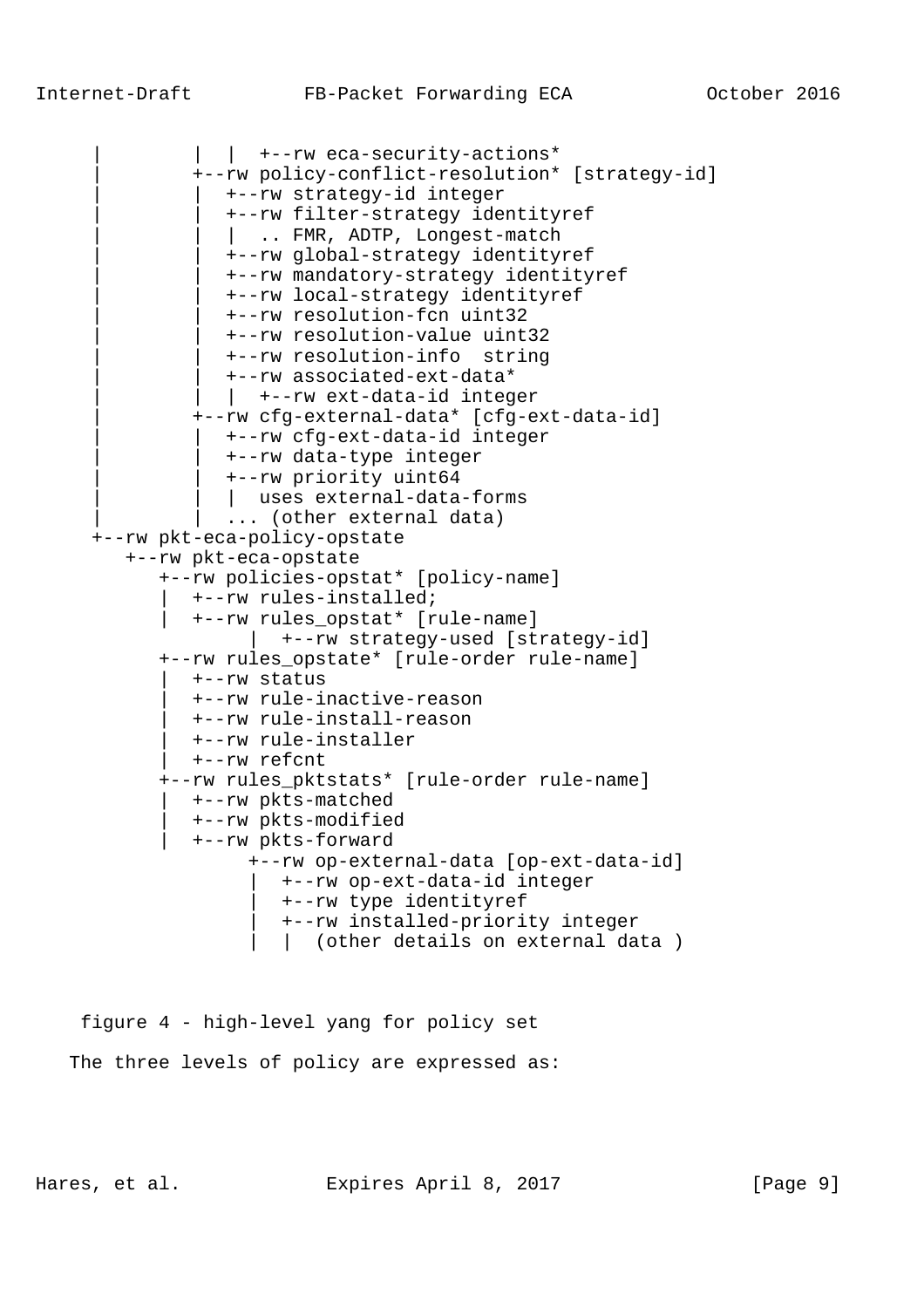```
 Config Policy definitions
 =======================================
 Policy level: pkt-eca-policy-set
 group level: pkt-eca-policy-set:policies
 rule level: pkt-eca-policy-set:rules
 external id: pkt-eca-policy-set:cfg-external-data
 Operational State for Policy
 =======================================
 Policy level: pkt-eca-policy-opstate
 group level: pkt-eca-opstate:policies-opstat*
 rule level: pkt-eca-opstate:rules_opstat*
              pkt-eca-opstate:rules-pktstat*
 external id: pkt-eca-opstate:op-external-data*
```
figure 5

4.3. Conditional filters

 The condition filters in the packet eca policy module included the following:

- o event filters time as an augment to reception of a packet.
- o conditional matches on packet content or user-related content

 The sections below provide the high-level yang for these sections of hte model.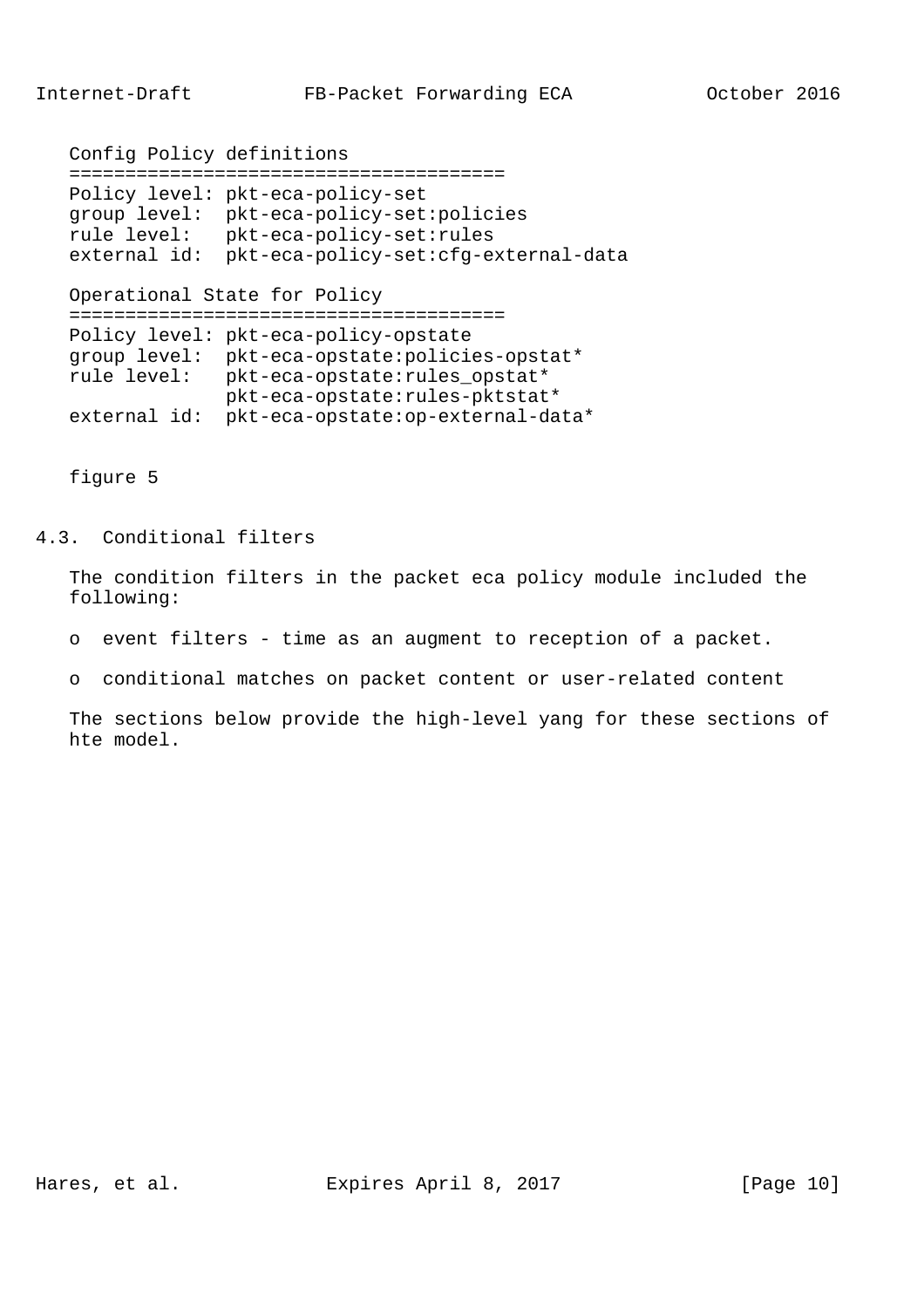```
 module:i2rs-pkt-eca-policy
 .....
 +--rw pkt-eca-policy-cfg
       | +--rw pkt-eca-policy-set
        | +--rw pkt-eca-policy-set
       | \cdot \cdot \cdot \cdot | +--rw rules* [order-id rule-name]
           | +--rw order-id uint16
           | +--rw rule-name string
           | +--rw policy-name string
           | +--rw cfg-rule-conditions [rule-cnd-id]
              | | +--rw rule-cnd-id integer
              | | +--rw eca-events-match* [rule-event-id]
                 | | | +--rw rule-event-it uint16
                | ... time-event match (see below)
              | | +--rw eca-condition-match
                 | | | +--rw eca-pkt-matches* [pkt-match-id]
                | ... (see L1-L4 matches below)
                  | | | +--rw eca-usr-context-matches* [usr-match-id]
                 | (user, schedule, region, target,
                      state, direction)
```
# 4.3.1. Event Match Filters

 The default event is the event of receiving a packet. In addition, the events allow a time-event match. Time events are provided as a list which includes specific times or ranges of time.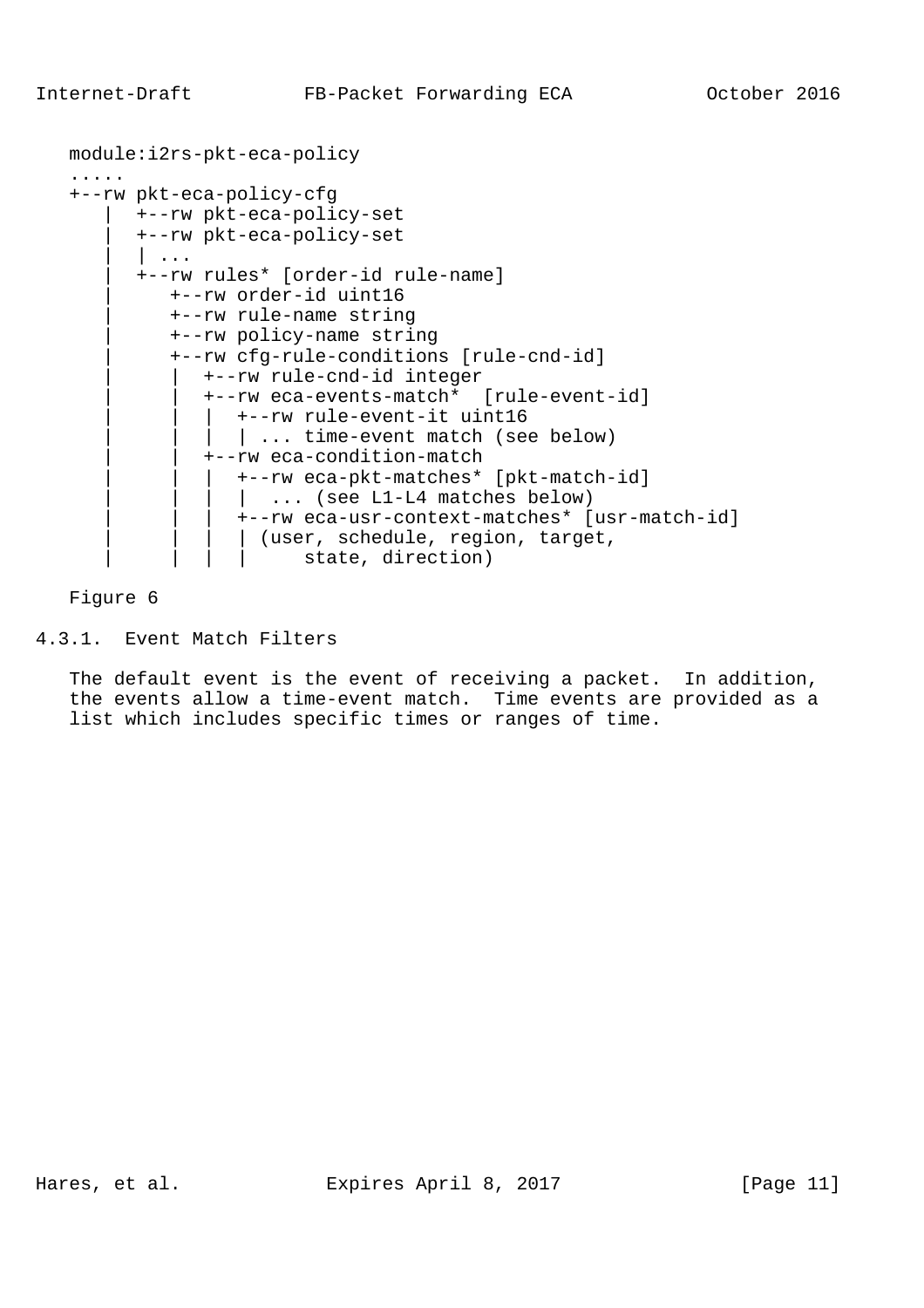```
 | +--rw pkt-eca-policy-set
 | +--rw pkt-eca-policy-set
\vert \cdot \vert \cdot \vert | +--rw rules* [order-id rule-name]
    | +--rw order-id uint16
    | +--rw rule-name string
    | +--rw policy-name string
    | +--rw cfg-rule-conditions [rule-cnd-id]
        | | +--rw rule-cnd-id uint32
        | | +--rw support
           | | | +--rw event-matches boolean
           | | | +--rw pkt-matches boolean
          | | | +--rw usr-context-matches boolean
        | | +--rw eca-events-match* [rule-event-id]
           | | | +--rw rule-event-it uint16
           | | | +--rw time-type identityref
          +--(one-time) | | | | +--rw event-time yang:date-and-time
          +--(range-time) | | | +--rw event-start-time yang:date-and-time
           | | | +--rw event-end-time yang:date-and-time
```
figure 7

4.3.2. ECA Packet Condition Matches

The ECA condition matches are packet matches (eca)

4.3.2.1. Packet-match filter list (eca-pkt-match\*)

 The packet match content filters include: address filters and packet header content filters, and packet payload filters.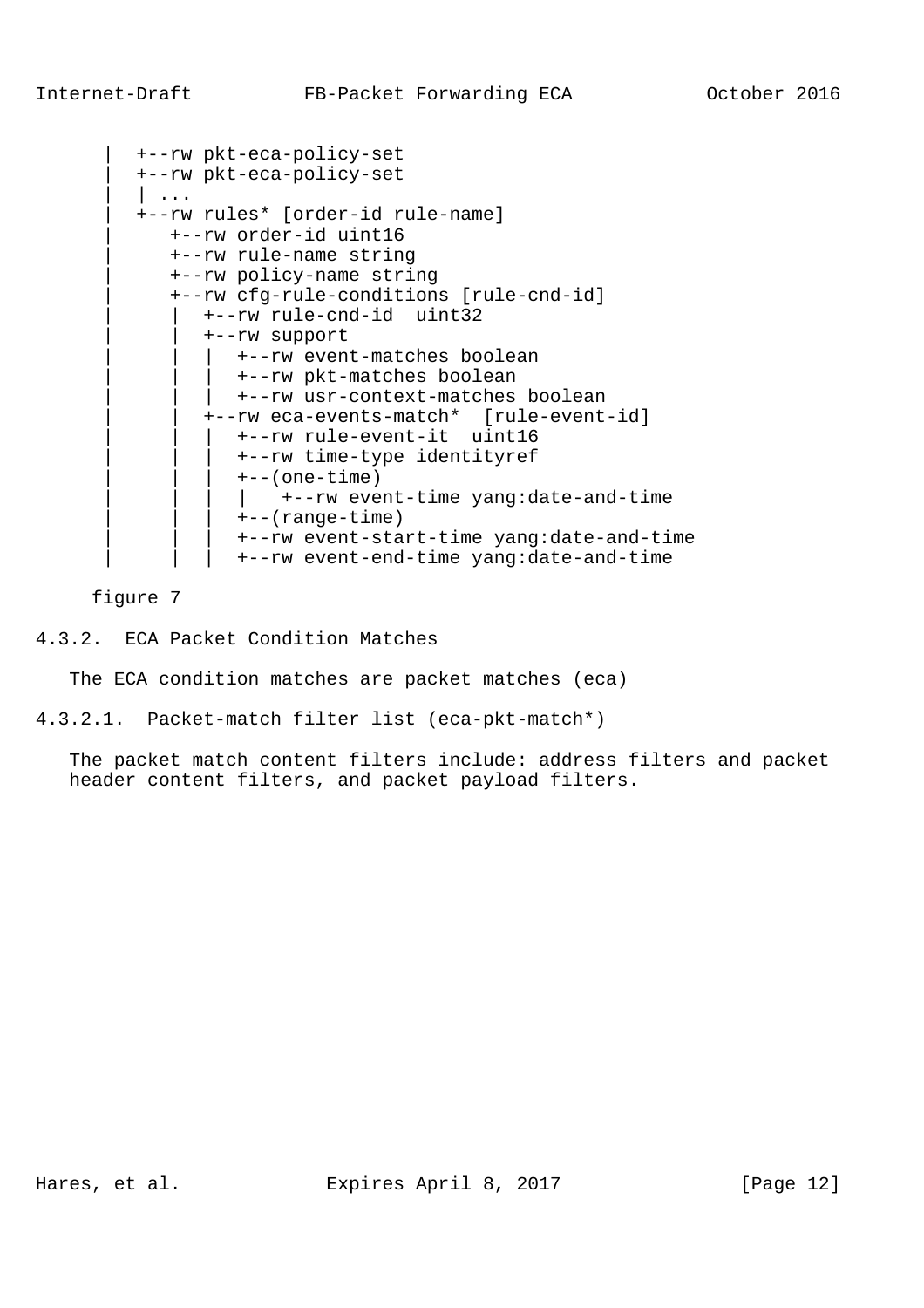```
 module:i2rs-pkt-eca-policy
 +--pkt-eca-policy-set
     +--rw rules* [order-id rule-name]
         | |....
        | +--rw cfg-rule-conditions [rule-cnd-id]
            | | +--rw rule-cnd-id uint32
            | | +--rw support
                | | | +--rw event-matches boolean
               +--rw pkt-matches boolean
                | | | +--rw usr-context-matches boolean
            | | +--rw eca-event-match
               | \cdot | \cdot | | | +--rw eca-condition-match
            | | +--rw eca-pkt-matches* [pkt-match-id]
                 | | | +--rw packet-match-id uint16
                 | | | +--rw packet-match-type identityref
                 | | | +--(packet-match-type)?
                      | | | | +--:(address-pkt-match)
                      \parallel \cdot \cdot \cdot | | | | +--:(layer-pkt-match)
                       | | | | | ...
                      | | | | +--:(payload-pkt-match)
                      | | | | | ...
            | | +--rw eca-user-matches [user-match-id]
```
4.3.2.1.1. Match filters for addresses in packet

 The address matches match the L3, mpls, MAC and interface address scope. Figure x shows this match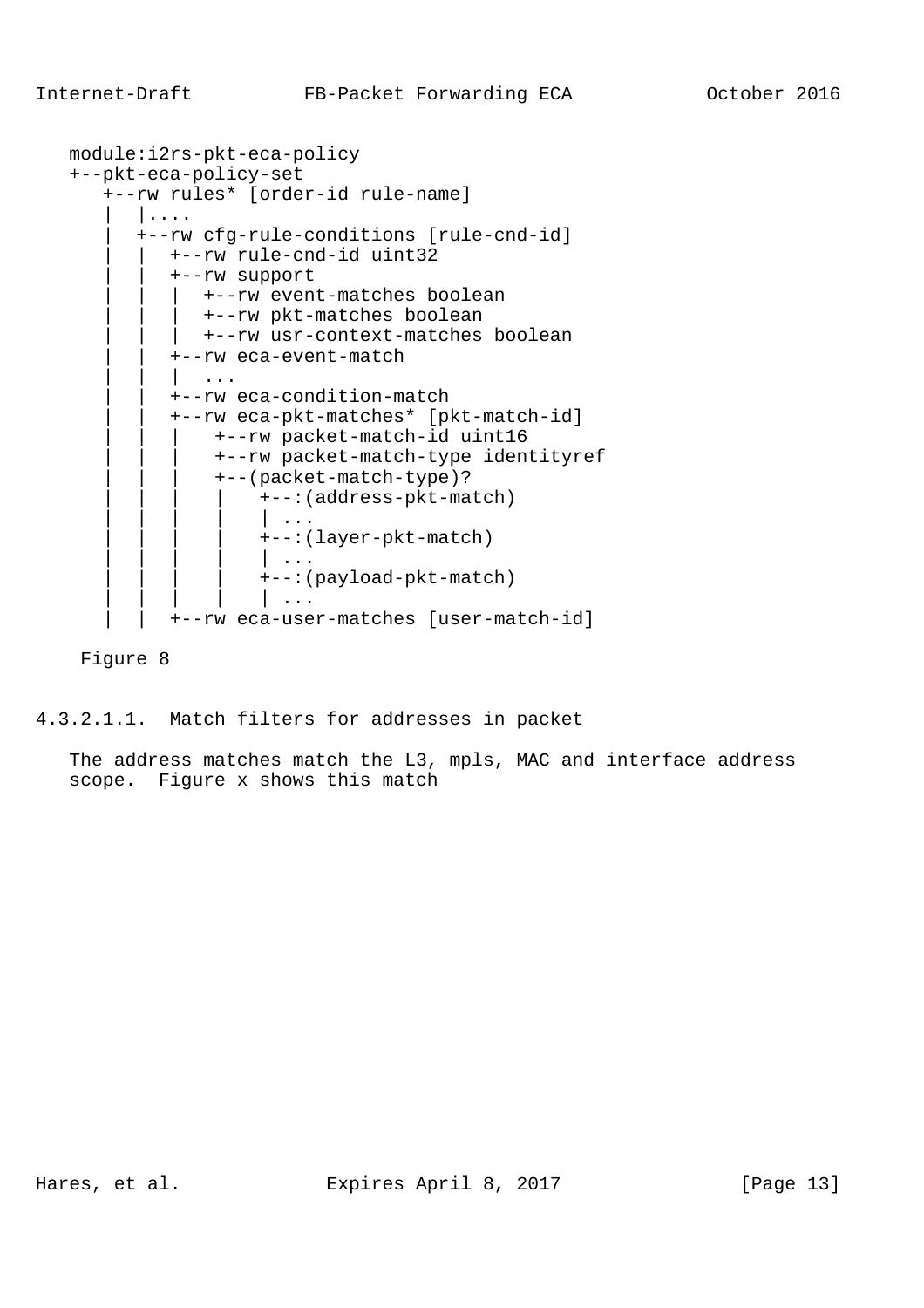```
 +--rw eca-pkt-matches* [pkt-match-id]
  | +--rw packet-match-id uint16
  | +--rw eca-pkt-match-type identityref
  | +--address-scope?
     | | +--:(route-type)
     | +--: (ipv4)
       | ... src, dest, src-dest
       +--: (ipv6)
       | ... src, dest, src-dest
      +--: (mpls)
         | | | | ... 32 bit label
       +--: (mac)
        | ... src, dest, src-dest
        +--: (interface-route)
        | .... interface
```
4.3.2.1.2. Packet header matches

 The packet header matches match interface, L1-L4 headers, service chain headers, and packet size. The L1 header expected to be a null match except if there is an advanced L1 technology such as l1 with a L1 identifier that can be detected in the packet. Figure x shows these matches.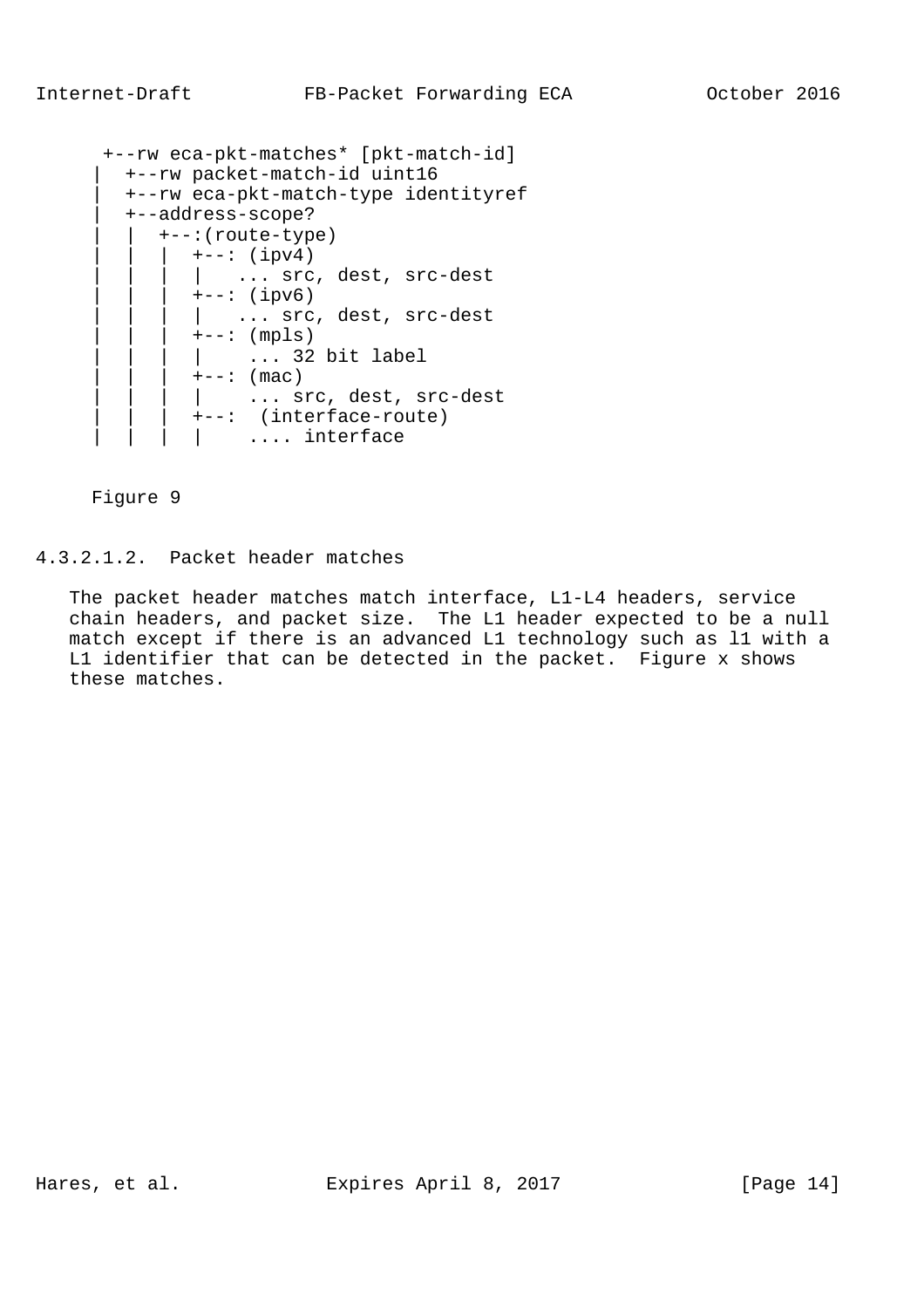```
 | +--rw (layer-type)
              | | +--:(interface-match-type)
               | | | |...
              | | +--:(L1-header-match)
               | | | |...
              | | +--:(L2-header-match)
              | +--(802.1Q)
                  | | | |....
                 +--(802.11) | | | | ...
                 +--(802.15)| \cdot | ...
                 +--(NVGRE)
                     \cdot \cdot \cdot+--(VXLAN)
                  | | | | ...
                 +--(MPLS)| \cdot |.
              | | +--:(L3-header-match)
                 | | | +--(l3-ipv4-header)
                  | | | | ...
                 +--(13-ipv6-header) | | | | ...
                  | | | +--(l3-gre-header)
                 | | | | ...
             +--: L4-header-match
                +--(14-tcp-header)
                  | | | | ...
                  | | | +--(l4-udp-header)
                  | \cdot \cdot \cdot \cdot | | | | +--(l4-sctp-header)
                  | | | | ...
                  | | | +--: Service-header-match
                      | | | +--(sf-chain-meta-match)
                         | | | ...
                      | | | +--(sf-path-meta-match)
 | | | ..
              | | +--:(packet-size)
                  | | +--l1-size-match uint32
                  | | +--l2-size-match uint32
                  | | +--l3-size-match uint32
                  | | +--l4-size-mtach uint32
                  | | +--service-meta-size uint32
                  | | +--leaf service-meta-payload uint32
           | +---rw packet
```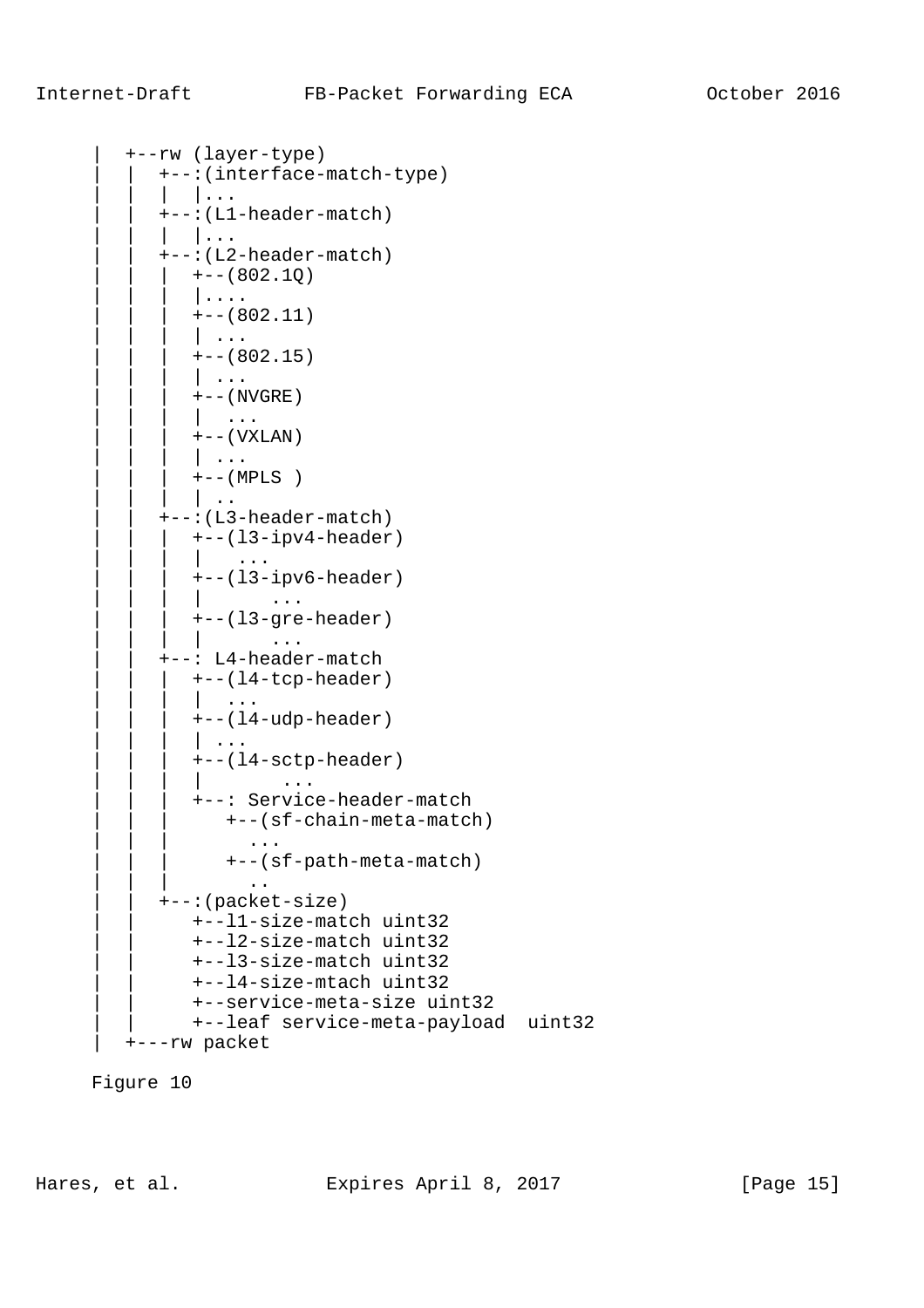# 4.3.2.1.3. Payload matches

 The payload information is a stream of bytes to be found in the packet payload beyond the L4 or service-path header. The structure of this data is simply a list of byte strings as figure x shows.

| +--rw eca-pkt-matches* [pkt-match-id]     |
|-------------------------------------------|
| +--rw packet-match-id uint16              |
| +--rw packet-match-type identityref       |
| +--(packet-match-type)?                   |
| +--: (address-pkt-match)                  |
|                                           |
| +--: (layer-pkt-match)                    |
|                                           |
| +--: (payload-pkt-match)                  |
| +--rw packet-payload *[packet-payload-id] |
| +--rw packet-payload-id uint16            |
| +--rw payload-match-bytes uint16          |
| +--rw packet-payload string               |

### Figure 11

4.3.2.2. Matches on User Context

 The match on user context allows filtering for a packet plus a filter related to a user.

 Since not all I2RS routers are access routers, the support for matches has a flag for user filter. It is expected that core routers may not support contextual matching.

 One example of user filters is for is parental controls. During school hours, the teenager Joe is restrict from certain web sites from September 1 while Joe is at at school. This "school" filter is an example of a period filter which has a start time (8:00am) and end time (3:30pm), which is valid beginning September 1, 2016. This filter applies only to the region of school networks. The filter looks for specific entertainment (e.g. YouTube) web sites, social media (e.g. facebook), and gaming sites. This block is for their mobile phone and tablet, but not the computer that says at home.

The following is the components

- o user identifier (name, tenant id, virtual network),
- o schedule for the user filter (once or periodic, time range (start/ end), and weekly validity check),

Hares, et al. Expires April 8, 2017 [Page 16]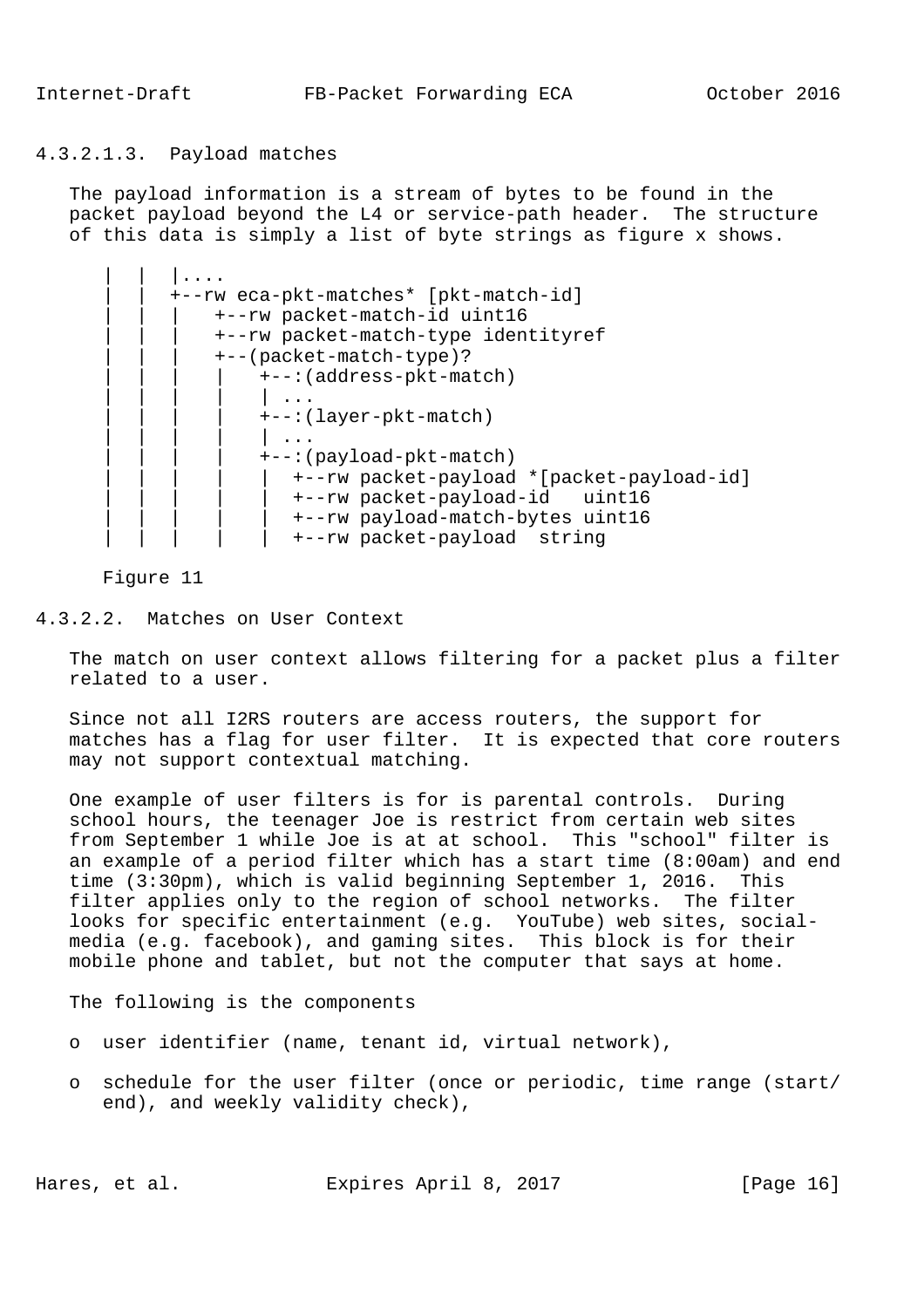```
 o region this filter is valid.
 o targeted services, applications, devices, and state.
 module:i2rs-pkt-eca-policy
 .....
 +--rw pkt-eca-policy-cfg
        | +--rw pkt-eca-policy-set
        | +--rw pkt-eca-policy-set
        | | ...
        | +--rw rules* [order-id rule-name]
            | +--rw order-id uint16
            | +--rw rule-name string
            | +--rw policy-name string
            | +--rw cfg-rule-conditions [rule-cnd-id]
               | | +--rw rule-cnd-id uint32
                 | | | ...
               | | +--rw eca-event-match* [rule-event-id]
               \| \cdot \|.
               | | +--rw eca-pkt-matches* [pkt-match-id]
                   | | | ....
               | | +--rw eca-usr-context-matches* [usr-match-id]
                  | | | +--rw user* [user-id]
                      | | | | +--rw user-id uint32
                      | | | | +--rw user-name string
                      | | | | +--rw user-type identityref
                      | +--(user-type)?
                              +--:(tenant)
                              | +--rw tenant-id uint16
                              ---:(\text{vn}-id)| +--rw vn-id uint16
                   | | | +--rw schedule* [schedule-name]
                   | | | | .....
                   | | | +--rw target
                      | | | | +--rw protocol
                      | ... (UDP, TCP, ICMP, ICMPv6, IP, IPv6) | | | | +--rw transport-ports
                      | +-rw src-port inet: port-number
                         | | | | | +--rw dest-port intent:port-number
                       | | | | +--service [service-name]
                      | \ldots | | | | +--rw application
                      | \ldots | | | | | +--rw device
                      | \cdot |.
```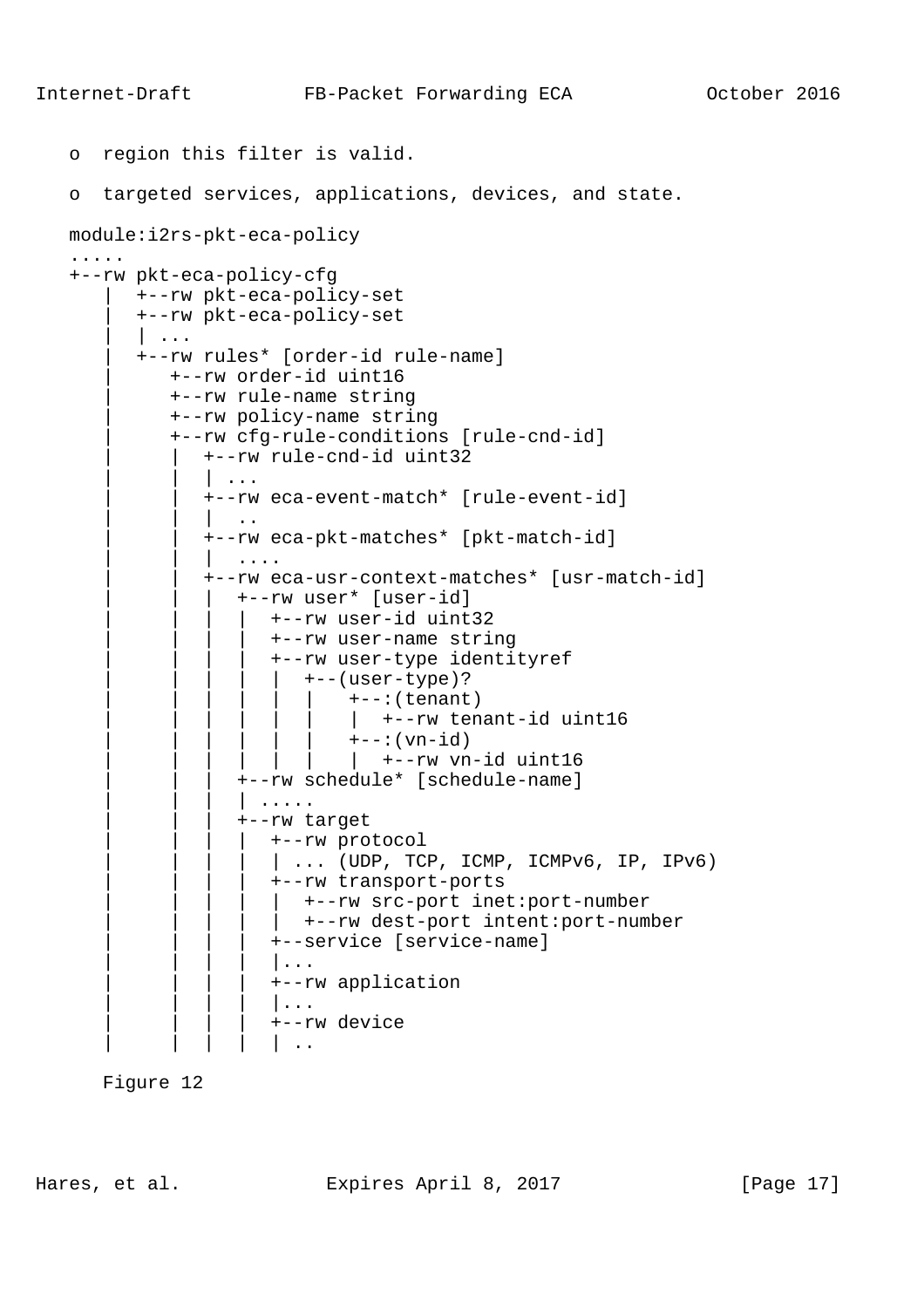Schedule filters allow a time for the filter. Continuing our parental control filters for school, the schedule an be a list of weekly filters for Monday-Friday of the school week. The first filter (School-Monday) would have a of start time of 8:00am GMT September 5, 2016 an end time of 4:00pm GMT September 5, 2016. The schedule type woudl be weekly. The validity-until time would be December 20, 2016. The region impacted by this schedule would be AS20999 which is the service provider of the school's network.

# +--rw pkt-eca-policy-cfg

| +--rw pkt-eca-policy-set                                   |
|------------------------------------------------------------|
| +--rw pkt-eca-policy-set                                   |
|                                                            |
| +--rw rules* [order-id rule-name]                          |
| +--rw order-id uint16                                      |
| +--rw rule-name string                                     |
| +--rw policy-name string                                   |
| +--rw cfg-rule-conditions [rule-cnd-id]                    |
| +--rw rule-cnd-id uint32                                   |
|                                                            |
| +--rw eca-usr-context-matches* [usr-match-id]              |
| +--rw schedule* [schedule-name]                            |
| +--rw schedule-name                                        |
| +--rw schedule-type identityref /* one-time, weekly, 2 wee |
| ks, monthly $*/$                                           |
| +--rw start-type? yang:date-and-time                       |
| +--rw end-type? yang:date-and-time                         |
| +--rw validity-until yang:date-and-time /* valid until */  |
| +--rw region *[as-4byte]                                   |
|                                                            |
| $+--rw$ as-4byte uint32 /* region */                       |

## figure 13

 The target for this service filtering is specified by protocols, applications, and devices. The figure below shows the filtering for a target protocol and port number or an application.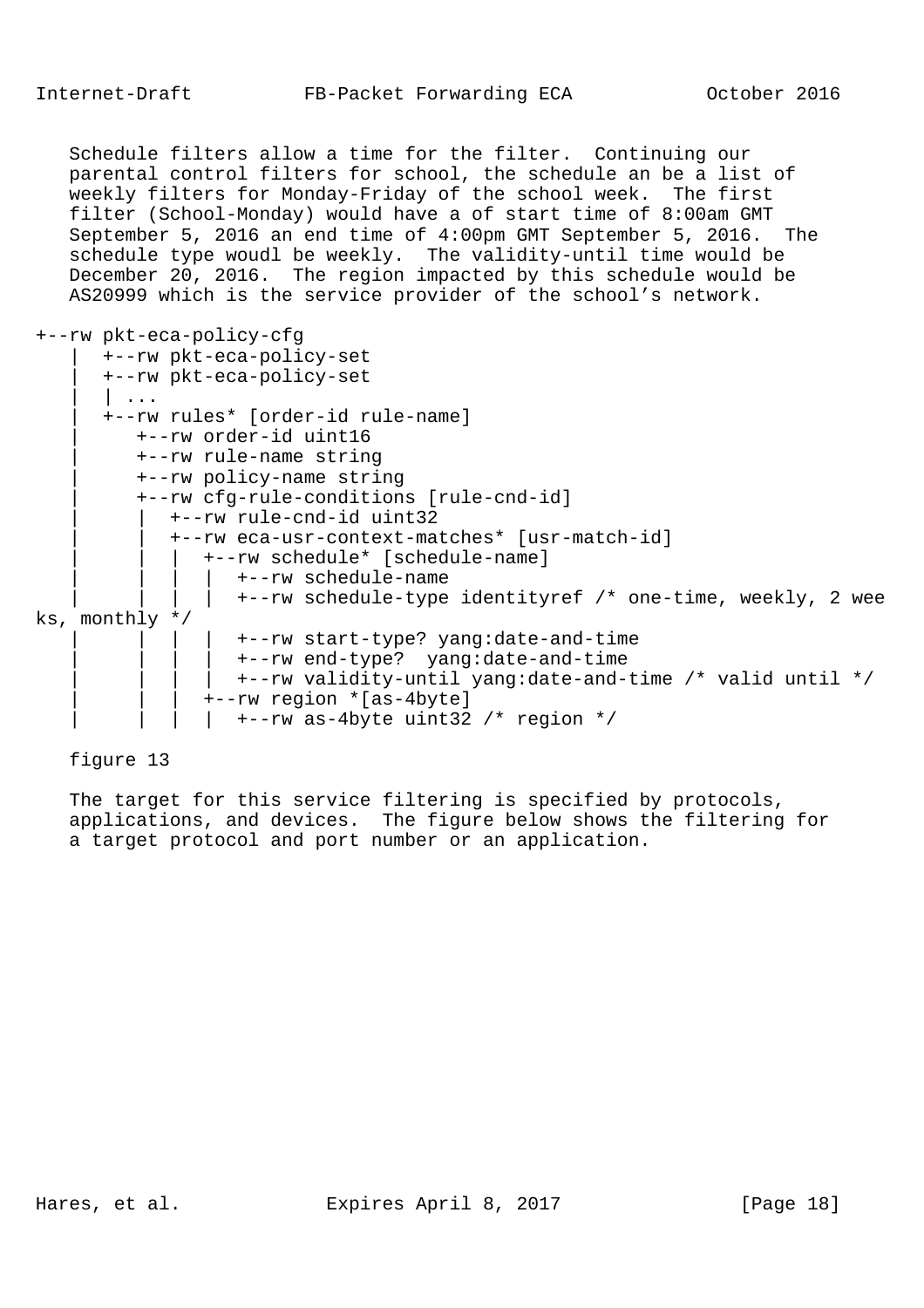```
+--rw pkt-eca-policy-cfg
         | +--rw pkt-eca-policy-set
         | +--rw pkt-eca-policy-set
        \vert ...
         | +--rw rules* [order-id rule-name]
            | +--rw order-id uint16
            | +--rw rule-name string
            | +--rw policy-name string
            | +--rw cfg-rule-conditions [rule-cnd-id]
                | | +--rw rule-cnd-id uint32
                | | +--rw eca-usr-context-matches* [usr-match-id]
                     | | | +--rw target
                        | | | | +--rw service* [svc-id svc-name]
                            | | | | | +--rw svc-id uint16
                            | | | | | +--rw svc-name string
                            | | | | | +--rw protocol-support
                                | | | | | | +--rw TCP boolean
                                | | | | | | +--rw UDP boolean
                                | | | | | | +--rw ICMP boolean
                                | | | | | | +--rw ICMPv6 boolean
                                | | | | | | +--rw IP boolean
                            | | | | | +--rw src-port? inet:port-number
                            | | | | | +--rw dest-port? inet_port-number
                         | | | | +--rw application* [app-name]
                            | | | | | +--rw app-name string
                            | | | | | +--rw app-id uint16
                            | | | | | +--rw app-category
                                \prime* business, educational, internet */
                            | | | | | +--rw app-subcategory
                                 /* finance, email, game, social-net, web */ | | | | | +--rw app-data-transmission
                               /* client-server, web-brower, p2p, network */
                            | | | | | +--rw app-risk-level
                              /* exploitable, evasive, data-lost, malware-vehicle,
tun
                         | | | | +--rw device
                            | | | | | +--rw pc boolean
                            | | | | | +--rw mobile-phone boolean
                            | | | | | +--rw tablet boolean
                            | | | | | +--rw voip-phone boolean
```
4.4. ECA Packet Actions

The packet actions list includes ingress actions, egress actions, Qos actions that modify the packet, and security actions. The High level Yang that shows where the action fit is in figure 15, and the details

Hares, et al. Expires April 8, 2017 [Page 19]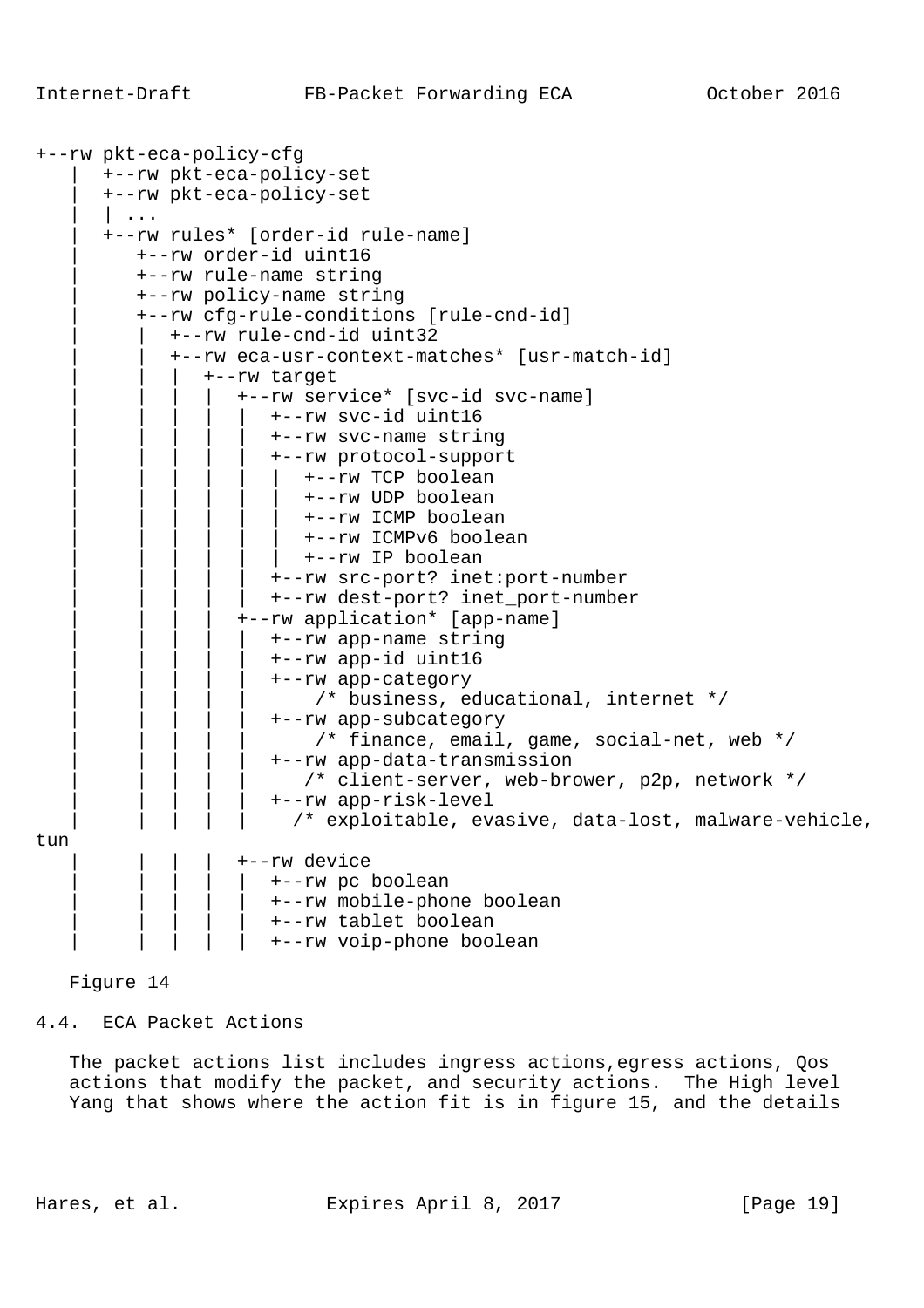are shown in figure 16. The QoS actions per header is shown in figure 17.

```
 module ietf-pkt-eca-policy
   +--rw pkt-eca-policy-cfg
      | +--rw pkt-eca-policy-set
          | +--rw policies* [policy-name]
              | | +--rw policy-name string
              | | +--rw vrf-name string
              | | +--rw address-family
              | | +--rw rule-list* [rule-name]
                 | | | +--rw rule-name
                 | | | +--rw rule-order-id uint16
                 | | | +--rw default-action-id integer
                | | | +--rw default-resolution-strategy-id integer
          | +--rw rules* [order-id rule-name]
              | +--rw order-id uint16
              | +--rw rule-name string
              | +--rw cfg-rule-conditions [rule-cnd-id]
              | | ...
              | +--rw cfg-rule-actions* [cfgr-action-id]
                 | | +--rw cfgr-action-id
                 | | +--rw eca-actions* [action-id]
                    | | | +--rw action-id uint32
                     | | | +--rw eca-ingress-actions
                   | ... (permit, deny, mirror)
                    | | | +--rw eca-fwd-actions*
                   | ... (invoke, tunnel encap, fwd)
                    | | | +--rw eca-egress-actions*
                    | ( ) | | | +--rw eca-qos-actions*
                     | | | | ...
                     | | | +--rw eca-security-actions*
```
Figure 15

 This figure shows the details for each action section (ingress, egress, qos, and security).

Hares, et al. Expires April 8, 2017 [Page 20]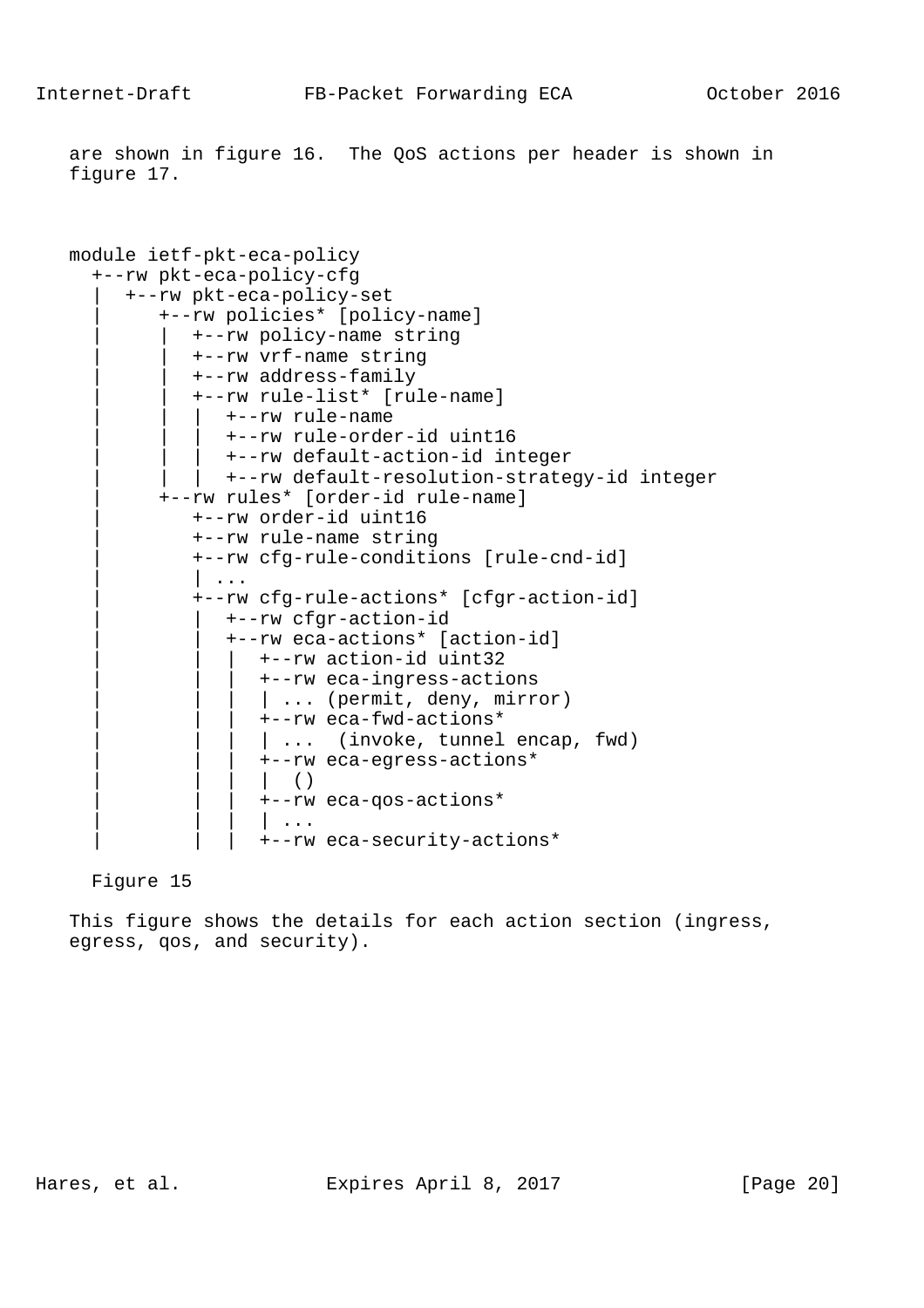|

```
 | +--rw eca-ingress-actions
   | | +--rw num-fwd-actions
    | | +--rw fwd-actions
      | | | +--rw permit boolean
       | | | +--rw mirror boolean
       | | | +--rw interface-fwd ip:interface-ref
       | | | +--uses i2rs:rib-nexthop
   | +--uses ip-next-fwd;
 | +--rw eca-egress-actions
   | | +--rw packet-rate uint32
    | | +--rw byte-rate uint32
   | | +--rw tunnel-encap boolean
   | | +--rw exit-fwding boolean
    | | +--rw interface-egress ip:interface-ref
    | | +--uses i2rs:rib-nexthop
    | | +--uses ip-next-fwd;
 | +--rw eca-qos-actions
  ... (see figure x below )
 | +--rw eca-security
    | | +--rw security-action-type identityref
    | | +--(security-action-type)?
    | | +--:(content-security-action) ANYXML
   | \cdot \cdot \cdot | | | +--:(attack-mitigation-type) ANYXML
   | \cdot |.
    | | +--:(single-packet-type) ANYXML
```
figure 16 - forwarding

> The QOS actions modify the headers are shown below.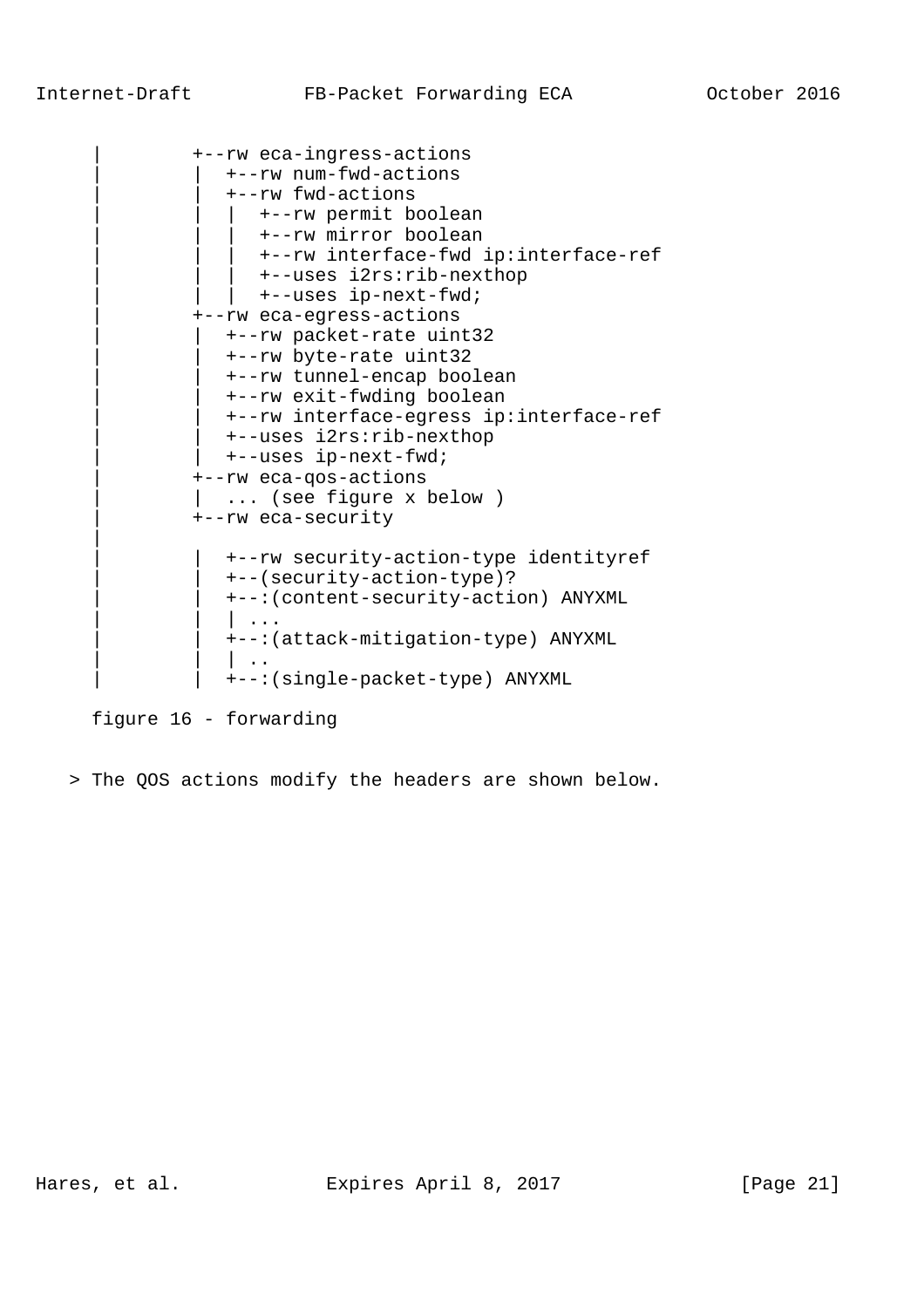## Internet-Draft FB-Packet Forwarding ECA 0ctober 2016

```
 | +--rw ecq-qos-actions
     | | +--rw cnt-actions uint8 /* modifying actions */
     | | +--rw mod-actions
        | | | +--case interface-actions
        | \cdot | ...
         | | | +--case L1-action
        \| \cdot \cdot \cdot \| | | | +--case L2-action
         | \cdot |.
         | | | +--case L3-action
         | \cdot |.
         | | | +--case L4-action
        | \cdot |.
         | | | +--case service-action
        | \cdot |.
```
Figure 17

# 4.5. Policy Conflict Resolution strategies

 Some policies within the filter-base policy will conflict. For example, a global strategy may conflict with a local node strategy. This portion of the filter-based data model provides this support.

 | +--rw pc-resolution-strategies\* [strategy-id] | | +--rw strategy-id integer | | +--rw pc-resolution-supported boolean | | +--rw filter-strategy identityref | .. FMR, ADTP, Longest-match | | +--rw global-strategy identityref | | +--rw mandatory-strategy identityref | | +--rw local-strategy identityref | | +--rw resolution-fcn uint32 | | +--rw resolution-value uint32 | | +--rw resolution-info string | | +--rw associated-ext-data\* | +--rw ext-data-id integer

Figure 18

## 4.6. External Data

External data may be used to set the policy.

Hares, et al. Expires April 8, 2017 [Page 22]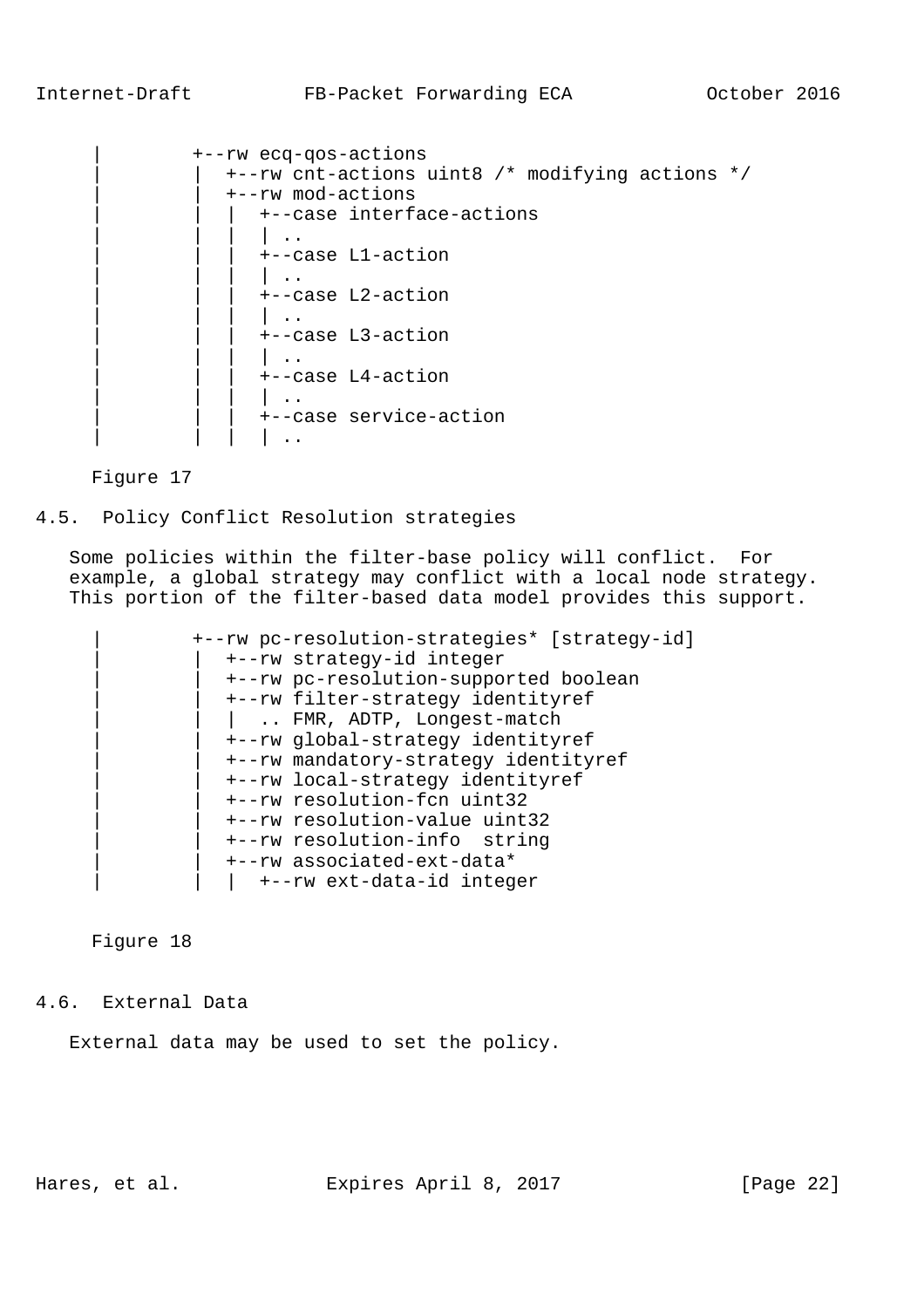```
 | +--rw cfg-external-data* [cfg-ext-data-id]
     | | +--rw cfg-ext-data-id integer
     | | +--rw data-type integer
     | | +--rw priority uint64
     | | +--rw external-data-forms anyxml /* mount point */
```

```
5. i2rs-eca-policy Yang module
```

```
<CODE BEGINS> file "ietf-pkt-eca-policy@2016-02-09.yang"
 module ietf-pkt-eca-policy {
    namespace "urn:ietf:params:xml:ns:yang:ietf-pkt-eca-policy";
    // replace with iana namespace when assigned
    prefix "pkt-eca-policy";
         import ietf-routing {
           prefix "rt";
 }
         import ietf-interfaces {
       prefix "if";
     }
        import ietf-inet-types {
       prefix inet;
       //rfc6991
      }
         import ietf-i2rs-rib {
      prefix "i2rs-rib";
 }
   // meta
    organization "IETF I2RS WG";
  contact
      "email: shares@ndzh.com
           email: russ.white@riw.com
           email: linda.dunbar@huawei.com
       email: bill.wu@huawei.com";
  description
     "This module describes a basic network policy
         model with filter per layer.";
         revision "2016-06-26" {
            description "sec ond revision";
            reference "draft-ietf-i2rs-pkt-eca-policy-dm-03";
```
Hares, et al. Expires April 8, 2017 [Page 23]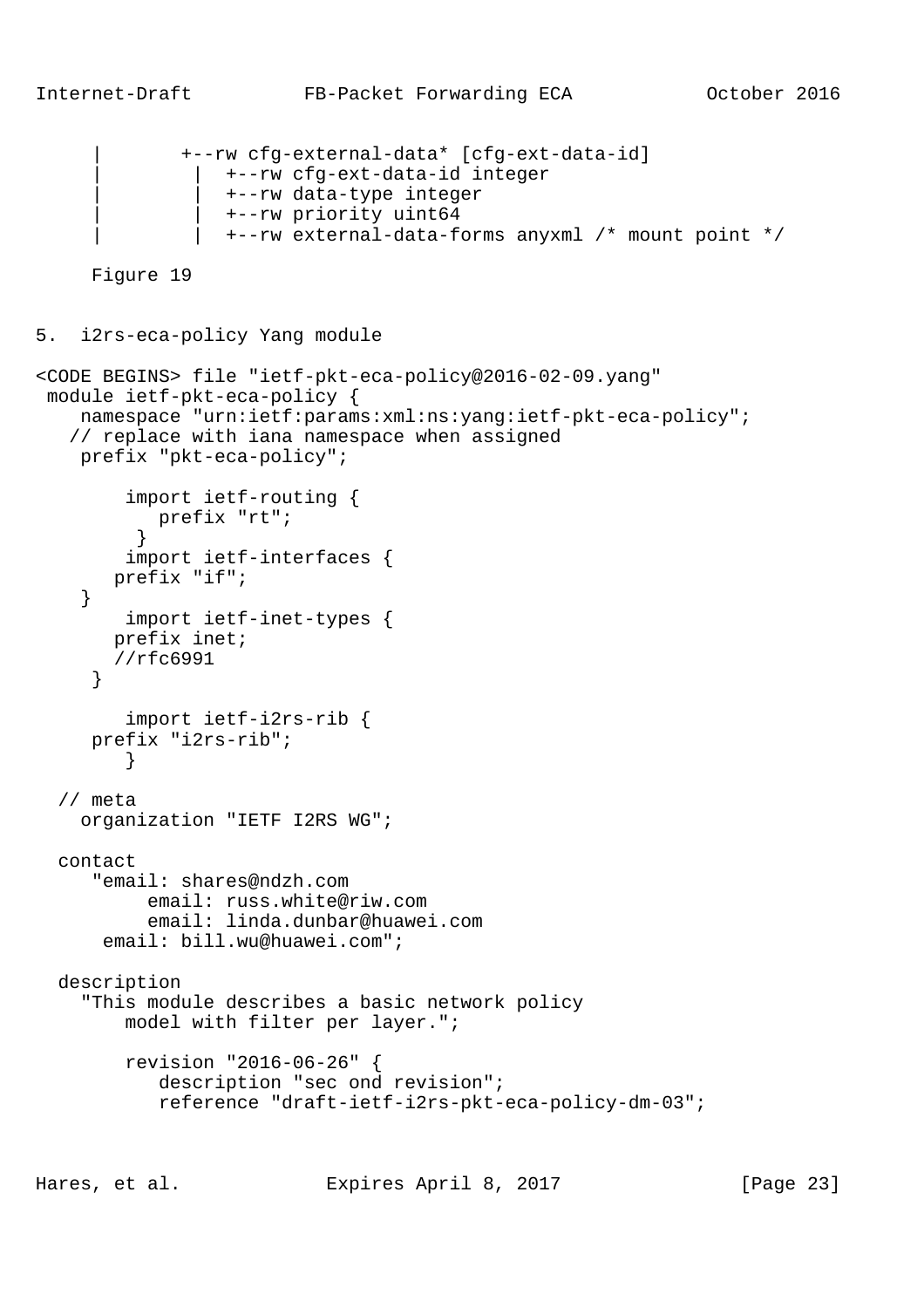```
 }
   // interfaces - no identity matches
   // L1 header match identities
         identity l1-header-match-type {
       description
       " L1 header type for match ";
     }
  identity l1-hdr-sonet-type {
    base l1-header-match-type;
    description
      " L1 header sonet match ";
    }
    identity l1-hdr-OTN-type {
       base l1-header-match-type;
       description
       " L1 header OTN match ";
         }
         identity l1-hdr-dwdm-type {
       base l1-header-match-type;
          description
       " L1 header DWDM match ";
         }
         // L2 header match identities
     identity l2-header-match-type {
     description
      " l2 header type for match ";
     }
  identity l2-802-1Q {
    base l2-header-match-type;
    description
       " l2 header type for 802.1Q match ";
    }
    identity l2-802-11 {
     base l2-header-match-type;
      description
       " l2 header type for 802.11 match ";
         }
```
Hares, et al. Expires April 8, 2017 [Page 24]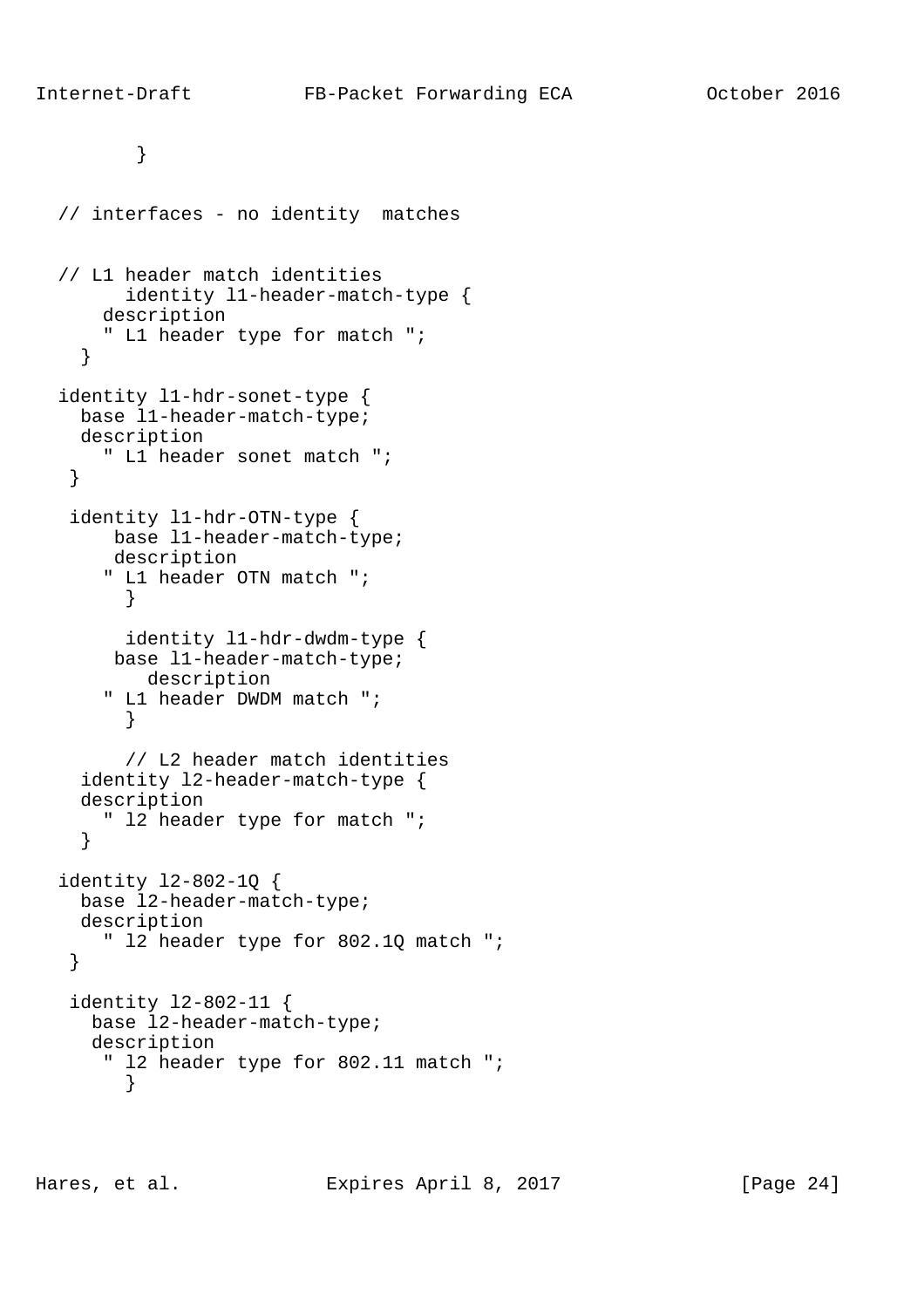```
 identity l2-802-15 {
     base l2-header-match-type;
         description
       " l2 header type for 802.15 match ";
 }
         identity l2-NVGRE {
      base l2-header-match-type;
      description
       " l2 header type for NVGRE match ";
 }
        identity l2-mpls {
         base l2-header-match-type;
                  description
       " l2 header type for MPLS match ";
         }
         identity l2-VXLAN {
     base l2-header-match-type;
         description
       " l2 header type for VXLAN match ";
 }
         // L3 header match identities
         identity l3-header-match-type {
    description
      " l3 header type for match ";
     }
        identity l3-ipv4-hdr {
         base l3-header-match-type;
         description
       " l3 header type for IPv4 match ";
         }
         identity l3-ipv6-hdr {
         base l3-header-match-type;
         description
       " l3 header type for IPv6 match ";
 }
         identity l3-gre-tunnel {
         base l3-header-match-type;
           description "l3 header r
           type for GRE tunnel match ";
         }
```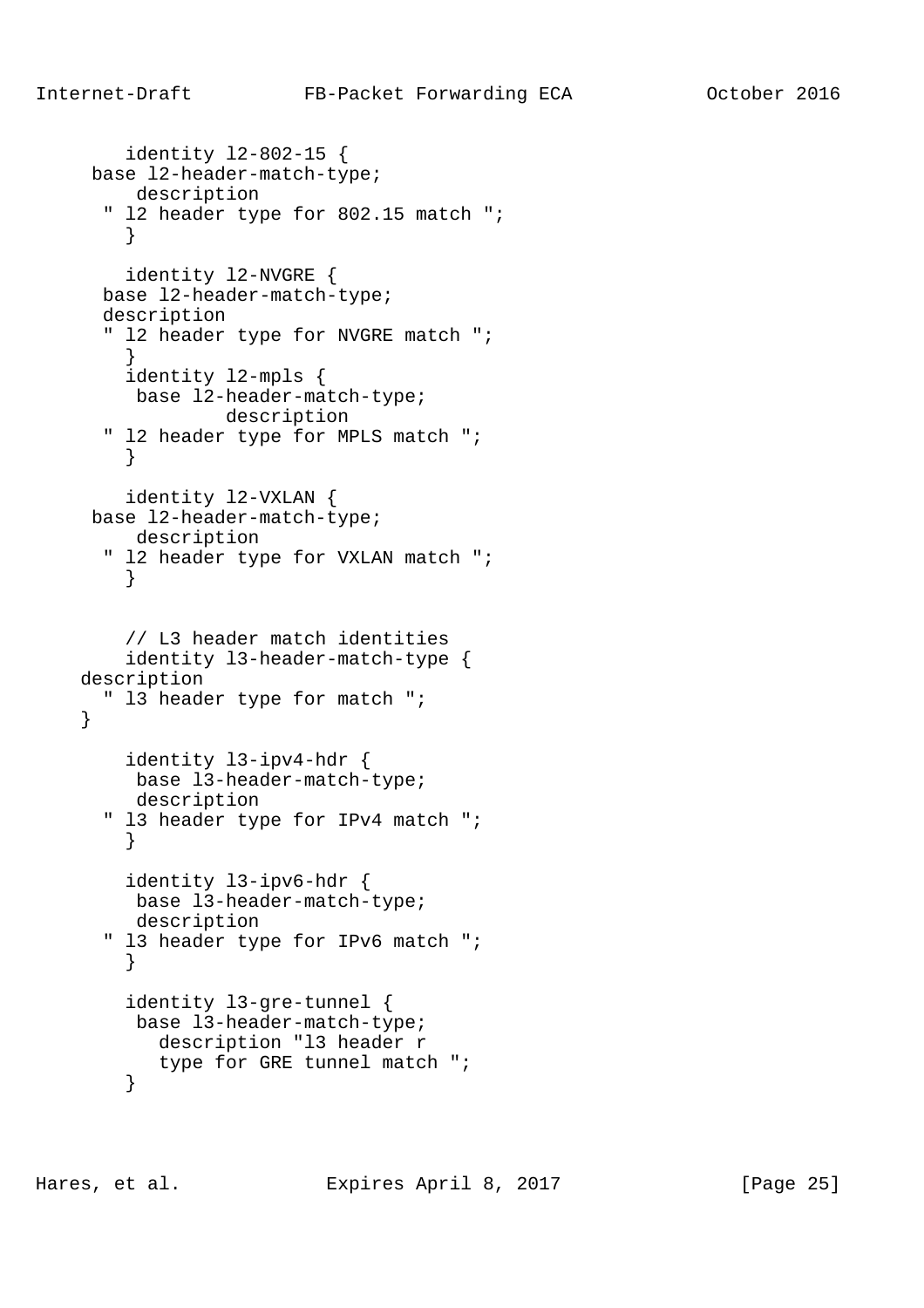```
 identity l3-icmp-header {
          base l3-header-match-type;
          description "L3 header match for ICMP";
 }
        identity l3-ipsec-ah-header {
          base l3-header-match-type;
          description "AH IPSEC header ";
 }
        identity l3-ipsec-esp-header {
          base l3-header-match-type;
          description "AH IPSEC header ";
         }
        // L4 header match identities
        identity l4-header-match-type {
         description "L4 header
         match types. (TCP, UDP,
         SCTP, UDPLite, etc. )";
 }
         identity l4-tcp-header {
          base l4-header-match-type;
          description "L4 header for TCP";
 }
         identity l4-udp-header {
          base l4-header-match-type;
          description "L4 header match for UDP";
 }
         identity l4-udplite {
          base l4-header-match-type;
          description "L4 header match for
            UDP lite";
 }
         identity l4-sctp-header {
          base l4-header-match-type;
          description "L4 header match for SCTP";
 }
         // Service header identities
         identity service-header-match-type {
```
Hares, et al. Expires April 8, 2017 [Page 26]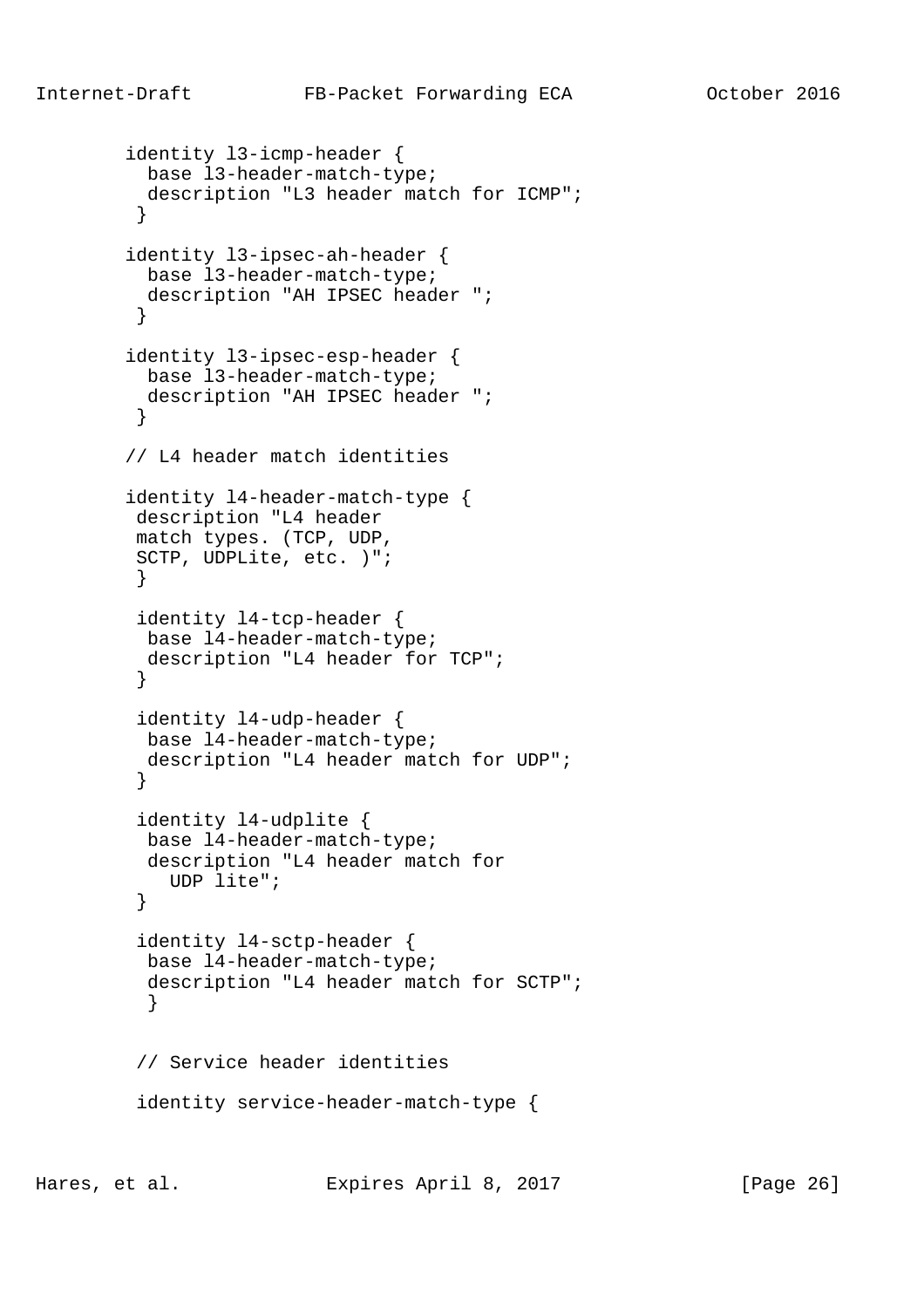```
 description "service header
            match types: service function path
            (sf-path)), SF-chain, sf-discovery,
            and others (added here)";
 }
           identity sf-chain-meta-match {
             base service-header-match-type;
             description "service header match for
                 meta-match header";
         }
           identity sf-path-meta-match {
             base service-header-match-type;
                description "service header match for
                  path-match header";
         }
         identity rule-status-type {
     description "status
          values for rule: invalid (0),
          valid (1), valid and installed (2)";
     }
         identity rule-status-invalid {
       base rule-status-type;
            description "invalid rule status.";
     }
     identity rule-status-valid {
        base rule-status-type;
           description "This status indicates
             a valid rule.";
         }
     identity rule-status-valid-installed {
        base rule-status-type;
            description "This status indicates
         an installed rule.";
 }
     identity rule-status-valid-inactive {
       base rule-status-type;
            description "This status indicates
                 a valid ruled that is not installed.";
     }
   identity rule-cr-type {
```
Hares, et al. Expires April 8, 2017 [Page 27]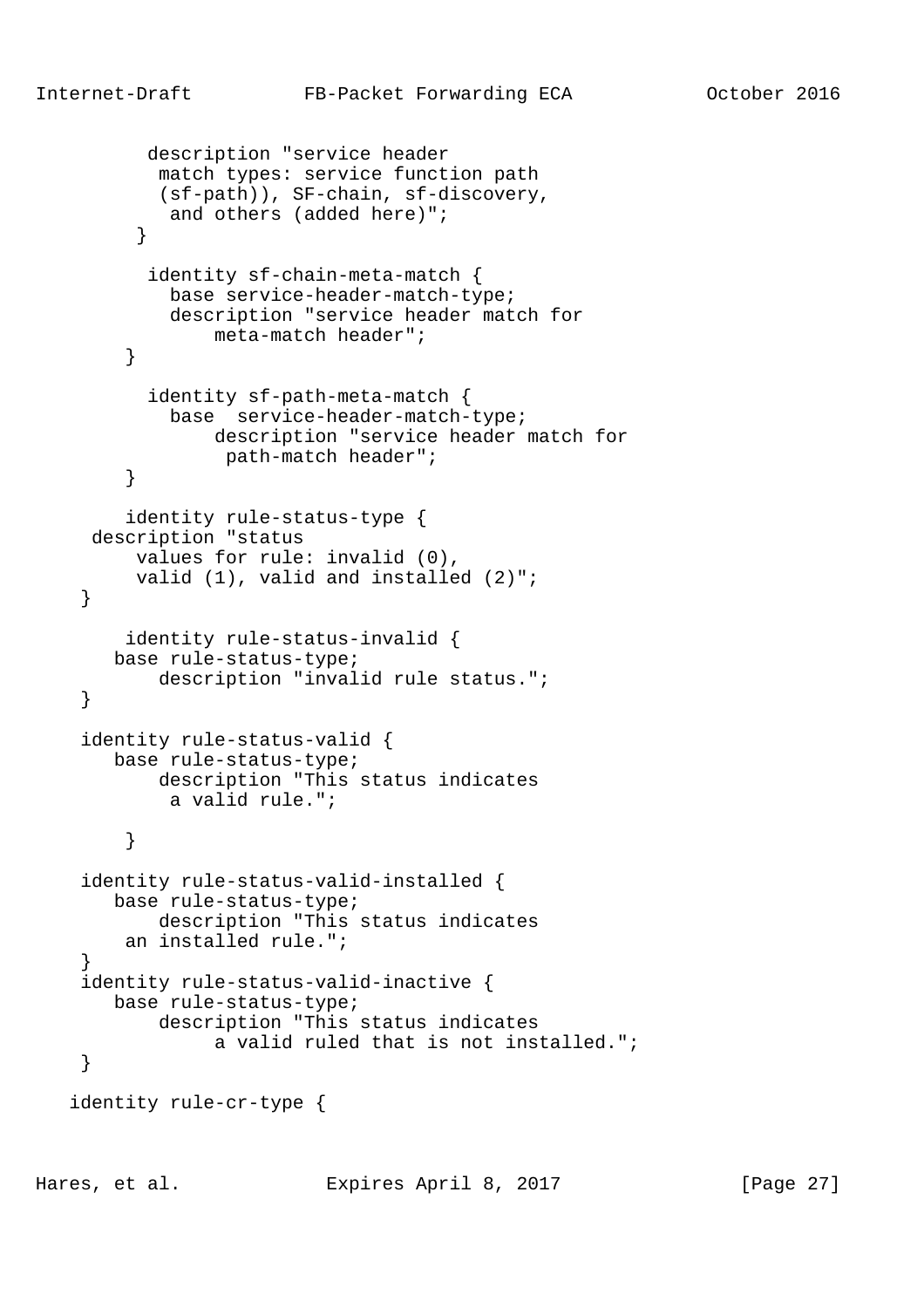```
 description "status
         values for rule: FMR (0), ADTP (1),
         Longest-match (2)";
     }
        identity rule-cr-FMR {
           base rule-cr-type;
           description "first match resolution.";
     }
        identity rule-cr-ADTP {
       base rule-cr-type;
           description "ADTP resolution.";
    }
        identity rule-cr-longest {
       base rule-cr-type;
           description "longest match resolution.";
    }
     grouping interface-match {
           leaf match-if-name {
                type if:interface-ref;
           description "match on interface name";
 }
           description "interface
           has name, description, type, enabled
           as potential matches";
 }
         grouping interface-actions {
           description
            "interface action up/down and
            enable/disable";
                leaf interface-up {
                 type boolean;
                 description
                   "action to put interface up";
 }
                 leaf interface-down {
                   type boolean;
                 description
                  "action to put interface down";
 }
                 leaf interface-enable {
                   type boolean;
```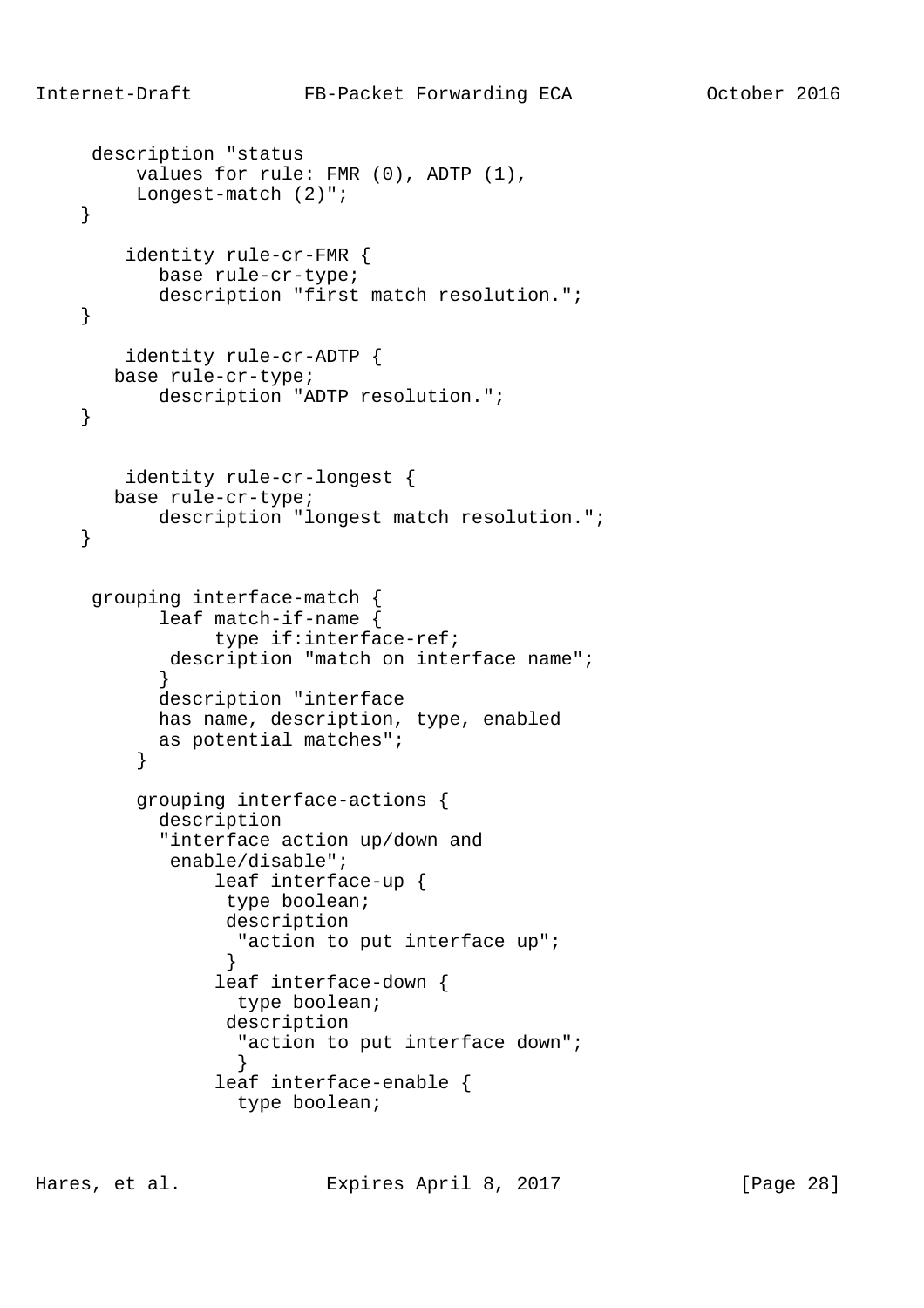```
 description
                "action to enable interface";
 }
              leaf interface-disable {
        type boolean;
               description
                "action to disable interface";
 }
       }
        grouping L1-header-match {
              choice l1-header-match-type {
                case l1-hdr-sonet-type {
                // sonet matches
 }
                case L1-hdr-OTN-type {
                // OTN matches
 }
                case L1-hdr-dwdm-type {
                // DWDM matches
 }
           description
                 "The Layer 1 header match choices";
 }
           description
                 "The Layer 1 header match includes
                 any reference to L1 technology";
 }
        grouping L1-header-actions {
                leaf l1-hdr-sonet-act {
                 type uint8;
                 description "sonet actions";
 }
                leaf l1-hdr-OTN-act {
                 type uint8;
                 description "OTN actions";
 }
                leaf l1-hdr-dwdm-act {
                  type uint8;
                 description "DWDM actions";
 }
               description "L1 header match
         types";
 }
        grouping L2-802-1Q-header {
```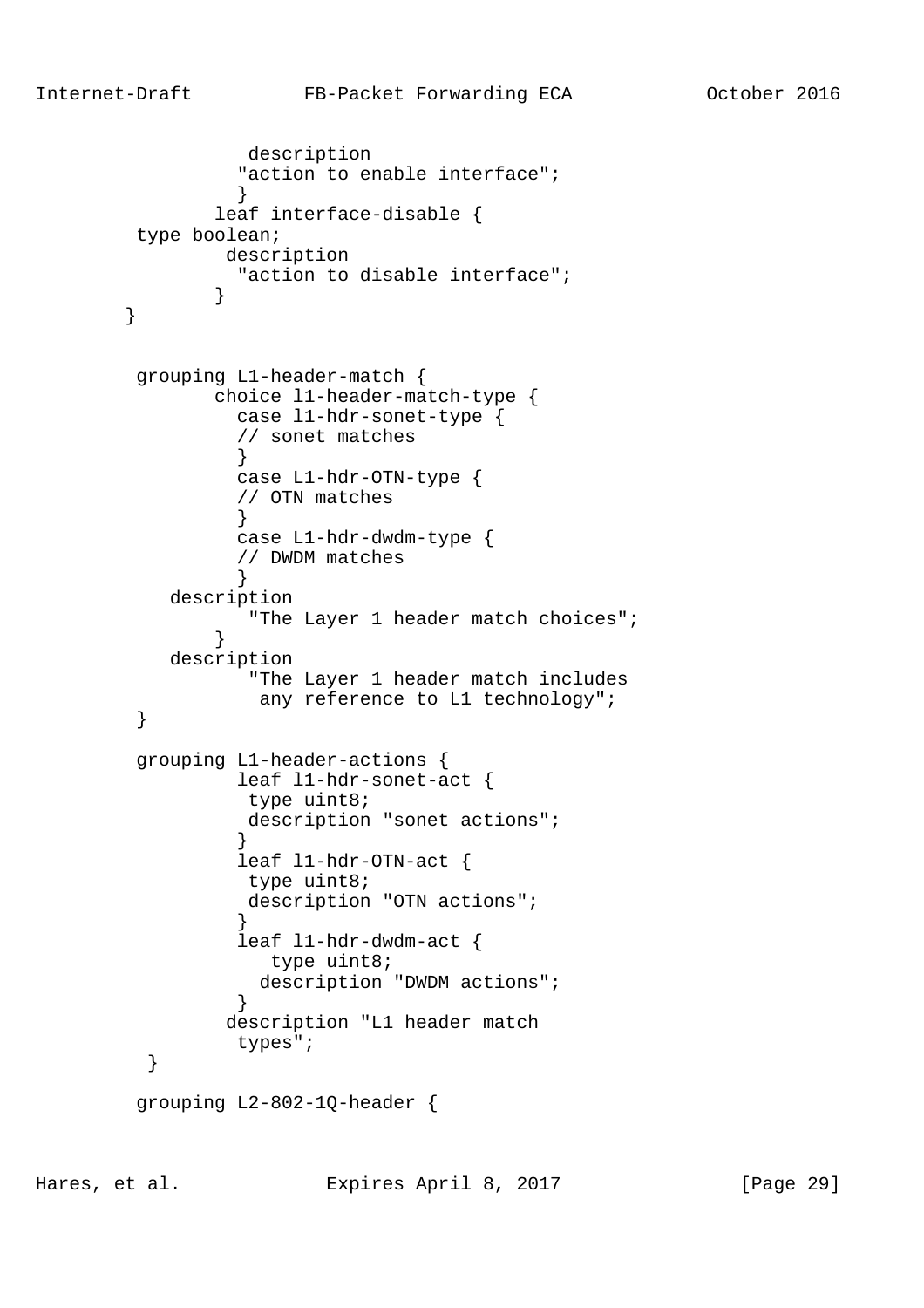description "This is short-term 802.1 header match which will be replaced by reference to IEEE yang when it arrives. Qtag 1 is 802.1Q Qtag2 is 802.1AD"; leaf vlan-present { type boolean; description " Include VLAN in header"; } leaf qtag1-present { type boolean; description " This flag value indicates inclusion of one 802.1Q tag in header"; } leaf qtag2-present{ type boolean; description "This flag indicates the inclusion of second 802.1Q tag in header";<br>} } leaf dest-mac { type uint64; //change to uint48 description "IEEE destination MAC value from the header";<br>} } leaf src-mac { type uint64;  $\frac{1}{2}$  //change to uint48 description "IEEE source MAC from the header"; } leaf vlan-tag { type uint16; description "IEEE VLAN Tag from the header"; } leaf qtag1 { type uint32; description "Qtag1 value from the header"; } leaf qtag2 { type uint32; description "Qtag1 value from the header";<br>} }

Hares, et al. Expires April 8, 2017 [Page 30]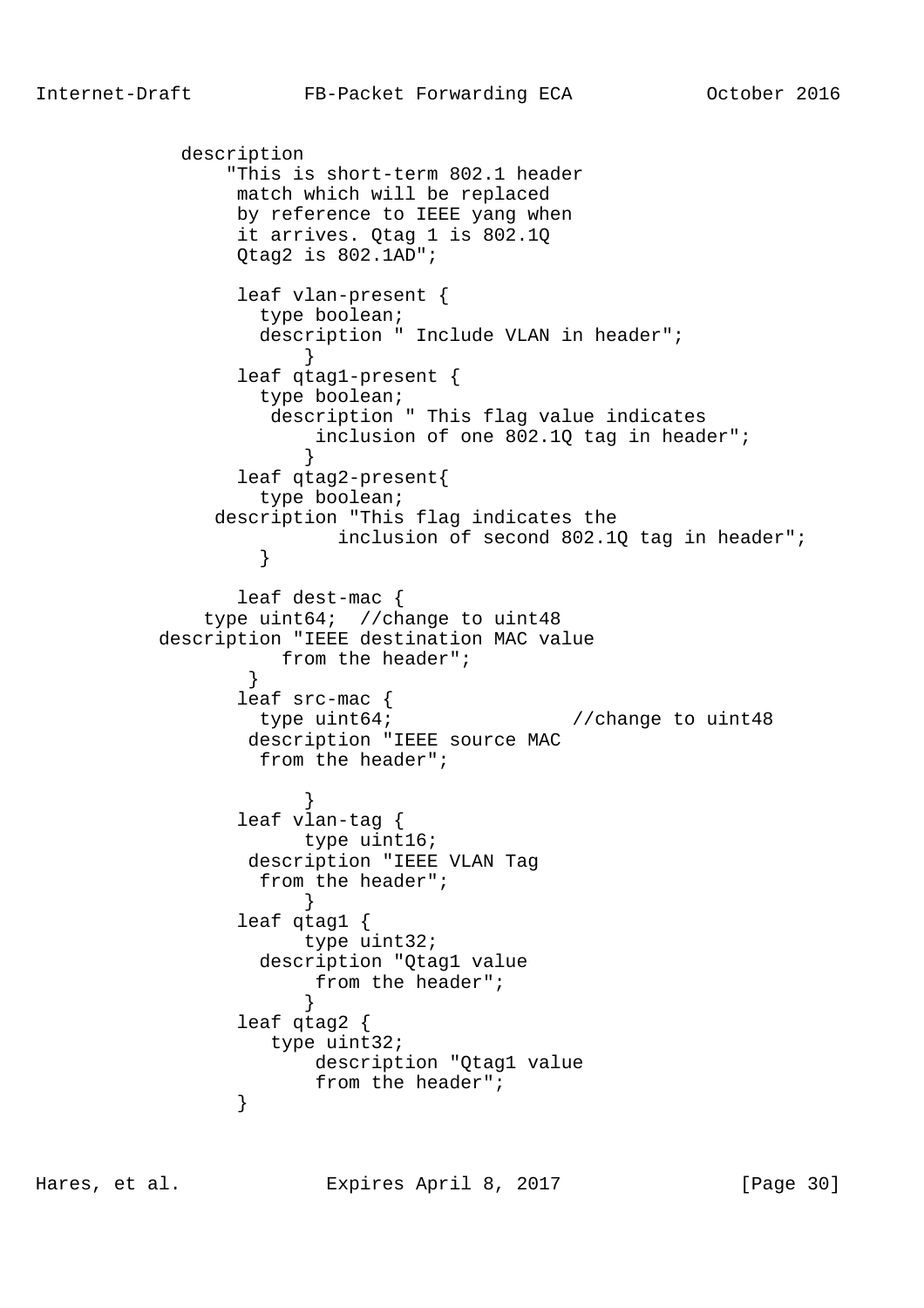```
 leaf L2-ethertype {
                      type uint16;
                      description "Ether type
                from the header";<br>}
 }
 }
         grouping L2-VXLAN-header {
           container vxlan-header {
                 uses i2rs-rib:ipv4-header;
                 leaf vxlan-network-id {
                    type uint32;
                    description "VLAN network id";
 }
                 description " choices for
                   L2-VLAN header matches.
                      Outer-header only.
                      Need to fix inner header. ";
 }
           description
               "This VXLAN header may
               be replaced by actual VXLAN yang
        module reference";<br>}
 }
         grouping L2-NVGRE-header {
                container nvgre-header {
                  uses L2-802-1Q-header;
                  uses i2rs-rib:ipv4-header;
                 leaf gre-version {
                   type uint8;
                   description "L2-NVGRE GRE version";
 }
                 leaf gre-proto {
                  type uint16;
                   description "L2-NVGRE protocol value";
 }
                 leaf virtual-subnet-id {
            type uint32;
                   description "L2-NVGRE subnet id value";
 }
          leaf flow-id {
            type uint16;
                   description "L2-NVGRE Flow id value";
 }
                  // uses L2-802-1Q-header;
```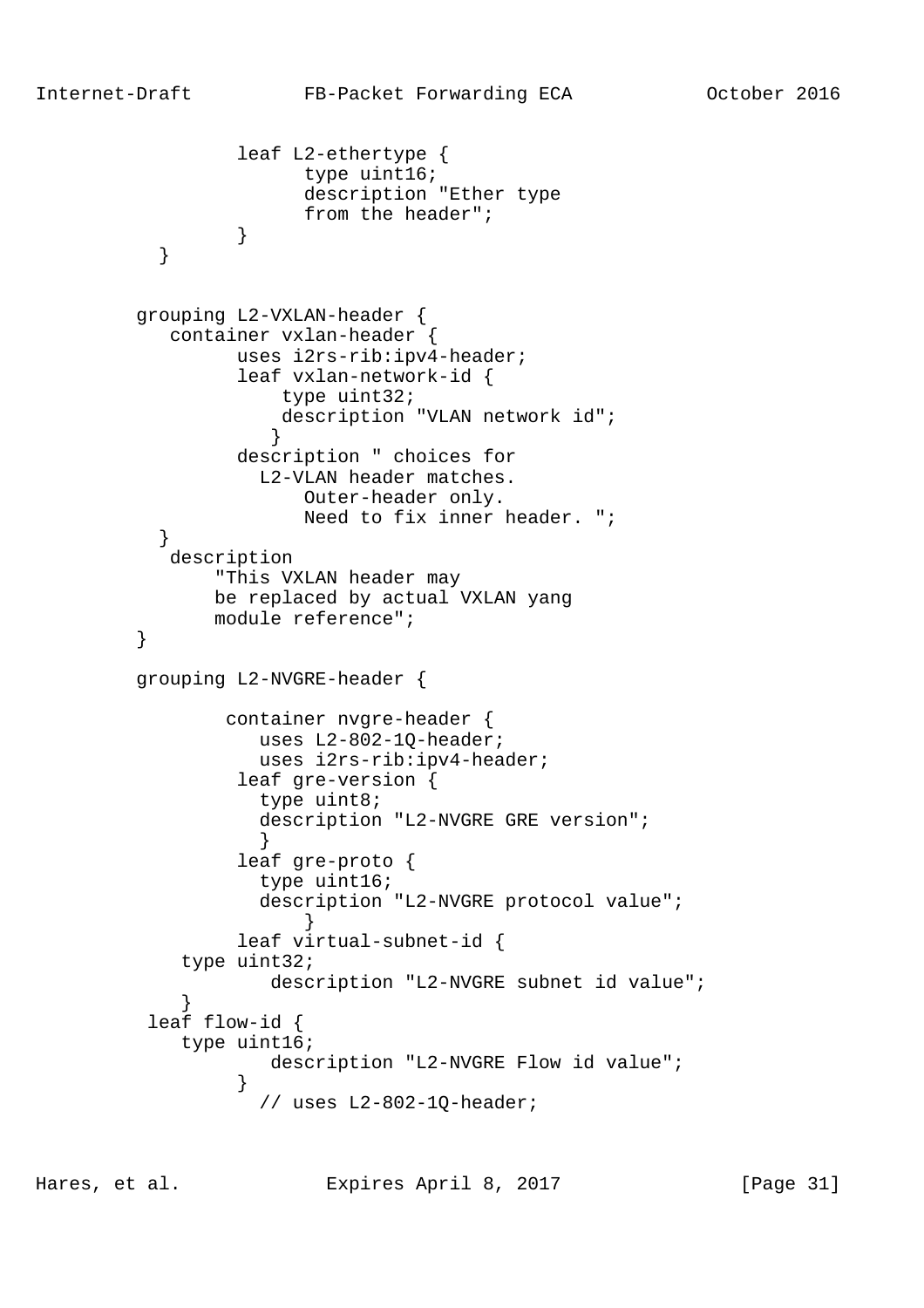```
 description
                "This NVGRE header may
                be replaced by actual NVGRE yang
                module reference";
 }
             description "Grouping for
               L2 NVGRE header.";
        }
        grouping L2-header-match {
           choice l2-header-match-type {
                  case l2-802-1Q {
                       uses L2-802-1Q-header;
 }
                      case l2-802-11 {
                      // matches for 802.11 headers
 }
                      case l2-802-15 {
                   // matches for 802.1 Ethernet
 }
                      case l2-NVGRE {
                      // matches for NVGRE
                      uses L2-NVGRE-header;
 }
                      case l2-VXLAN-header {
                      uses L2-VXLAN-header;
 }
                      case l2-mpls-header {
                       uses i2rs-rib:mpls-header;
 }
               description "Choice of L2
                 headers for L2 match";
 }
       description
             " The layer 2 header match includes
               any reference to L2 technology";
 }
        grouping L2-NVGRE-mod-acts {
         // actions for NVGRE
          leaf set-vsid {
       type boolean;
            description
                "Boolean flag to set VSID in packet";
 }
          leaf set-flowid {
```
Hares, et al. Expires April 8, 2017 [Page 32]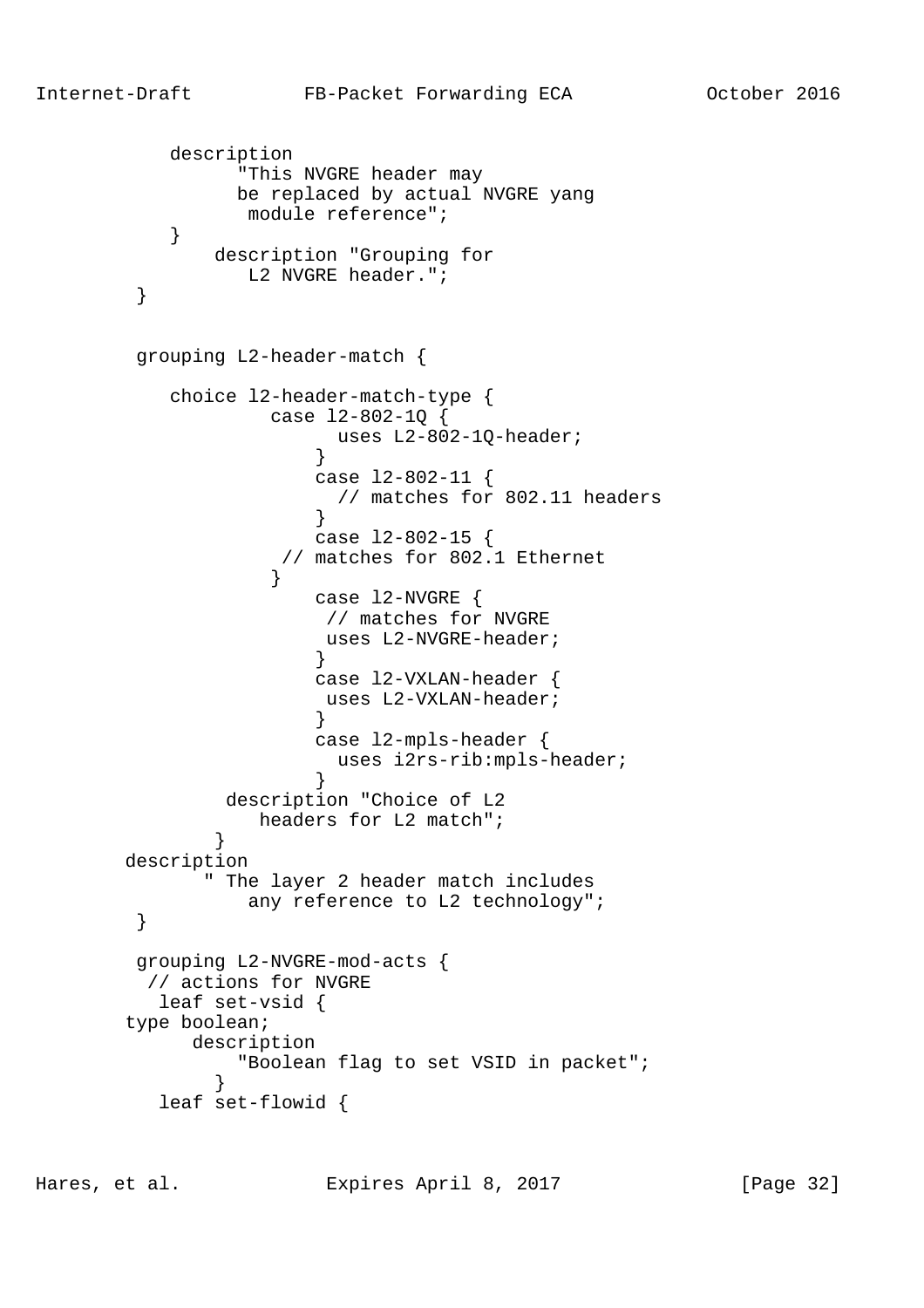```
 type boolean;
              description
                   "Boolean flag to set VSID in packet";
 }
           leaf vsi {
            type uint32;
                description
                  "VSID value to set in packet";
 }
           leaf flow-id {
                 type uint16;
             description
                 "flow-id value to set in packet";
 }
           description "L2-NVRE Actions";
 }
         grouping L2-VXLAN-mod-acts {
           leaf set-network-id {
              type boolean;
              description
                 "flag to set network id in packet";
 }
           leaf network-id {
            type uint32;
                 description
                 "network id value to set in packet";
 }
           description "VXLAN header
             modification actions.";
 }
         grouping L2-mpls-mod-acts {
           leaf pop {
           type boolean;
            description
                 "Boolean flag to pop mpls header";
 }
           leaf push {
                type boolean;
            description
                 "Boolean flag to push value into
                 mpls header";
 }
           leaf mpls-label {
                 type uint32;
                 description
                 "mpls label to push in header";
```
Hares, et al. Expires April 8, 2017 [Page 33]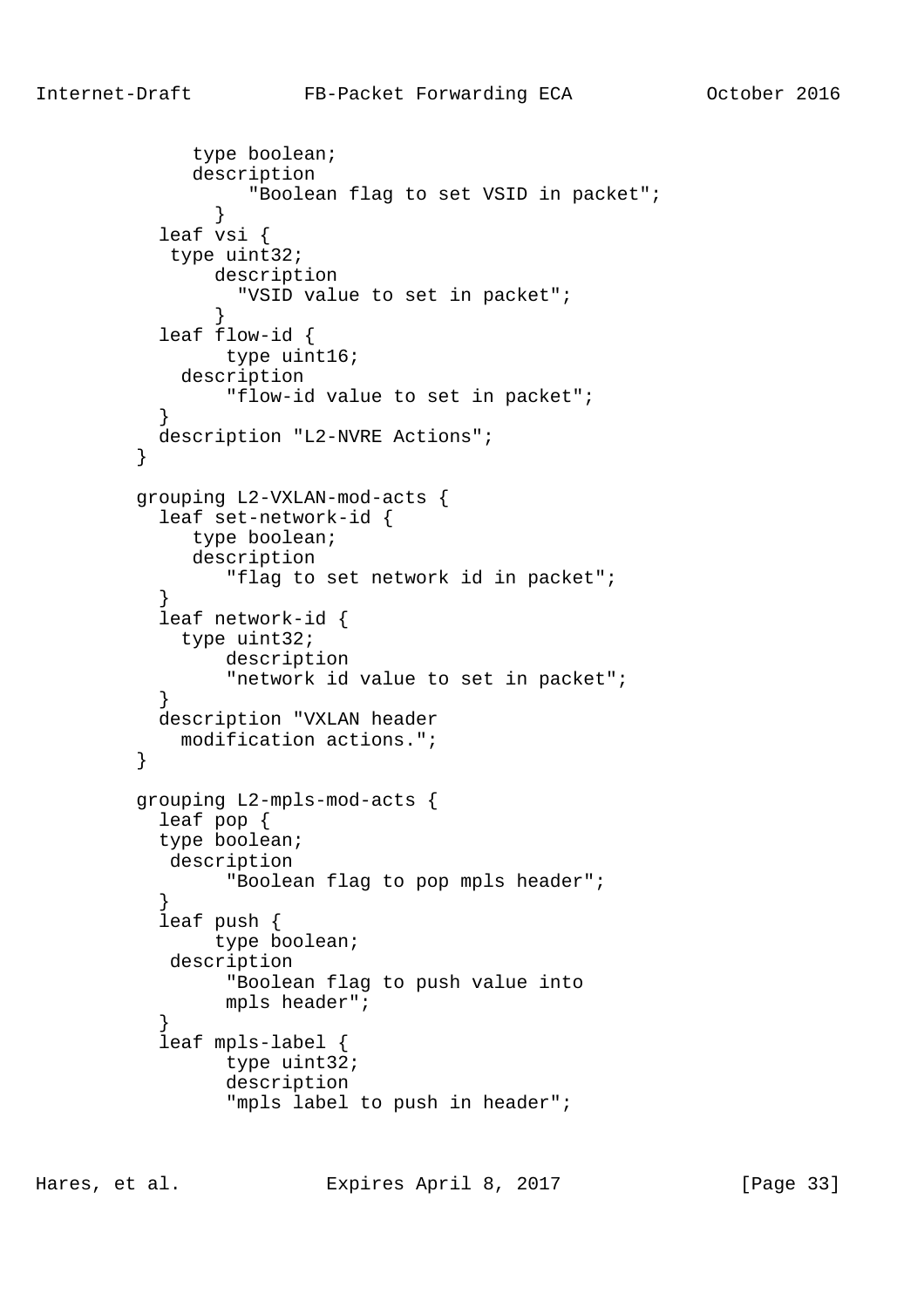```
 }
               description "MPLS modify
               header actions";
 }
        grouping l2-header-mod-actions {
               leaf l2-802-1Q {
                type uint8;
                description "actions for 802.1Q";
 }
               leaf l2-802-11 {
                type uint8;
                description "actions for 802.11";
 }
               leaf l2-802-15 {
                type uint8;
                description "ations for 802.15";
 }
               uses L2-NVGRE-mod-acts;
       uses L2-VXLAN-mod-acts;
              uses L2-mpls-mod-acts;
               description
                " The layer 2 header match includes
                 any reference to L2 technology";
        }
       grouping L3-header-match {
           choice L3-header-match-type {
                 case l3-ipv4-hdr {
                   uses i2rs-rib:ipv4-header;
 }
                 case l3-ipv6-hdr {
                  uses i2rs-rib:ipv6-header;
 }
                 case L3-gre-tunnel {
                   uses i2rs-rib:gre-header;
 }
                   description "match for L3
                       headers for IPv4, IPv6,
                       and GRE tunnels";
 }
       description "match for L3 headers";
 }
```
Hares, et al. Expires April 8, 2017 [Page 34]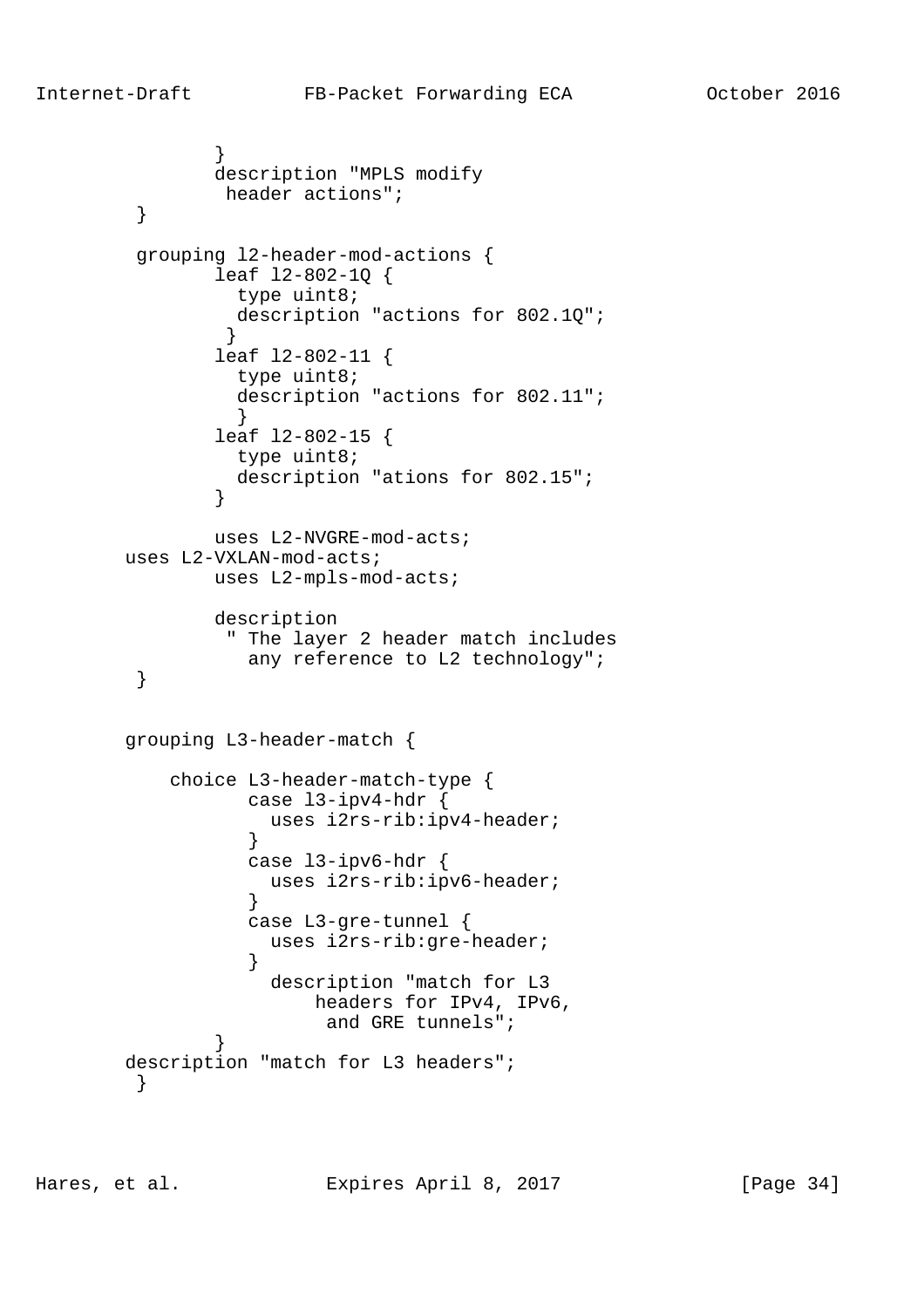```
 grouping ipv4-encapsulate-gre {
           leaf encapsulate {
           type boolean;
             description "flag to encapsulate headers";
 }
            leaf ipv4-dest-address {
                      type inet:ipv4-address;
                      description "Destination Address for GRE header";
 }
               leaf ipv4-source-address {
                       type inet:ipv4-address;
                  description "Source Address for GRE header";
 }
              description "encapsulation actions for IPv4 headers";
 }
       grouping L3-header-actions {
         choice l3-header-act-type {
              case l3-ipv4-hdr {
                  leaf set-ttl {
                       type boolean;
                      description "flag to set TTL";
 }
                      leaf set-dscp {
                       type boolean;
                      description "flag to set DSCP";
 }
                  leaf ttl-value {
                       type uint8;
                        description "TTL value to set";
 }
                      leaf dscp-val {
             type uint8;
                       description "dscp value to set";
 }
 }
              case l3-ipv6-hdr {
                  leaf set-next-header {
                       type boolean;
                       description
                        "flag to set next routing
                        header in IPv6 header";
 }
                      leaf set-traffic-class {
                       type boolean;
                       description
                         "flag to set traffic class
                        in IPv6 header";
```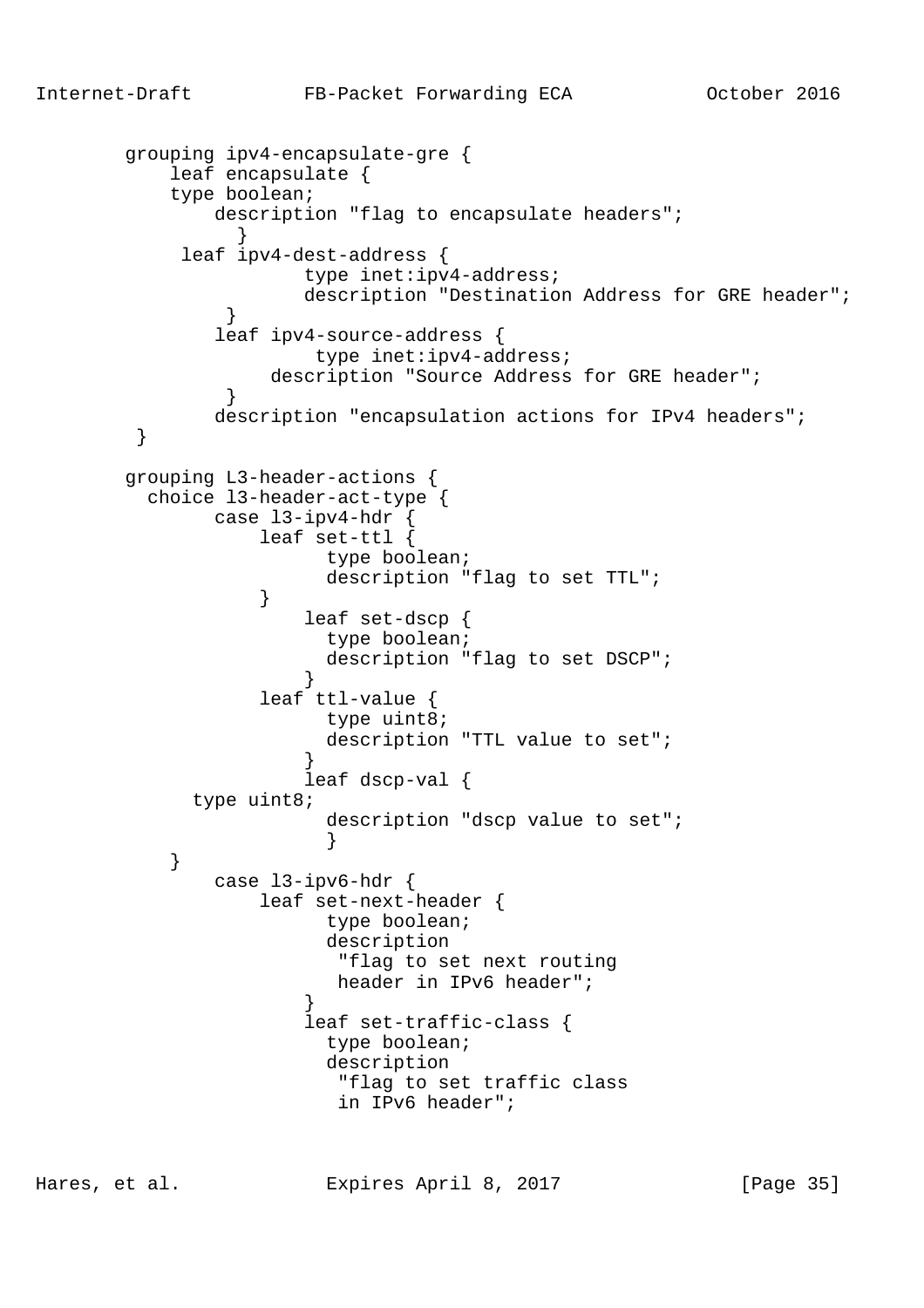```
 }
                    leaf set-flow-label {
                      type boolean;
                       description
                       "flag to set flow label
                        in IPv6 header";
 }
                    leaf set-hop-limit {
                      type boolean;
                      description "flag
                       to set hop limit in
                          L3 packet";
 }
                    leaf ipv6-next-header {
                      type uint8;
                       description "value to
                       set in next IPv6 header";
 }
                    leaf ipv6-traffic-class {
                       type uint8;
                       description "value to set
                          in traffic class";
 }
                    leaf ipv6-flow-label {
                      type uint16;
                       description "value to set
                            in IPOv6 flow label";
 }
                    leaf ipv6-hop-limit {
                      type uint8;
                       description "value to set
                        in hop count";
 }
 }
              case L3-gre-tunnel {
                 leaf decapsulate {
                      type boolean;
                description "flag to
                       decapsulate GRE packet";
 }
                  description "GRE tunnel
              actions" ;
 }
             description "actions that can
                be performed on L3 header";
```
}

Hares, et al. Expires April 8, 2017 [Page 36]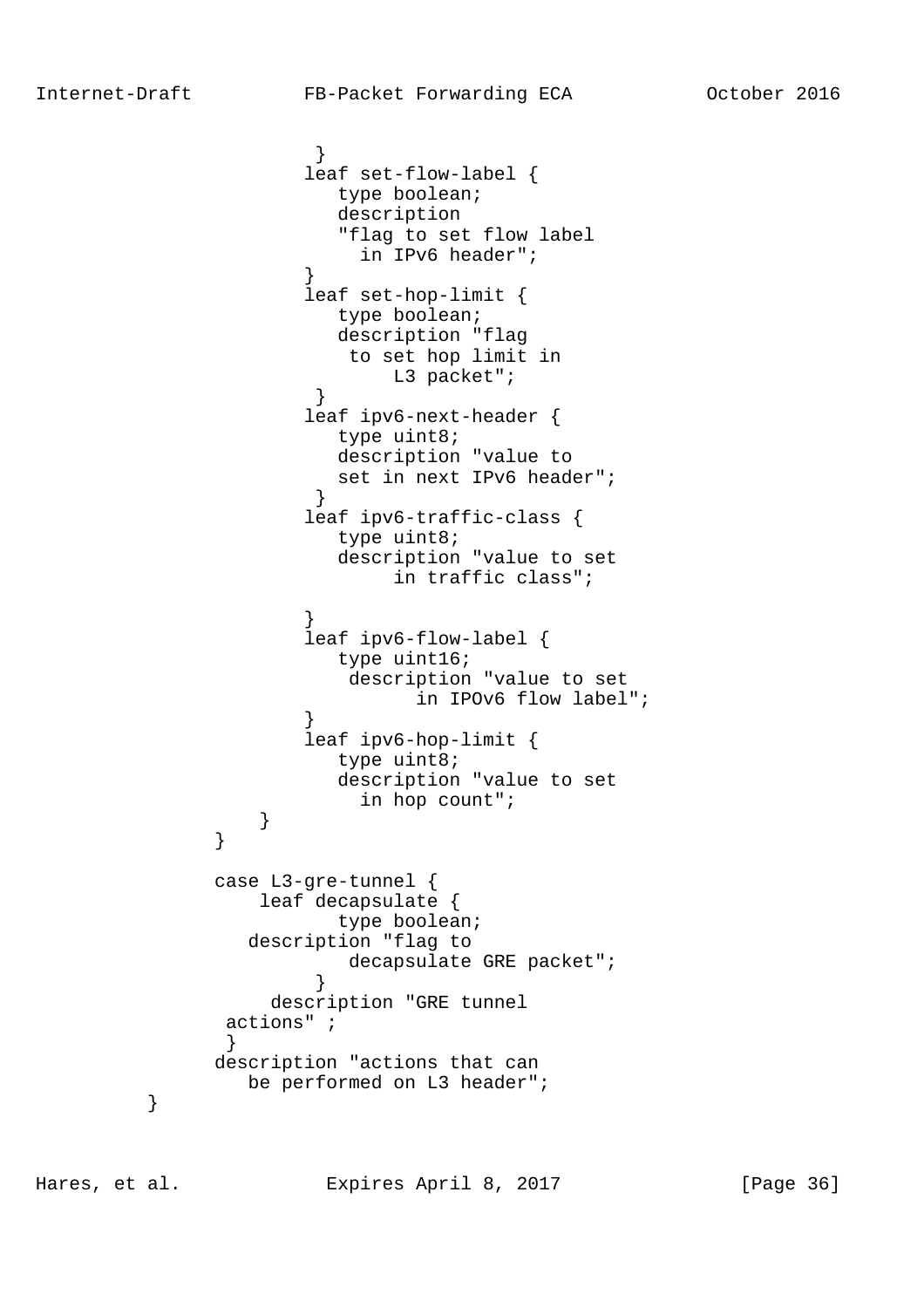```
 description "actions to
           be performed on L3 header";
        }
         grouping tcp-header-match {
           leaf tcp-src-port {
             type uint16;
             description "source port match value";
 }
           leaf tcp-dst-port {
             type uint16;
         description "dest port value
                 to match";
 }
                 leaf sequence-number {
                 type uint32;
                 description "sequence number
                  value to match";
 }
                 leaf ack-number {
                 type uint32;
                 description "action value to
                 match";
 }
           description "match for TCP
                header";
        }
         grouping tcp-header-action {
           leaf set-tcp-src-port {
             type boolean;
             description "flag to set
                 source port value";
 }
           leaf set-tcp-dst-port {
            type boolean;
            description "flag to set source port value";
 }
           leaf tcp-s-port {
             type uint16;
             description "source port match value";
 }
           leaf tcp-d-port {
             type uint16;
         description "dest port value
                 to match";
```
Hares, et al. Expires April 8, 2017 [Page 37]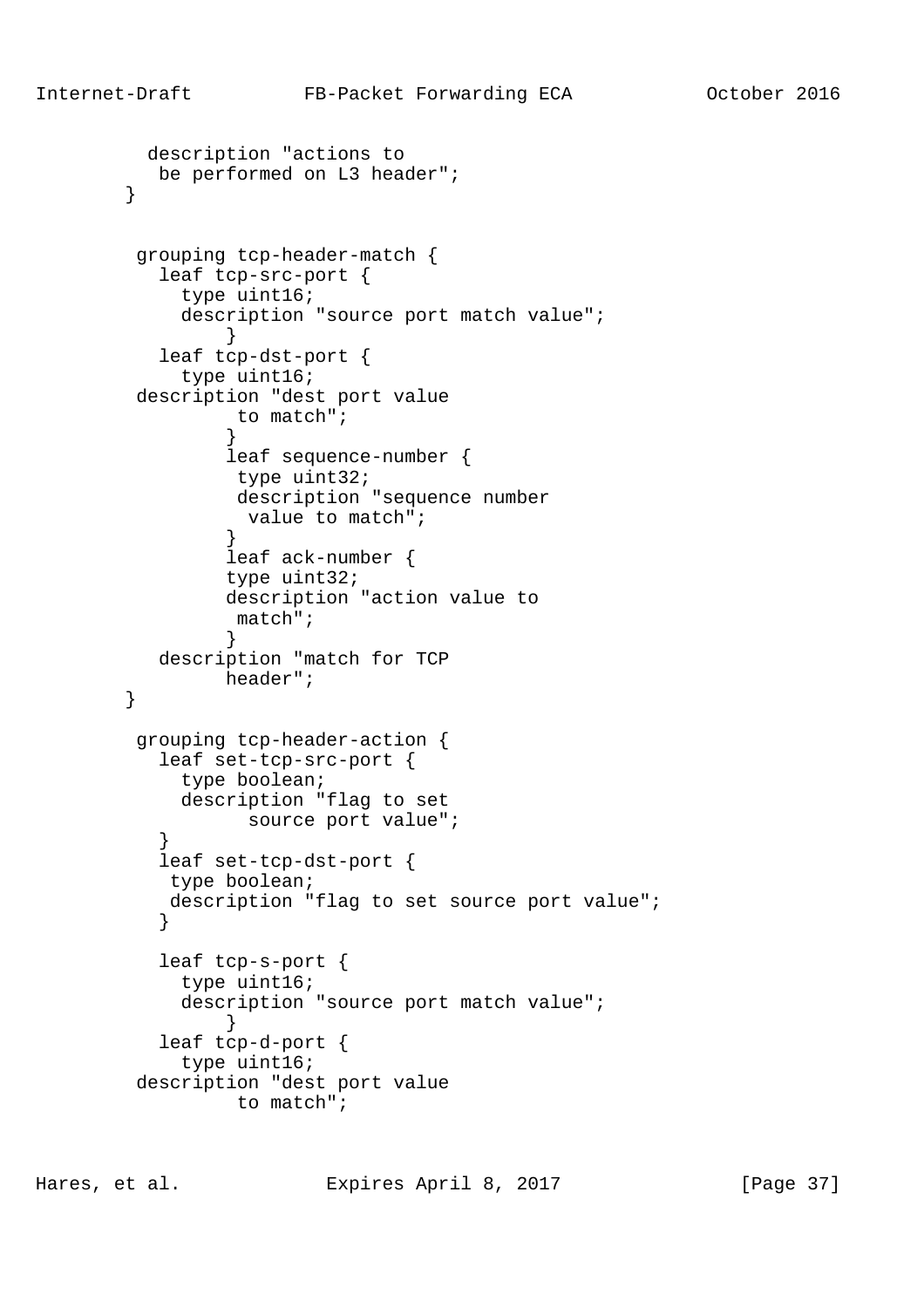```
 }
           leaf seq-num {
                type uint32;
                 description "sequence number
                  value to match";
 }
                leaf ack-num {
                type uint32;
                description "action value to
                 match";
 }
          description "Actions to
             modify TCP header";
        }
        grouping udp-header-match {
           leaf udp-src-port {
                type uint16;
            description "UDP source
                 port match value";
 }
               leaf udp-dst-port {
                 type uint16;
             description "UDP Destination
                  port match value";
 }
           description "match values for
                UDP header";
        }
        grouping udp-header-action {
           leaf set-udp-src-port {
                type boolean;
            description "flag to set
                 UDP source port match value";
 }
               leaf set-udp-dst-port {
                type boolean;
            description
                  "flag to set UDP destination port match value";
 }
               leaf udp-s-port {
                type uint16;
            description "UDP source
                 port match value";
 }
               leaf udp-d-port {
```
Hares, et al. Expires April 8, 2017 [Page 38]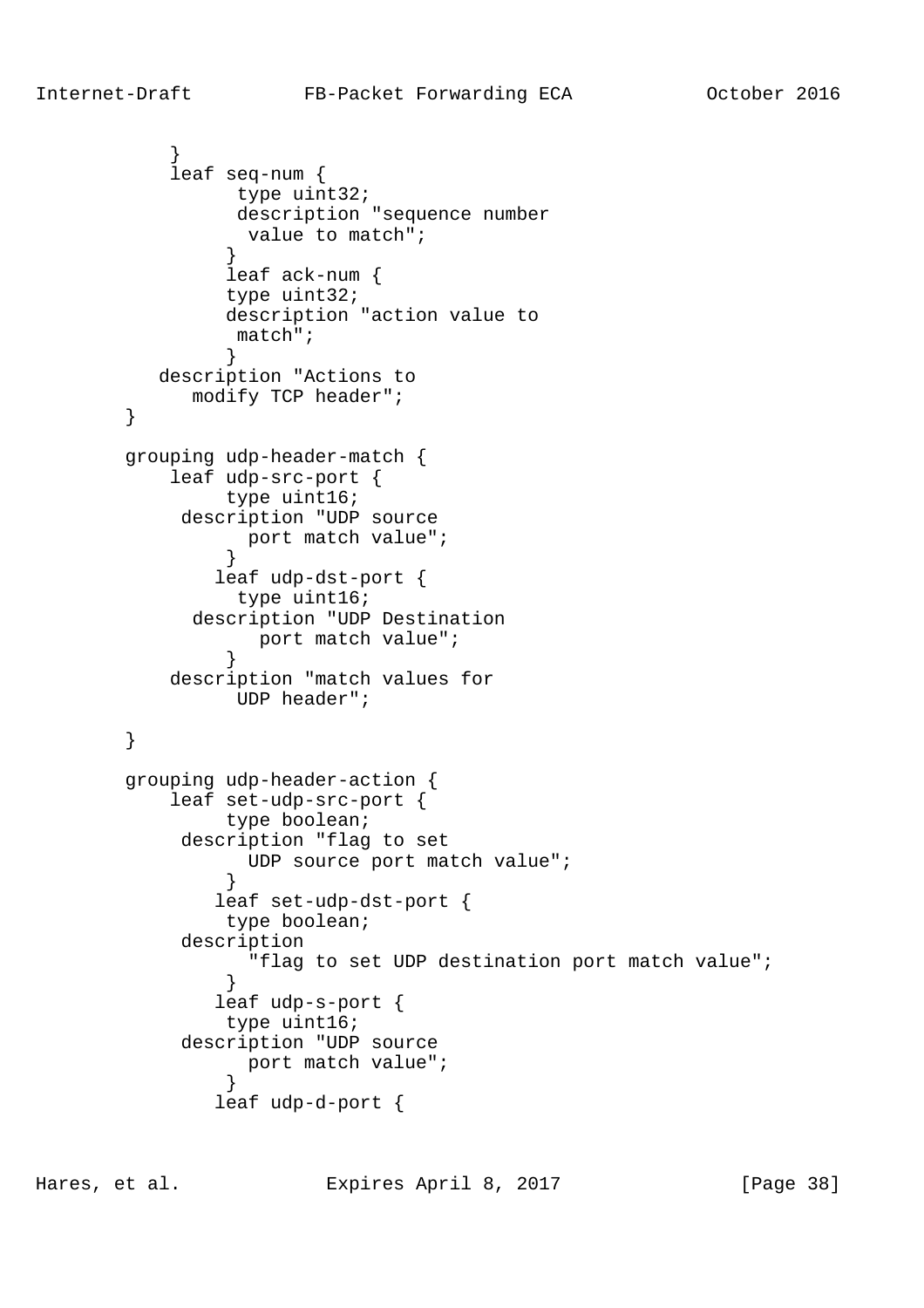```
 type uint16;
              description "UDP Destination
                   port match value";
 }
           description "actions to set
            values in UDP header";
        }
        grouping sctp-chunk {
                leaf chunk-type {
                  type uint8;
                 description "sctp chunk type value";
 }
                leaf chunk-flag {
                 type uint8;
                 description "sctp chunk type
                  flag value";
 }
                leaf chunk-length {
                 type uint16;
                 description "sctp chunk length";
 }
           leaf chunk-data-byte-zero {
                 type uint32;
                 description "byte zero of
                  stcp chunk data";
 }
           description "sctp chunck
            header match fields";
        }
         grouping sctp-header-match {
            uses sctp-chunk;
            leaf stcp-src-port {
                type uint16;
             description "sctp header match
                  source port value";
 }
                leaf sctp-dst-port {
                 type uint16;
              description "sctp header match
                destination port value";
 }
                leaf sctp-verify-tag {
                type uint32;
```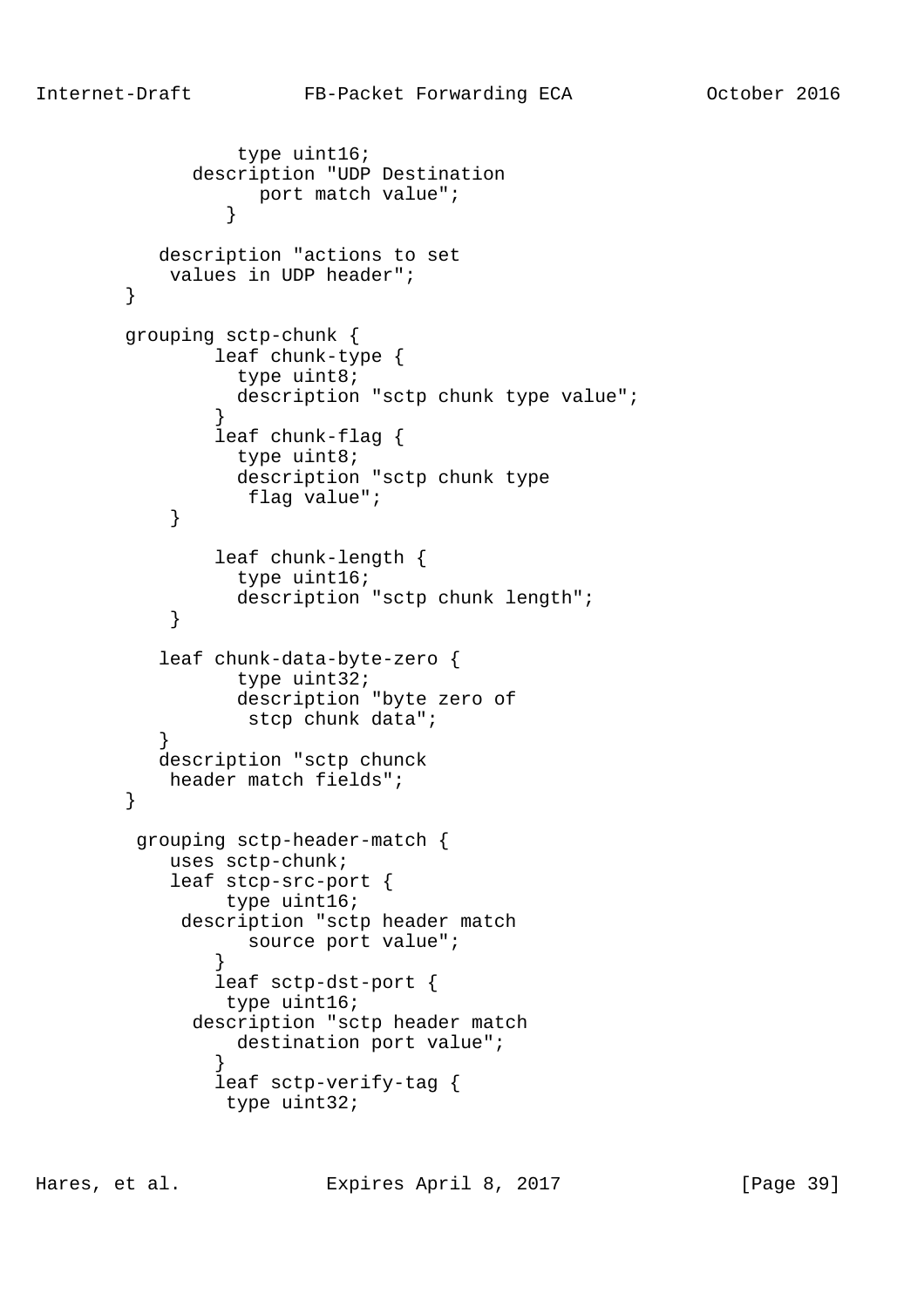```
 description "sctp header match
                  verification tag value";
 }
               description "SCTP header
                    match values";
        }
        grouping sctp-header-action {
            leaf set-stcp-src-port {
                type boolean;
            description "set source port in sctp header";
 }
                leaf set-stcp-dst-port {
                type boolean;
           description "set destination port in sctp header";
 }
                leaf set-stcp-chunk1 {
                type boolean;
            description "set chunk value in sctp header";
 }
                leaf chunk-type-value {
                 type uint8;
                 description "sctp chunk type value";
 }
                leaf chunk-flag-value {
                 type uint8;
                 description "sctp chunk type
                  flag value";
 }
               leaf chunk-len {
                 type uint16;
                 description "sctp chunk length";
 }
           leaf chunk-data-bzero {
                 type uint32;
                 description "byte zero of
                  stcp chunk data";
 }
          description "sctp qos actions";
        }
        grouping L4-header-match {
            choice l4-header-match-type {
                  case l4-tcp-header {
                    uses tcp-header-match;
```
Hares, et al. Expires April 8, 2017 [Page 40]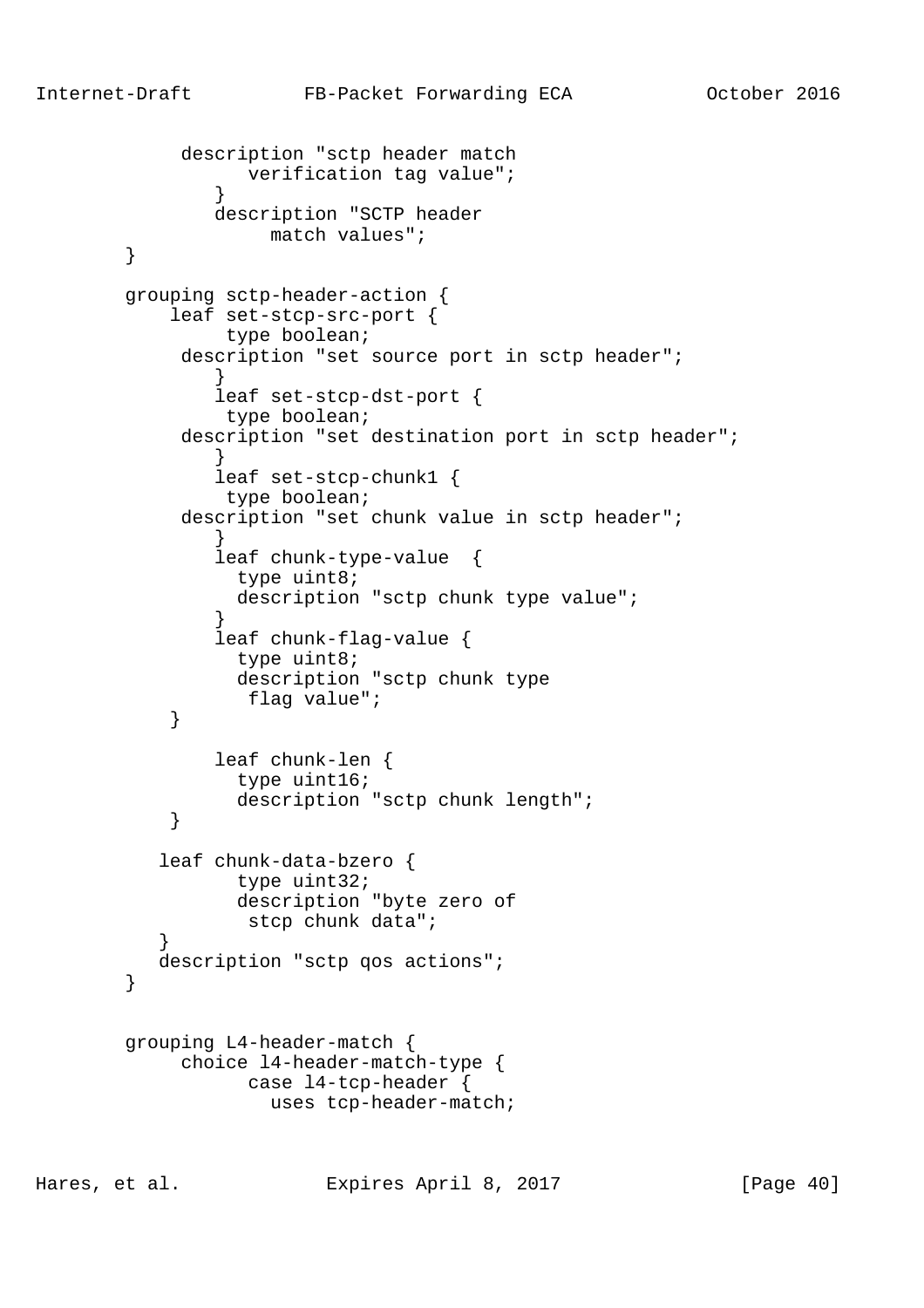```
 }
                  case l4-udp-header {
                  uses udp-header-match;
 }
                  case l4-sctp {
                   uses sctp-header-match;
 }
                description "L4 match
                header choices";
 }
           description "L4 header
                 match type";
        }
        grouping L4-header-actions {
            uses tcp-header-action;
            uses udp-header-action;
            uses sctp-header-action;
        description "L4 header matches";<br>}
 }
    grouping service-header-match {
               choice service-header-match-type {
                 case sf-chain-meta-match {
                  description "uses
                  sfc-sfc:service-function-chain-grouping:
                  + sfc-sfc:service-function-chain";
 }
                  case sf-path-meta-match {
                   description "uses
                      sfc-spf:service-function-paths:
                      + sfc-spf:service-function-path";
 }
               description "SFC header match
                choices";
 }
           description "SFC header and path
                matches";
 }
        grouping sfc-header-actions {
               choice service-header-match-type {
                 case sf-chain-meta-match {
                   leaf set-chain {
                        type boolean;
                      description "flag to set
                         chain in sfc. Should
```
Hares, et al. Expires April 8, 2017 [Page 41]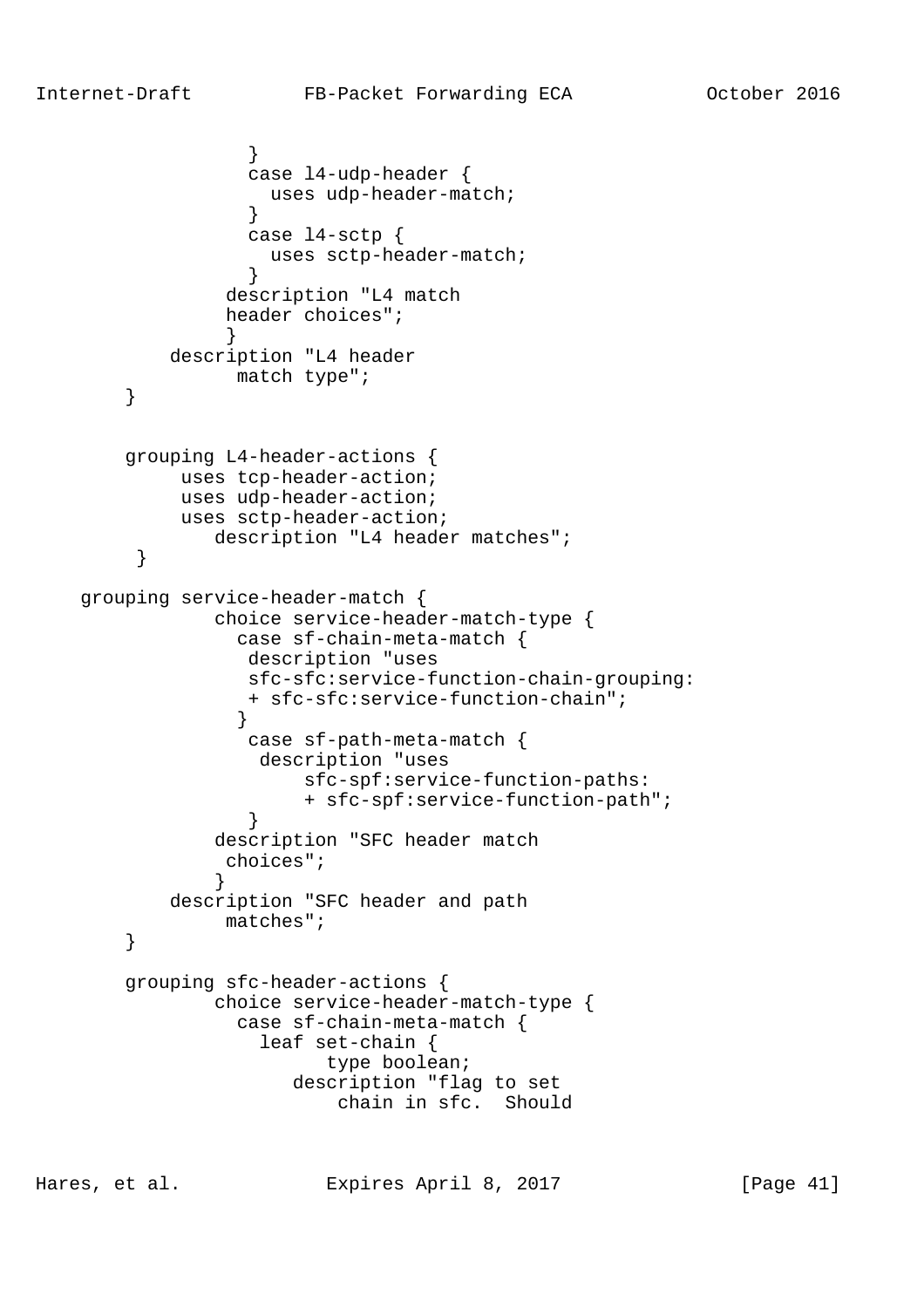```
 be amended to use SFC service
                         chain matching.
                        uses sfc-sfc:service-function-chain-grouping:
                         + sfc-sfc:service-function-chain";
 }
 }
                 case sf-path-meta-match {
                   leaf set-path {
                        type boolean;
                    description "flag to set path in
                        sfc header. Amend to use sfc-spf
                        function headers. Uses
                        sfc-spf:service-function-paths:
                         + sfc-spf:service-function-path.";
 }
 }
               description "choices in SFC for
                chain match and path match.";
 }
         description "modify action for
           SFC header.";
 }
   grouping rule_status {
          leaf rule-status {
            type string;
               description "status information
                free form string.";
 }
          leaf rule-inactive-reason {
           type string;
           description "description of
               why rule is inactive";
 }
          leaf rule-install-reason {
           type string;
           description "response on rule installed";
 }
          leaf rule-installer {
           type string;
            description "client id of installer";
 }
          leaf refcnt {
           type uint16;
        description "reference count on rule. ";
 }
      description
```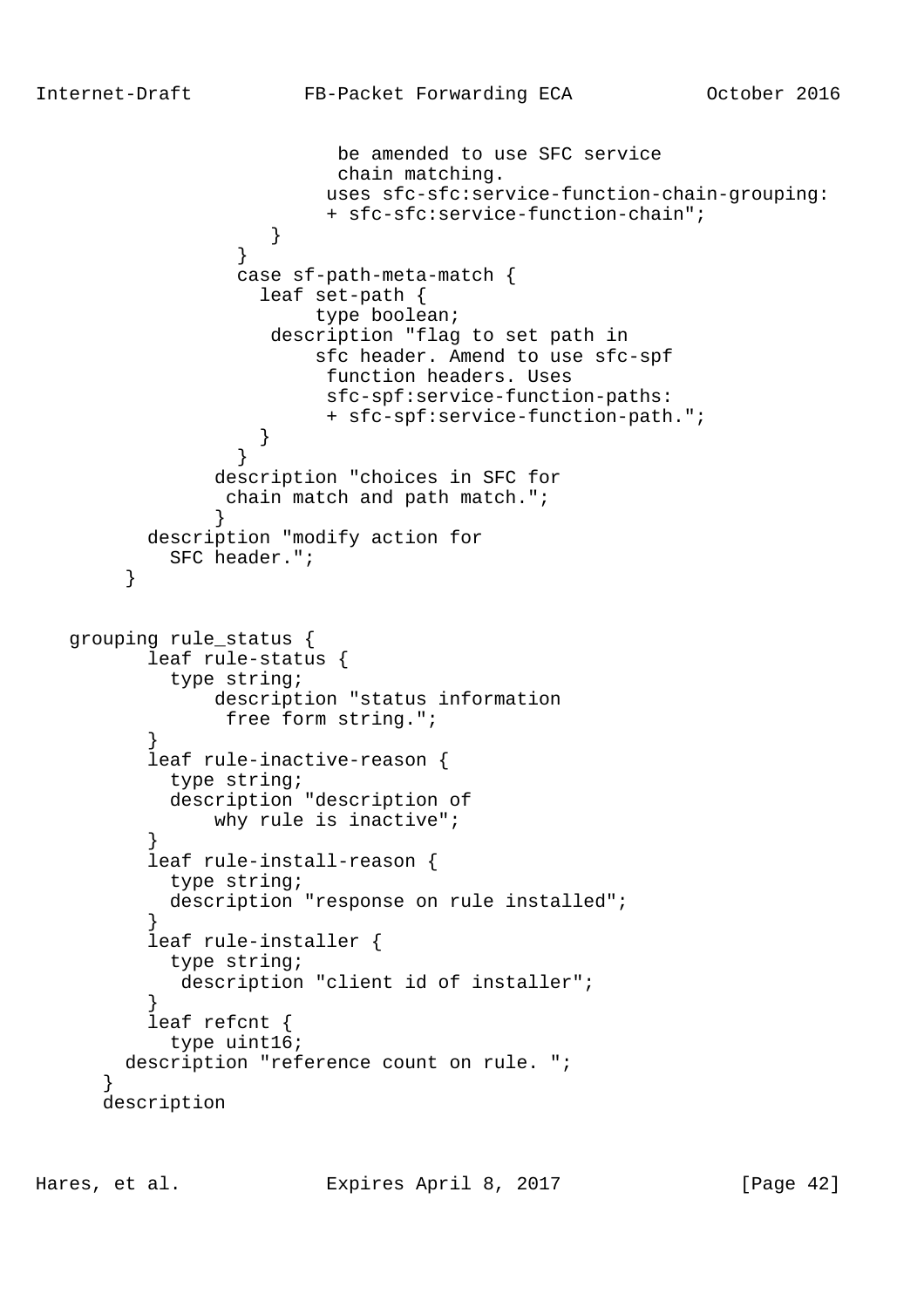```
 "rule operational status";
 }
// group status
        grouping groups-status {
          list group_opstate {
            key "grp-name";
            leaf grp-name {
            type string;
           description "eca group name";
 }
           leaf rules-installed {
            type uint32;
                description "rules in
                 group installed";
 }
           list rules_status {
            key "rule-name";
                leaf rule-name {
                 type string;
                 description "name of rule ";
 }
            leaf rule-order {
                 type uint32;
                 description "rule-order";
 }
                description "rules per
                group";
 }
           description "group operational
            status";
         }
        description "group to rules
            list";
        }
// links between rule to group
         grouping rule-group-link {
          list rule-group {
           key rule-name;
           leaf rule-name {
             type string;
```
description "rule name";

description "group name";

 leaf group-name { type string;

}

Hares, et al. Expires April 8, 2017 [Page 43]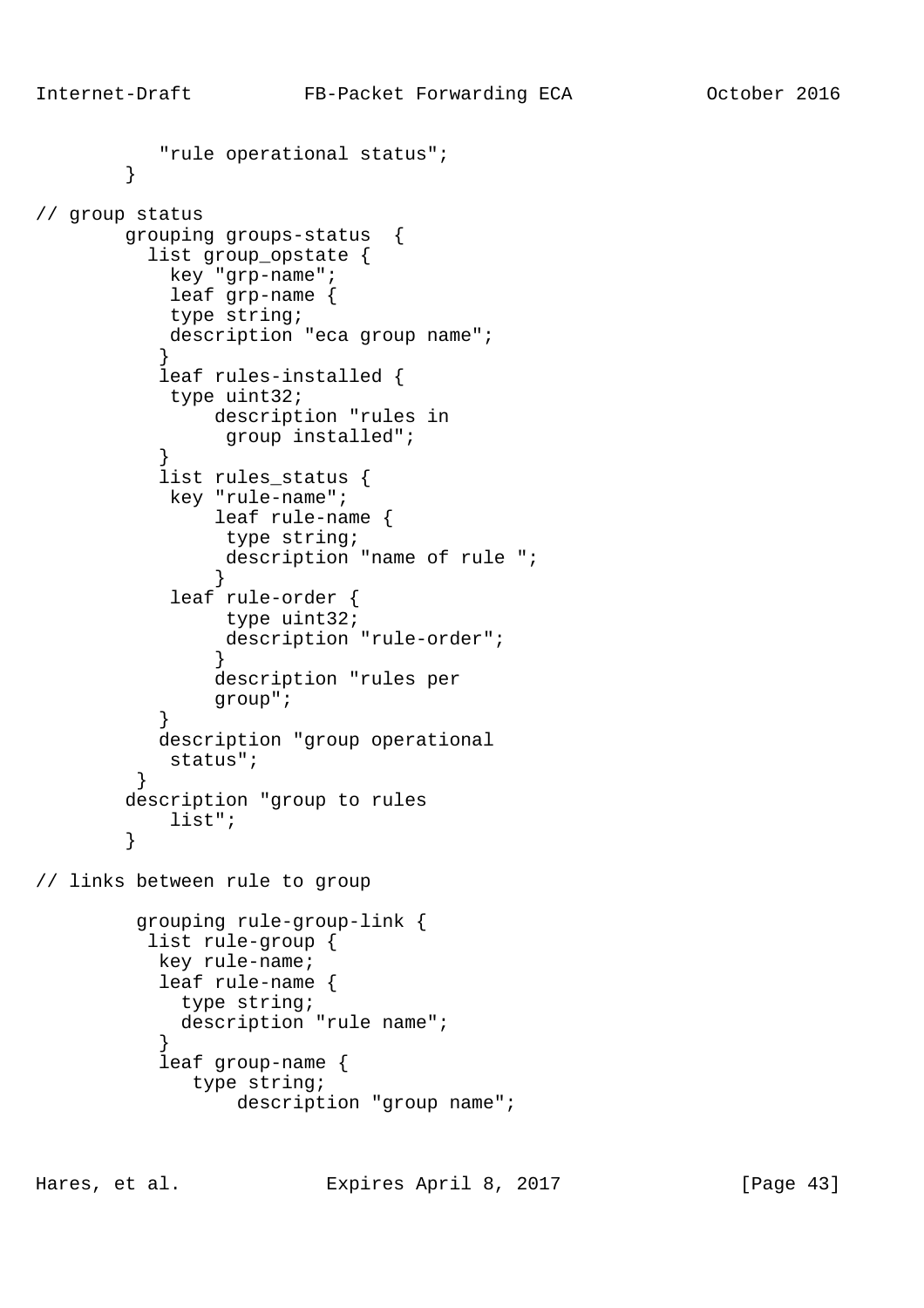```
 }
           description "link between
            group and link";
 }
          description "rule-name to
          group link";
 }
// rule status by name
        grouping rules_opstate {
           list rules_status {
               key "rule-order rule-name";
                 leaf rule-order {
                  type uint32;
                  description "order of rules";
 }
                leaf rule-name {
                type string;
                description "rule name";
 }
            uses rule_status;
               description "eca rule list";
 }
         description "rules
               operational state";
        }
// rule statistics by name and order
        grouping rules_opstats {
                list rule-stat {
             key "rule-order rule-name";
                 leaf rule-order {
                  type uint32;
                  description "order of rules";
 }
          leaf rule-name {
                  type string;
                  description "name of rule";
 }
                 leaf pkts-matched {
                   type uint64;
                   description "number of
                    packets that matched filter";
 }
                 leaf pkts-modified {
                   type uint64;
                   description "number of
                    packets that filter caused
```
Hares, et al. Expires April 8, 2017 [Page 44]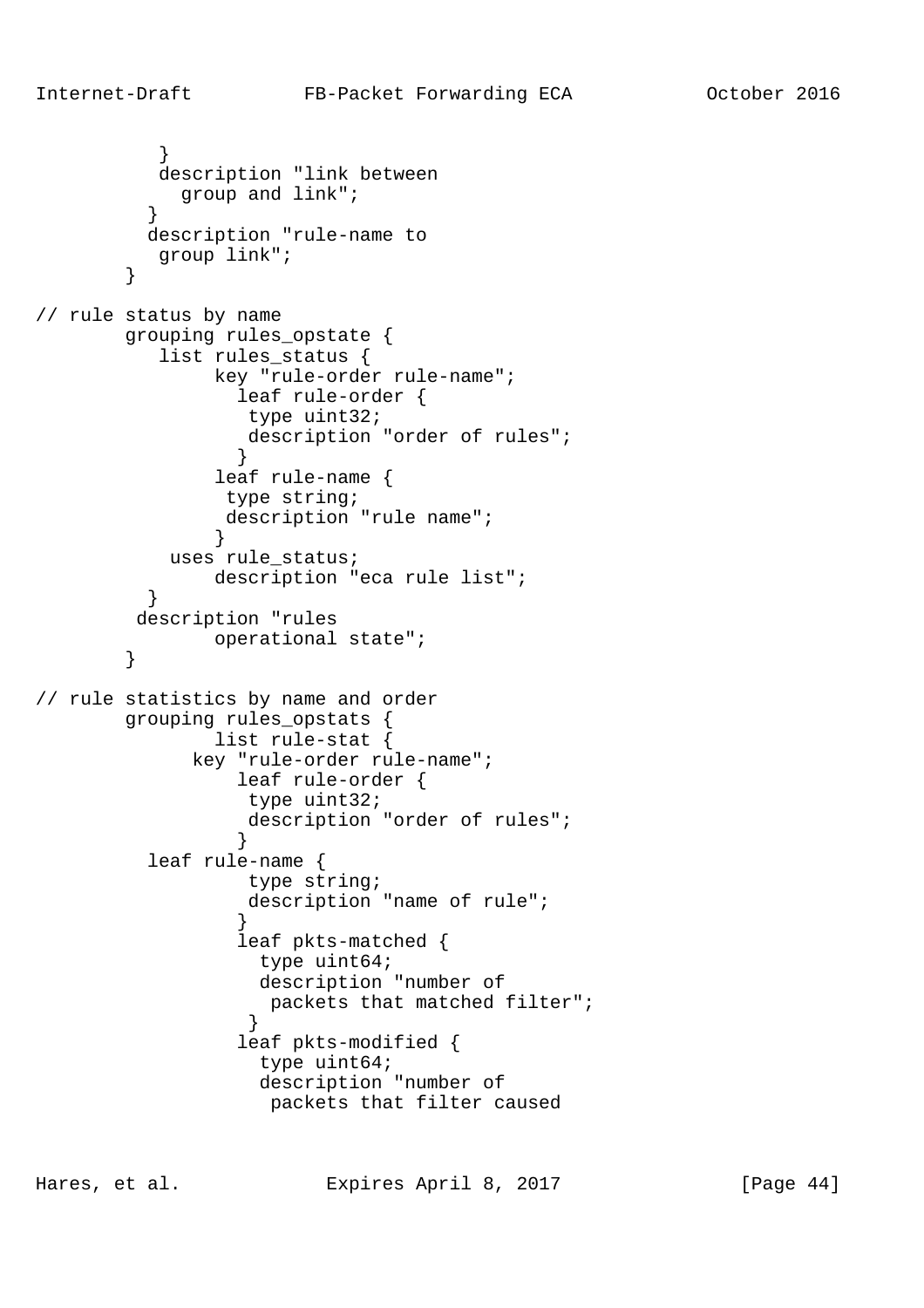```
 to be modified";
 }
                      leaf pkts-dropped {
                   type uint64;
                   description "number of
                   packets that filter caused
                   to be modified";
 }
               leaf bytes-dropped {
                  type uint64;
                  description "number of
                   packets that filter caused
                   to be modified";
 }
                  leaf pkts-forwarded {
                   type uint64;
                   description "number of
                   packets that filter caused
                   to be forwarded.";
 }
                   leaf bytes-forwarded {
                   type uint64;
                   description "number of
                   packets that filter caused
                   to be forwarded.";
 }
                      description "list of
                      operational statistics for each
                      rule.";
 }
                description "statistics
                   on packet filter matches, and
                  based on matches on many were
                  modified and/or forwarded";
        }
   grouping packet-size-match {
         leaf l1-size-match {
           type uint32;
           description "L1 packet match size.";
 }
         leaf l2-size-match {
           type uint32;
               description "L2 packet match size.";
 }
```
Hares, et al. Expires April 8, 2017 [Page 45]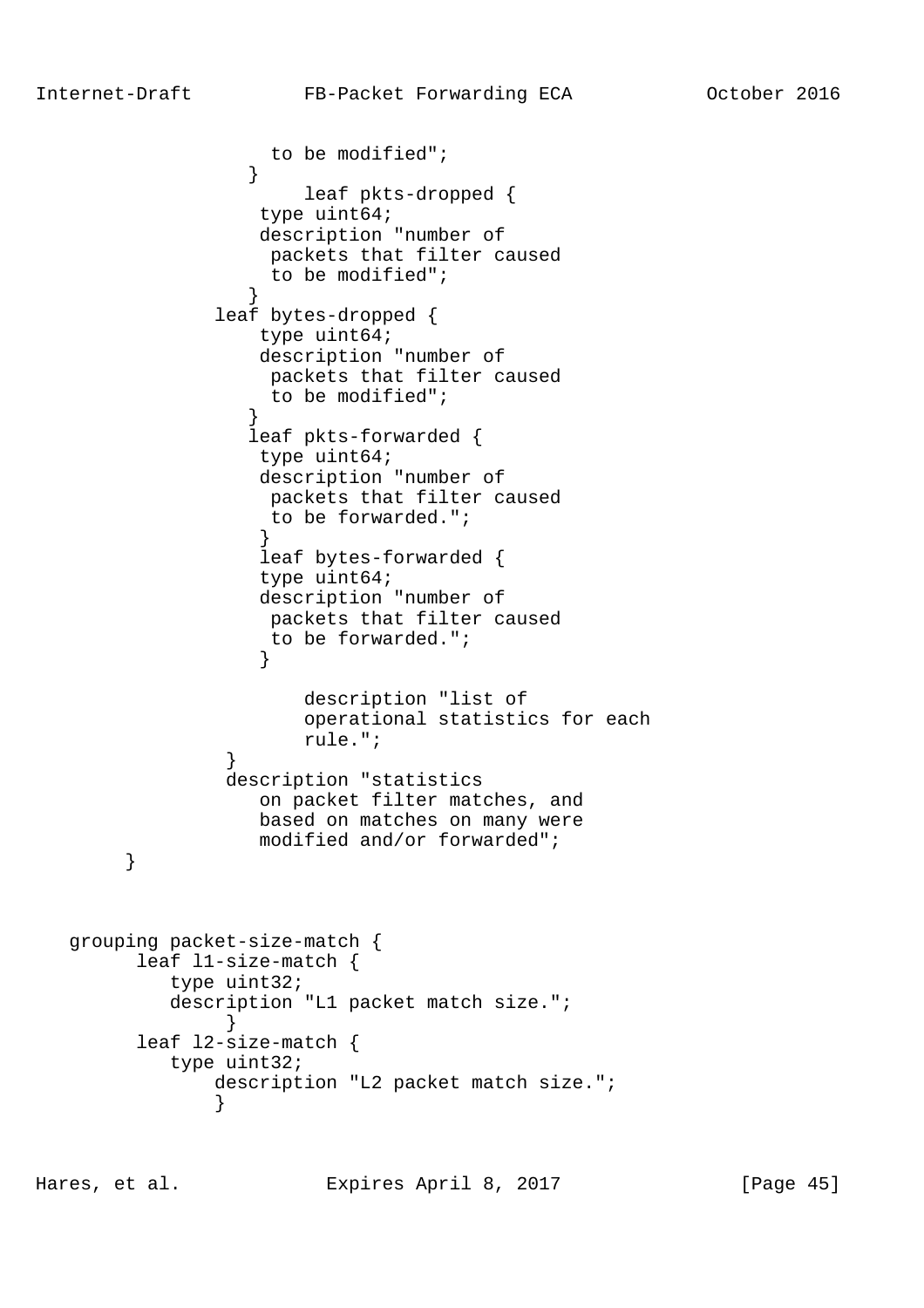```
 leaf l3-size-match {
            type uint32;
            description "L3 packet match size.";
 }
         leaf l4-size-match {
            type uint32;
            description "L4 packet match size.";
 }
         leaf service-meta-size {
            type uint32;
            description "service meta info match size.";
 }
         leaf service-meta-payload {
               type uint32;
           description "service meta-play match size";
 }
     description "packet size by layer
        only non-zero values are matched";
 }
        grouping time-day-match {
      leaf hour {
            type uint8;
            description "hour
               of day in 24 hours.
                (add range)";
 }
          leaf minute {
            type uint8;
                description
                "minute in day.";
 }
          leaf second {
           type uint8;
                 description
         "second in day.";<br>}
 }
        description "matches for
          time of day.";
        }
        grouping user-event-match {
       leaf user-name {
           type string;
```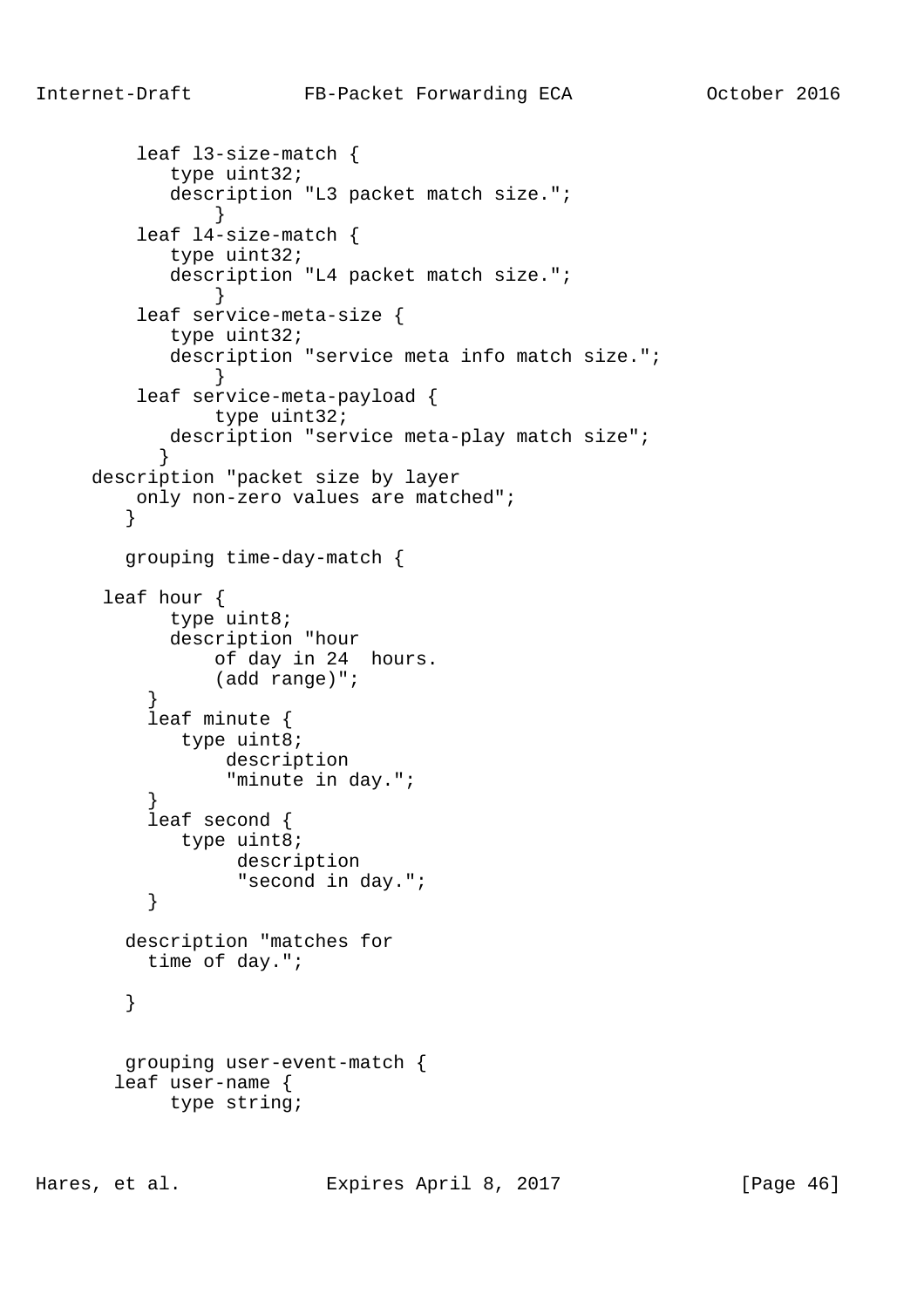```
 description "name of user
                  event";
 }
            leaf match-string {
             type string;
                 description "user match
                 string";
 }
         description "matches for
           time of day.";
         }
         grouping eca-event-matches {
            uses time-day-match;
            uses user-event-match;
            description "matches for events
             which include:
                 time of day, and
                 user specified matches.";
         }
    grouping eca-pkt-matches {
           uses interface-match;
           uses L1-header-match;
           uses L2-header-match;
           uses L3-header-match;
           uses L4-header-match;
           uses service-header-match;
          uses packet-size-match;
           description "ECA matches";
         }
     grouping user-status-matches {
           leaf user {
           type string;
           description "user";
 }
           leaf region {
           type string;
            description "region";
            }
           leaf state {
            type string;
            description "state";
```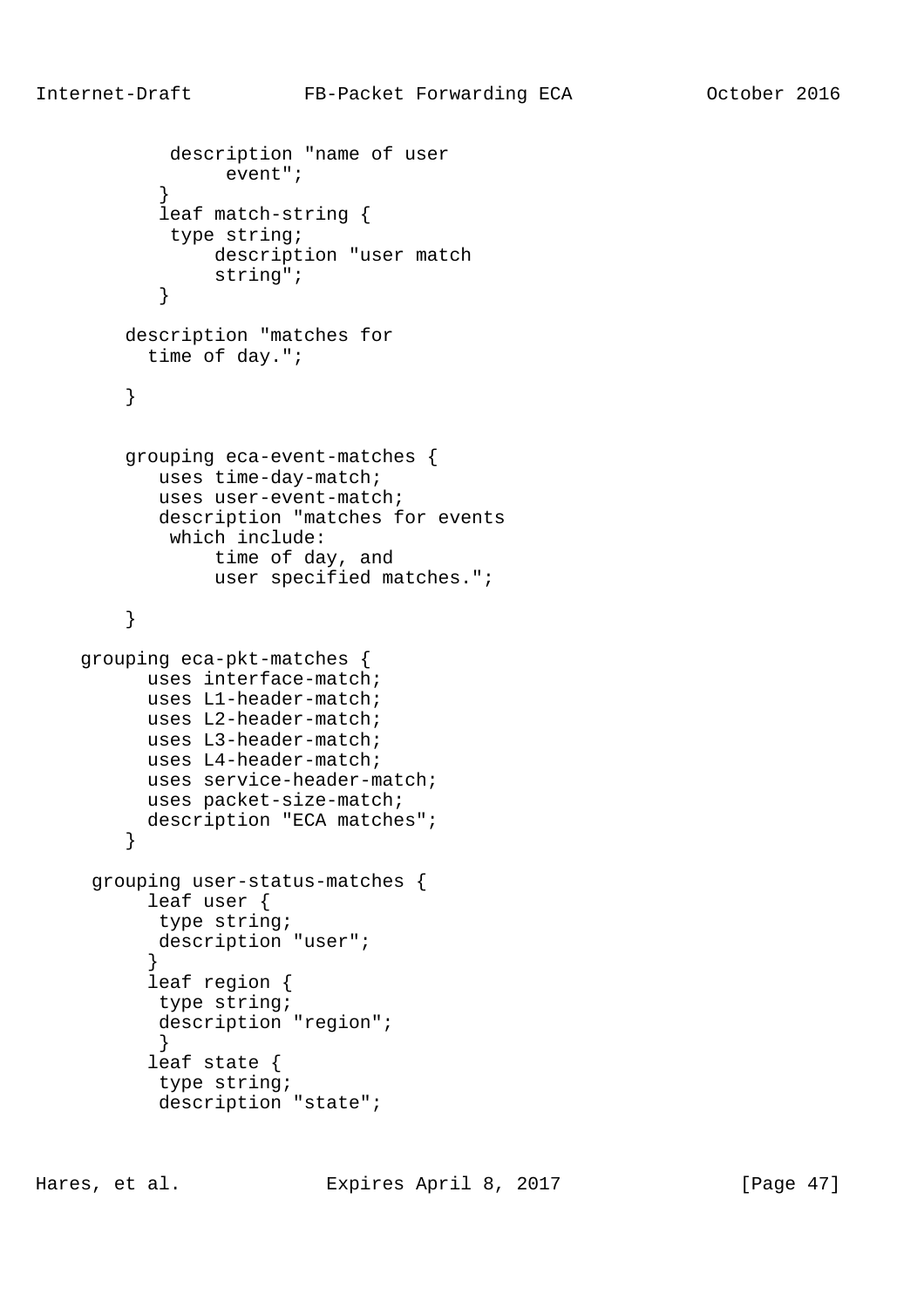```
 }
          leaf user-status {
           type string;
           description "status of user";
 }
          description "user status
          matches - region,
       target, location";<br>}
 }
        grouping eca-condition-matches {
           uses eca-pkt-matches;
           uses user-status-matches;
           description "pkt
            and user status matches";
        }
        grouping eca-qos-actions {
          leaf cnt-actions {
            type uint32;
            description "count of ECA actions";
 }
          list qos-actions {
            key "action-id";
             leaf action-id {
             type uint32;
             description "action id";
 }
             uses interface-actions;
             uses L1-header-actions;
             uses l2-header-mod-actions;
             uses L3-header-actions;
             uses L4-header-actions;
            description "ECA set or change
             packet Actions. Actions may be
                 added here for interface,
                 L1, L2, L3, L4 nad service forwarding
                 headers.";
 }
          description "eca- qos actions";
 }
         grouping ip-next-fwd {
                leaf rib-name {
                  type string;
```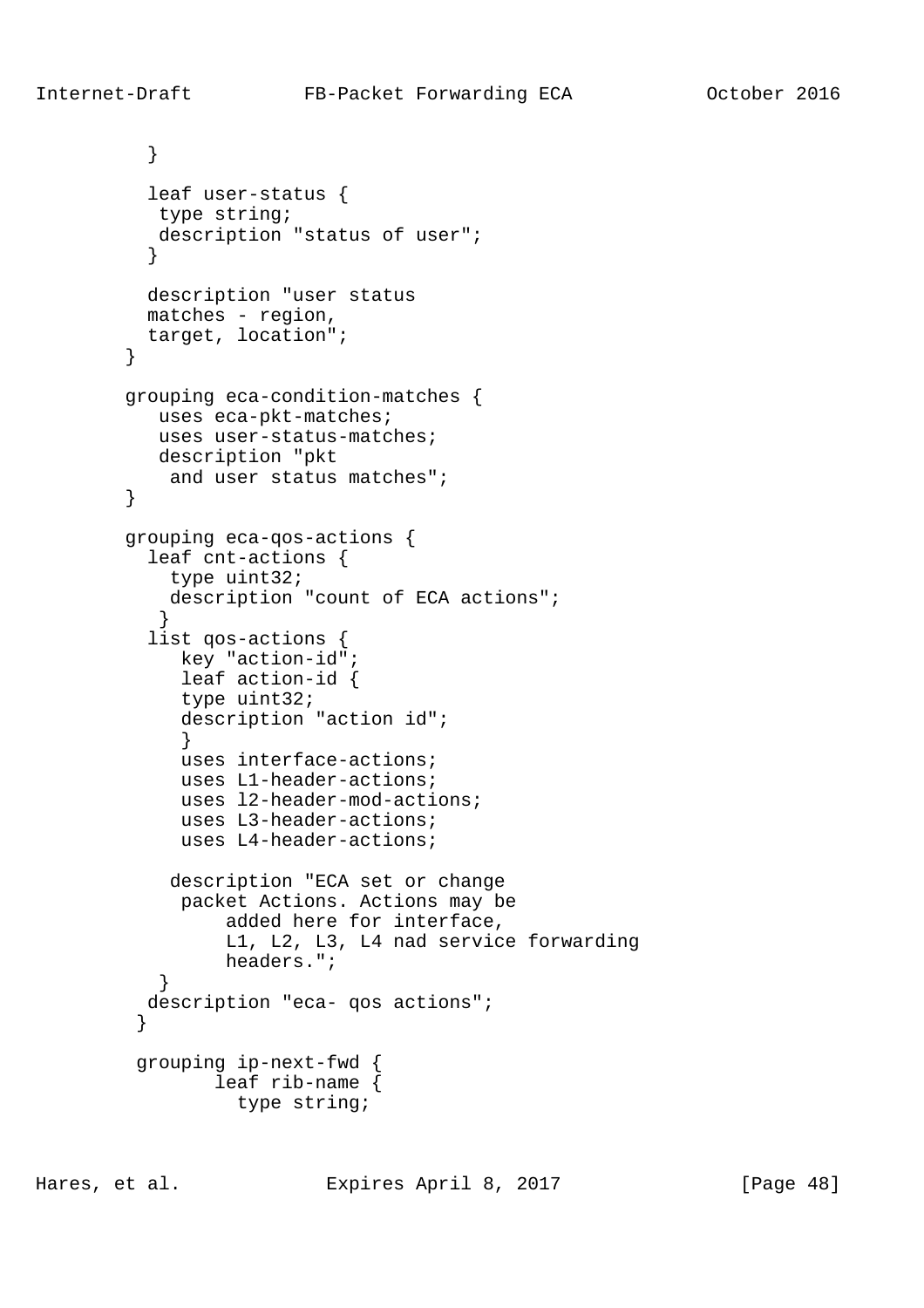```
 description "name of RIB";
 }
          leaf next-hop-name {
            type string;
                description "name of next hop";
 }
          description "ECA set or change
        packet Actions";<br>}
 }
        grouping eca-ingress-actions {
          leaf permit {
           type boolean;
           description "permit ingress
           traffic. False
               means to deny.";
 }
          leaf mirror {
          type boolean;
          description "copy bytes
            ingressed to mirror port";
 }
          description "ingress eca match";
 }
        grouping eca-fwd-actions {
      leaf interface-fwd {
             type if:interface-ref;
             description "name of interface to forward on";
 }
      uses i2rs-rib:nexthop;
          uses ip-next-fwd;
          leaf drop-packet {
          type boolean;
          description "drop packet flag";
 }
          description "ECA forwarding actions";
 }
  grouping eca-security-actions {
     leaf actions-exist {
        type boolean;
        description "existance of
         eca security actions";
     }
     description "content actions
          for security. Needs more
          description.";
```
Hares, et al. Expires April 8, 2017 [Page 49]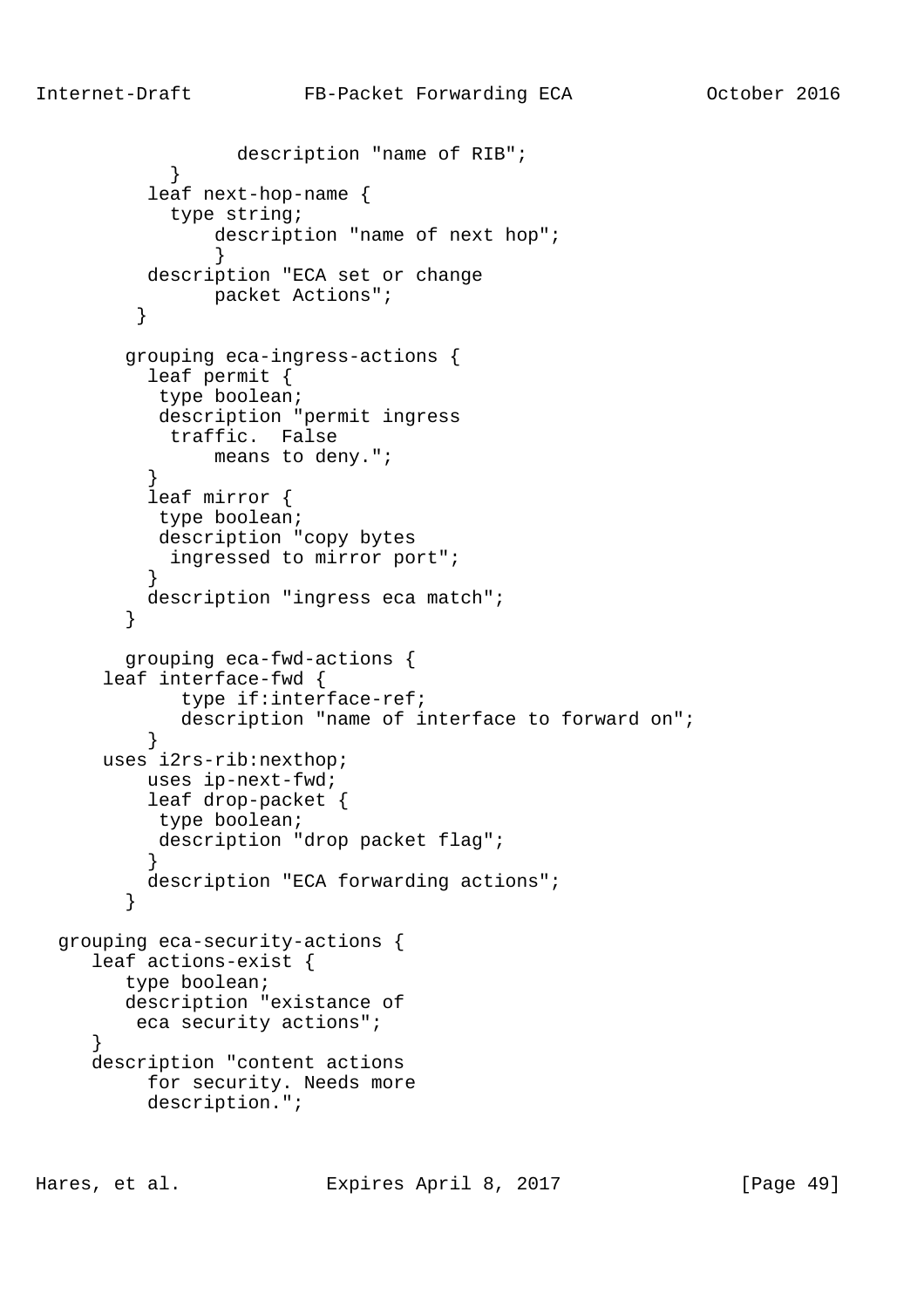}

}

```
 grouping eca-egress-actions {
    leaf packet-rate {
          type uint32;
          description "maximum packet-rate";
    }
   leaf byte-rate {
          type uint64;
          description "maximum byte-rate ";
 }
    description "packet security actions";
    grouping policy-conflict-resolution {
          list resolution-strategy {
           key "strategy-id";
           leaf strategy-id {
             type uint32;
             description "Id for strategy";
 }
           leaf stategy-name {
            type string;
               description "name of strategy";
 }
           leaf filter-strategy {
             type string;
             description "type of resolution";
 }
           leaf global-strategy {
             type boolean;
             description "global strategy";
 }
          leaf mandatory-strategy {
           type boolean;
           description "required strategy";
 }
          leaf local-strategy {
           type boolean;
           description "local strategy";
 }
          leaf resolution-fcn {
           type uint64;
           description "resolution function id ";
 }
          leaf resolution-value {
```
Hares, et al. Expires April 8, 2017 [Page 50]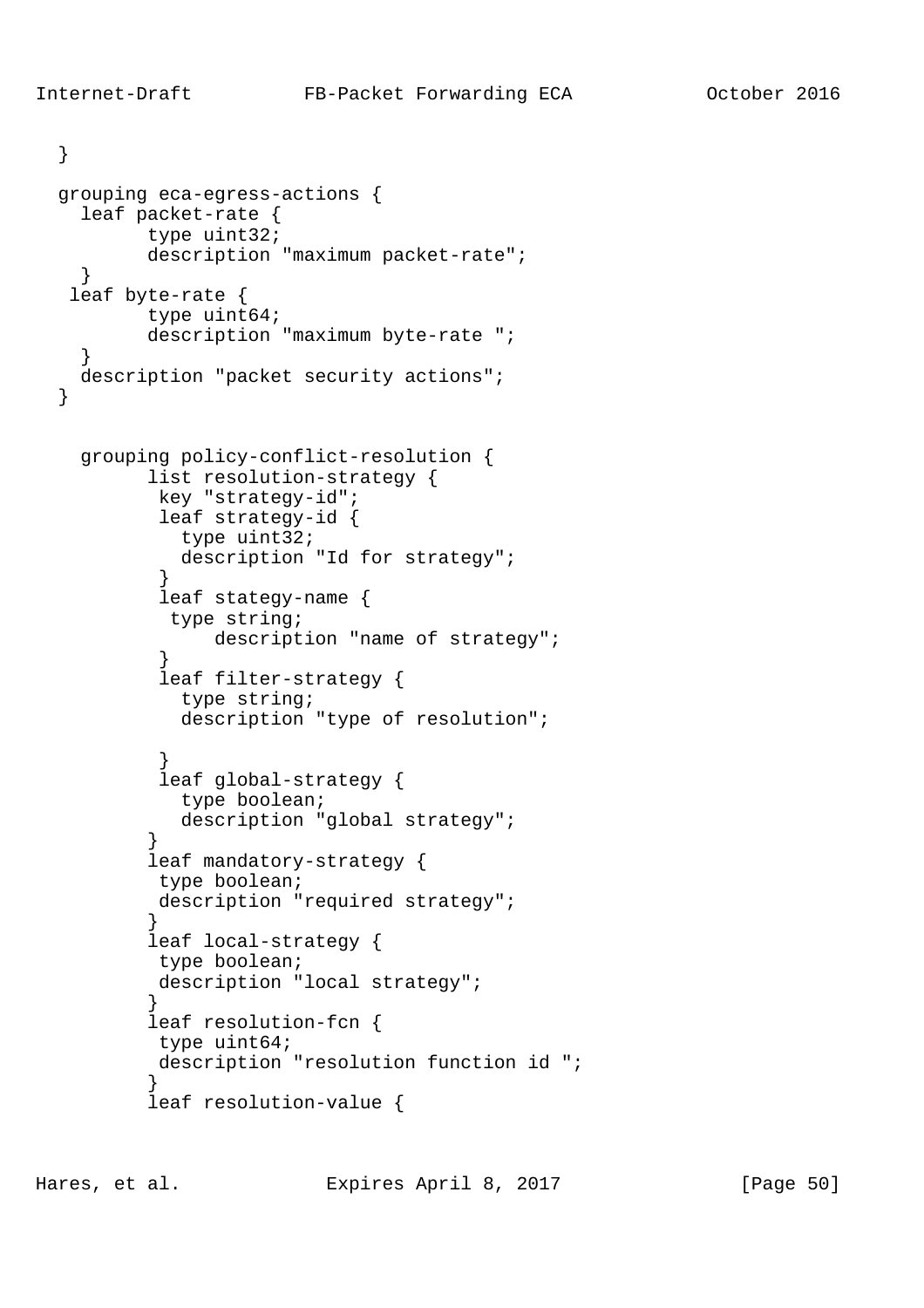```
 type uint64;
          description "resolution value";
 }
          leaf resolution-info {
          type string;
          description "resolution info";
 }
          list associate-ext-data {
            key "ext-data-id";
                leaf ext-data-id {
                  type uint64;
                  description "ID of external data";
 }
                leaf ext-data {
                  type string;
                  description "external data";
 }
               description "linked external data";
 }
          description "list of strategies";
 }
          description "policy conflict
           resolution strategies";
        }
        grouping cfg-external-data {
          list cfg-ext-data {
           key "cfg-ext-data-id";
            leaf cfg-ext-data-id {
            type uint64;
            description "id for external data";
 }
            leaf data-type {
            type uint32;
            description "external data type ID";
 }
            leaf priority {
             type uint64;
             description "priority of data";
 }
            leaf other-data {
            type string;
            description "string
                 external data";
 }
          description "external data";
 }
```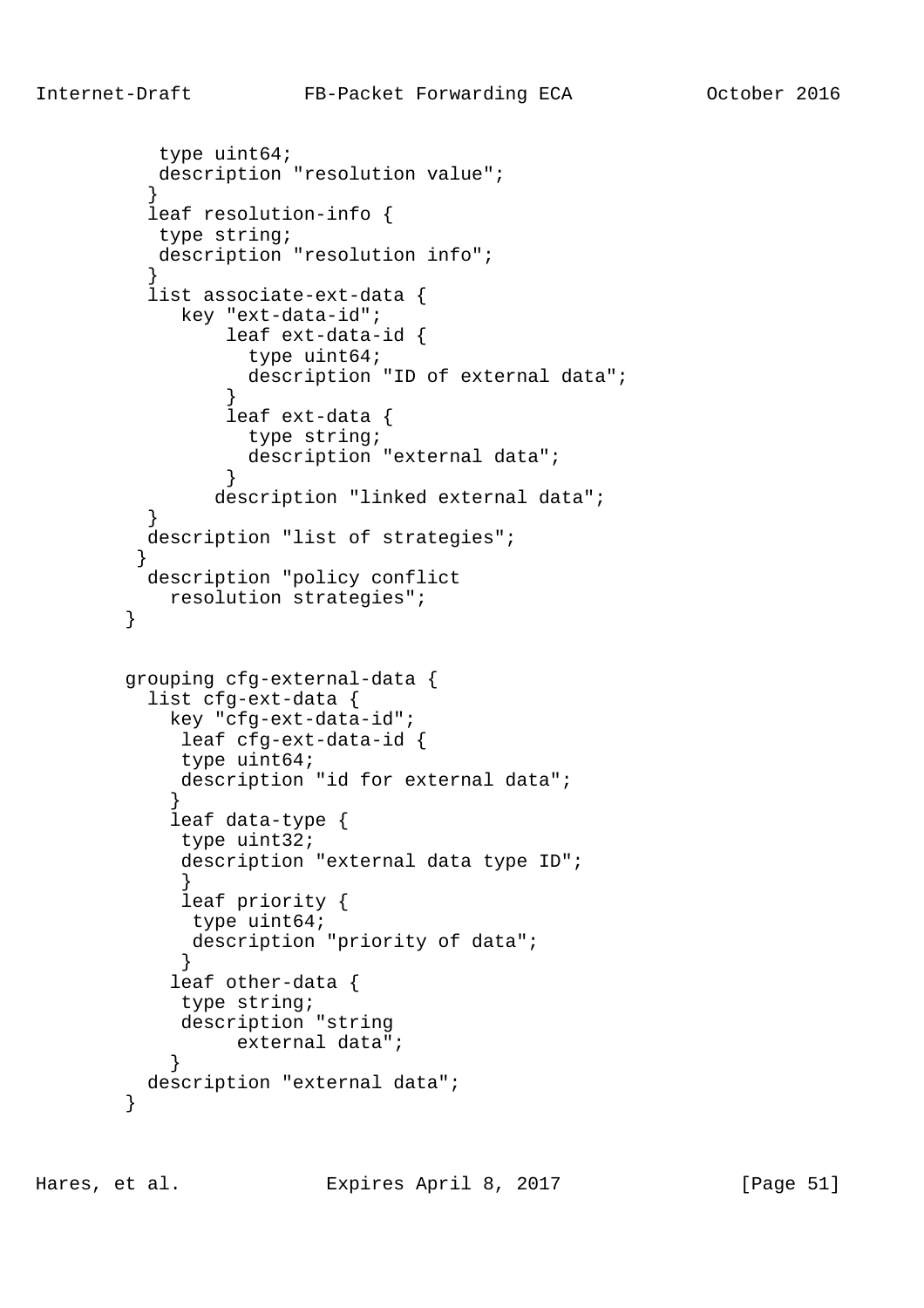```
 description "external data list";
    }
     grouping pkt-eca-policy-set {
         list groups {
            key "group-name";
               leaf group-name {
                 type string;
                 description
                  "name of group of rules";
 }
               leaf vrf-name {
                 type string;
                 description "VRF name";
 }
               uses rt:address-family;
               list group-rule-list {
                 key "rule-name";
                 leaf rule-name {
                  type string;
                  description "name of rule";
 }
                 leaf rule-order-id {
                  type uint16;
                       description "rule-order-id";
 }
                  description "rules per group";
 }
               description "pkt eca rule groups";
 }
          list eca-rules {
               key "order-id";
               ordered-by user;
               leaf order-id {
                  type uint16;
                  description "Number of order
                   in ordered list (ascending)";
 }
               leaf eca-rule-name {
                  type string;
                       description "name of rule";
 }
                leaf installer {
                  type string;
                  description
                        "Id of I2RS client
                         that installs this rule.";
```
Hares, et al. Expires April 8, 2017 [Page 52]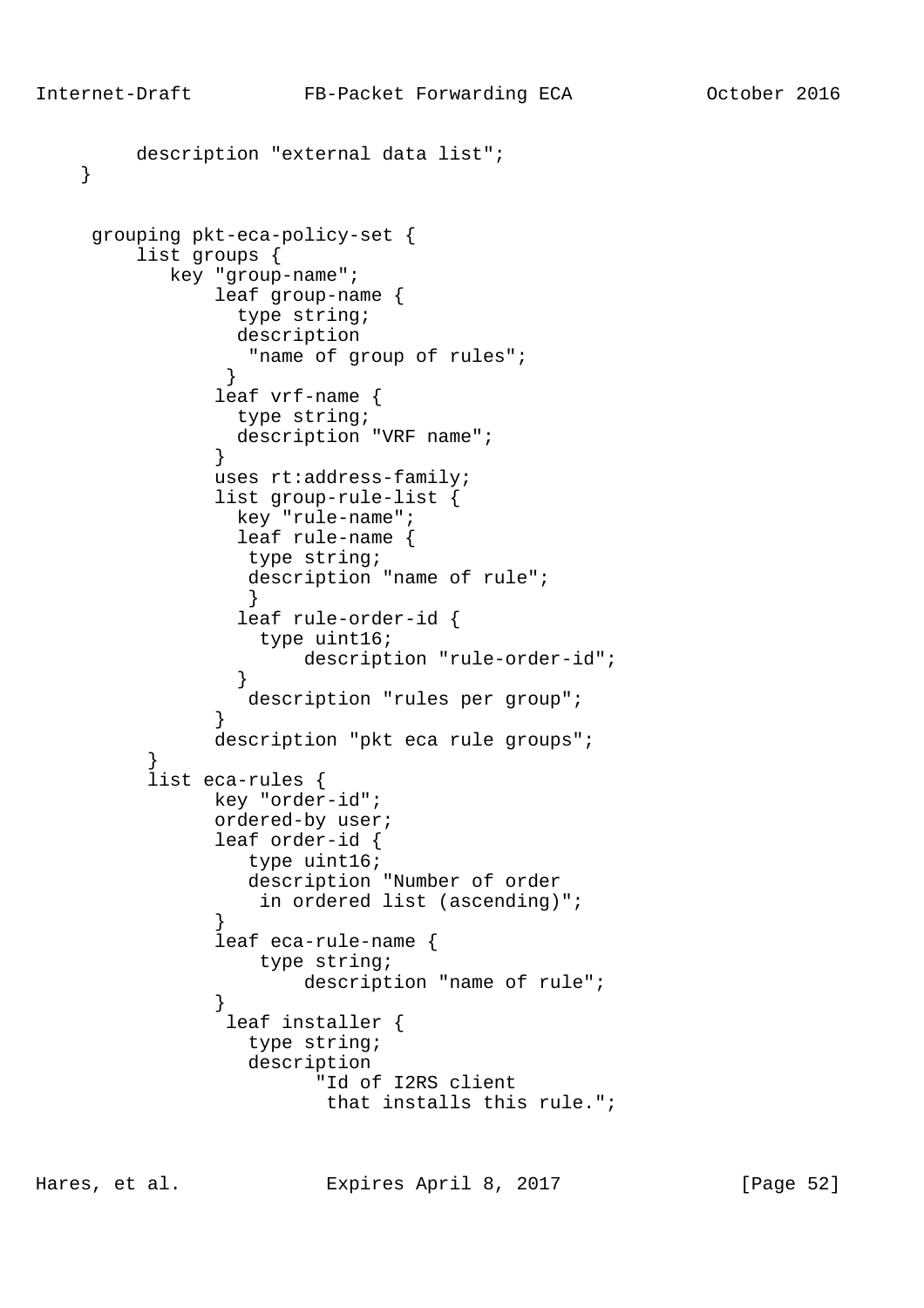```
 }
                   uses eca-event-matches;
                   uses eca-ingress-actions;
                   uses eca-qos-actions;
                   uses eca-security-actions;
                   uses eca-fwd-actions;
                   uses eca-egress-actions;
                   uses cfg-external-data;
                   uses policy-conflict-resolution;
                   description "ECA rules";
            } // end of rule
         description "Policy sets.";
    }
   grouping pkt-eca-opstate {
    uses groups-status;
        uses rule-group-link;
   uses rules opstate;
        uses rules_opstats;
         description "pkt eca policy
          op-state main";
    }
 container pkt-eca-policy-opstate {
   config "false";
   uses pkt-eca-opstate;
   description "operational state";
    }
 }
```
<CODE ENDS>

6. IANA Considerations

 This draft requests IANA Assign a urn in the IETF yang module space for:

"urn:ietf:params:xml:ns:yang:ietf-pkt-eca-policy";

associated prefix "pkt-eca";

Hares, et al. Expires April 8, 2017 [Page 53]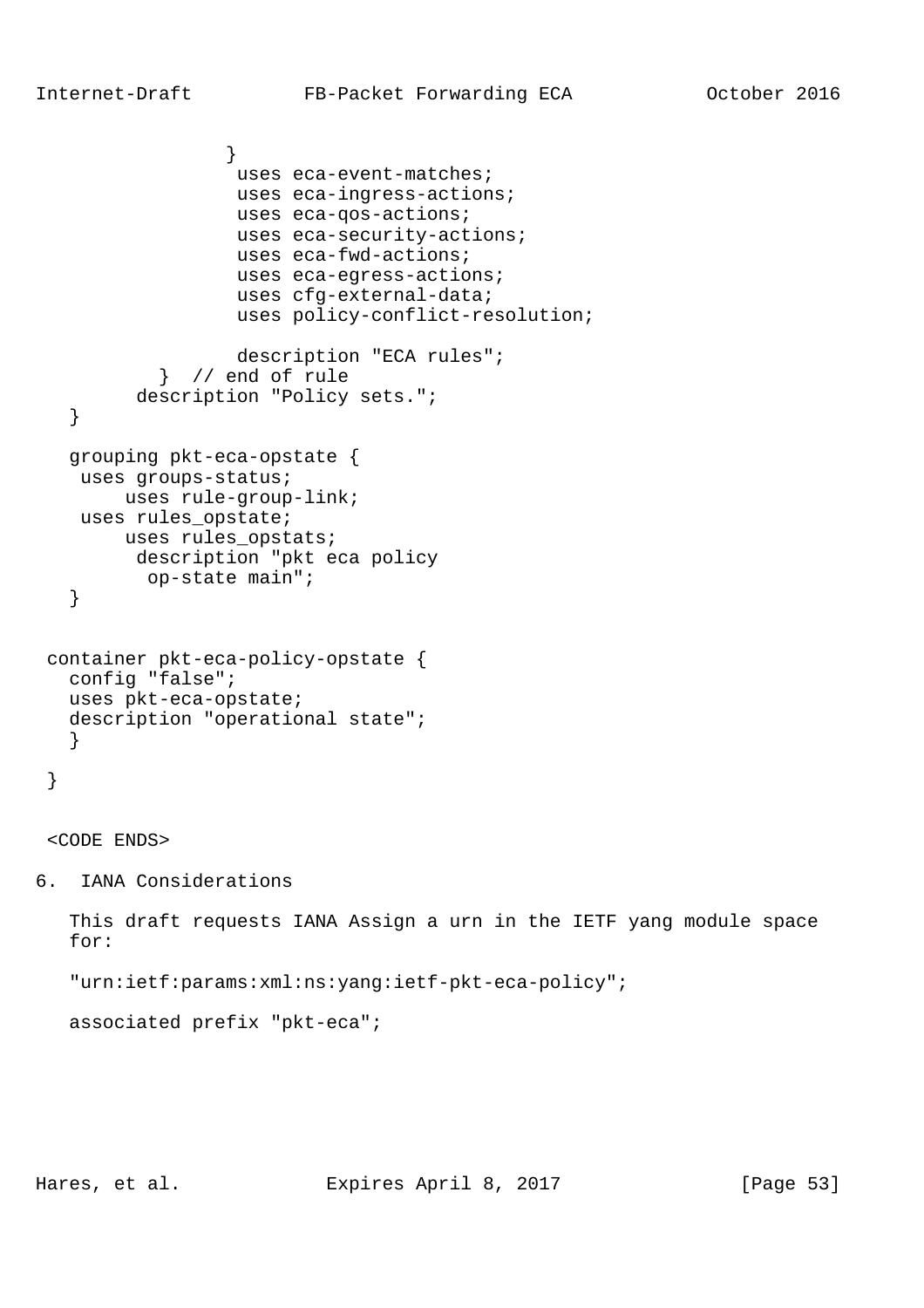7. Security Considerations

 These generic filters are used in the I2RS FB-RIBs to filter packets in a traffic stream, act to modify packets, and forward data packets. These I2RS filters operate dynamically at same level as currently deployed configured filter-based RIBs to filter, change, and forward traffic. The dynamic nature of this protocol requires that I2RS Filters track the installer of group information and rules.

 This section will be augmented after a discussion with security experts.

- 8. Informative References
	- [I-D.ietf-i2rs-rib-info-model]

 Bahadur, N., Kini, S., and J. Medved, "Routing Information Base Info Model", draft-ietf-i2rs-rib-info-model-09 (work in progress), July 2016.

[I-D.ietf-netconf-restconf]

 Bierman, A., Bjorklund, M., and K. Watsen, "RESTCONF Protocol", draft-ietf-netconf-restconf-17 (work in progress), September 2016.

[I-D.ietf-netmod-acl-model]

 Bogdanovic, D., Koushik, K., Huang, L., and D. Blair, "Network Access Control List (ACL) YANG Data Model", draft-ietf-netmod-acl-model-08 (work in progress), July 2016.

- [RFC2119] Bradner, S., "Key words for use in RFCs to Indicate Requirement Levels", BCP 14, RFC 2119, DOI 10.17487/RFC2119, March 1997, <http://www.rfc-editor.org/info/rfc2119>.
- [RFC3060] Moore, B., Ellesson, E., Strassner, J., and A. Westerinen, "Policy Core Information Model -- Version 1 Specification", RFC 3060, DOI 10.17487/RFC3060, February 2001, <http://www.rfc-editor.org/info/rfc3060>.
- [RFC3460] Moore, B., Ed., "Policy Core Information Model (PCIM) Extensions", RFC 3460, DOI 10.17487/RFC3460, January 2003, <http://www.rfc-editor.org/info/rfc3460>.
- [RFC3644] Snir, Y., Ramberg, Y., Strassner, J., Cohen, R., and B. Moore, "Policy Quality of Service (QoS) Information Model", RFC 3644, DOI 10.17487/RFC3644, November 2003, <http://www.rfc-editor.org/info/rfc3644>.

Hares, et al. Expires April 8, 2017 [Page 54]